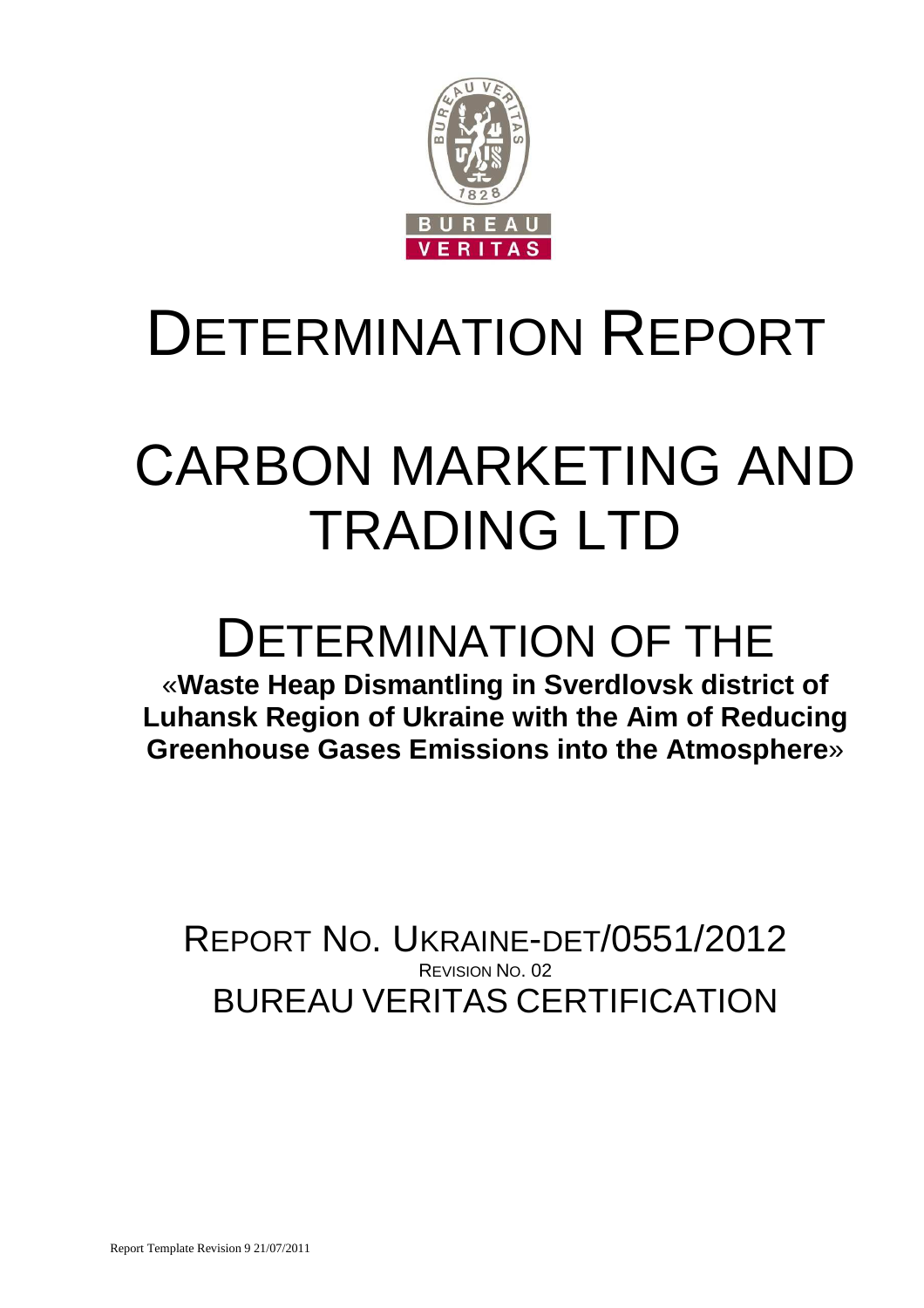

#### DETERMINATION REPORT

| Date of first issue:                                                |           |                  | Organizational unit:                                                                                                 |                                         |
|---------------------------------------------------------------------|-----------|------------------|----------------------------------------------------------------------------------------------------------------------|-----------------------------------------|
| 12/07/2012                                                          |           |                  | <b>Bureau Veritas Certification</b>                                                                                  |                                         |
|                                                                     |           |                  | <b>Holding SAS</b>                                                                                                   |                                         |
|                                                                     |           |                  |                                                                                                                      |                                         |
| Client:                                                             |           | Client ref.:     |                                                                                                                      |                                         |
| <b>CARBON MARKETING AND</b>                                         |           |                  | Mr Tahir Musayev                                                                                                     |                                         |
|                                                                     |           |                  |                                                                                                                      |                                         |
| <b>TRADING LTD</b><br>Summary:                                      |           |                  |                                                                                                                      |                                         |
|                                                                     |           |                  | Bureau Veritas Certification has made the determination of the «Waste Heap Dismantling in Sverdlovsk                 |                                         |
|                                                                     |           |                  | district of Luhansk Region of Ukraine with the Aim of Reducing Greenhouse Gases Emissions into the                   |                                         |
|                                                                     |           |                  | Atmosphere» project of Small Private Commercial Production Company "SLAVUTICH" located near village                  |                                         |
|                                                                     |           |                  | Fedorivka Sverdlovsk district, Luhansk Region, Ukraine, on the basis of UNFCCC criteria for the JI, as well as       |                                         |
|                                                                     |           |                  | criteria given to provide for consistent project operations, monitoring and reporting. UNFCCC criteria refer to      |                                         |
|                                                                     |           |                  | Article 6 of the Kyoto Protocol, the JI rules and modalities and the subsequent decisions by the JI Supervisory      |                                         |
| Committee, as well as the host country criteria.                    |           |                  |                                                                                                                      |                                         |
|                                                                     |           |                  |                                                                                                                      |                                         |
|                                                                     |           |                  | The determination scope is defined as an independent and objective review of the project design document,            |                                         |
|                                                                     |           |                  | the project's baseline study, monitoring plan and other relevant documents, and consisted of the following           |                                         |
|                                                                     |           |                  | three phases: i) desk review of the project design and the baseline and monitoring plan; ii) follow-up interviews    |                                         |
|                                                                     |           |                  | with project stakeholders; iii) resolution of outstanding issues and the issuance of the final determination report  |                                         |
|                                                                     |           |                  | and opinion. The overall determination, from Contract Review to Determination Report & Opinion, was                  |                                         |
| conducted using Bureau Veritas Certification internal procedures.   |           |                  |                                                                                                                      |                                         |
|                                                                     |           |                  |                                                                                                                      |                                         |
|                                                                     |           |                  | The first output of the determination process is a list of Clarification and Corrective Action Requests (CL and      |                                         |
|                                                                     |           |                  | CAR), presented in Appendix A. Taking into account this output, the project proponent revised its project            |                                         |
| design document.                                                    |           |                  |                                                                                                                      |                                         |
|                                                                     |           |                  |                                                                                                                      |                                         |
|                                                                     |           |                  | In summary, it is Bureau Veritas Certification's opinion that the project correctly applies Guidance on criteria for |                                         |
|                                                                     |           |                  | baseline setting and monitoring and meets the relevant UNFCCC requirements for the JI and the relevant host          |                                         |
| country criteria.                                                   |           |                  |                                                                                                                      |                                         |
|                                                                     |           |                  |                                                                                                                      |                                         |
|                                                                     |           |                  |                                                                                                                      |                                         |
|                                                                     |           |                  |                                                                                                                      |                                         |
| Report No.:<br>UKRAINE-det/0551/2012                                | JI        | Subject Group:   | Indexing terms                                                                                                       |                                         |
|                                                                     |           |                  |                                                                                                                      |                                         |
| Project title:<br>«Waste Heap Dismantling in Sverdlovsk district of |           |                  |                                                                                                                      |                                         |
| Luhansk Region of Ukraine with the Aim of Reducing                  |           |                  |                                                                                                                      |                                         |
| Greenhouse Gases Emissions into the Atmosphere»                     |           |                  |                                                                                                                      |                                         |
|                                                                     |           |                  |                                                                                                                      |                                         |
| Work carried out by:                                                |           |                  |                                                                                                                      |                                         |
| Svitlana Gariyenchyk - Team Leader, Lead Verifier                   |           |                  | $\boxtimes$                                                                                                          | No distribution without permission from |
| Sergii Verteletskyi - Team member, Verifier                         |           |                  | the Client or responsible organizational unit                                                                        |                                         |
| Dmytro Balyn - Technical Specialist                                 |           |                  |                                                                                                                      |                                         |
| Work reviewed by:                                                   |           |                  |                                                                                                                      |                                         |
| Ivan Sokolov - Internal Technical Reviewer                          |           |                  | Limited distribution                                                                                                 |                                         |
| Vladimir Lukin - Technical Specialist                               |           |                  |                                                                                                                      |                                         |
| Work approved by:                                                   |           |                  | <b>Yertification</b>                                                                                                 |                                         |
| Ivan Sokolov – Operational Manager Midi                             |           |                  | Unrestricted distribution                                                                                            |                                         |
|                                                                     |           |                  |                                                                                                                      |                                         |
| Date of this revision:                                              | Rev. No.: | Number of pages: |                                                                                                                      |                                         |
| 16/07/2012                                                          | 02        | 56               |                                                                                                                      |                                         |
|                                                                     |           |                  |                                                                                                                      |                                         |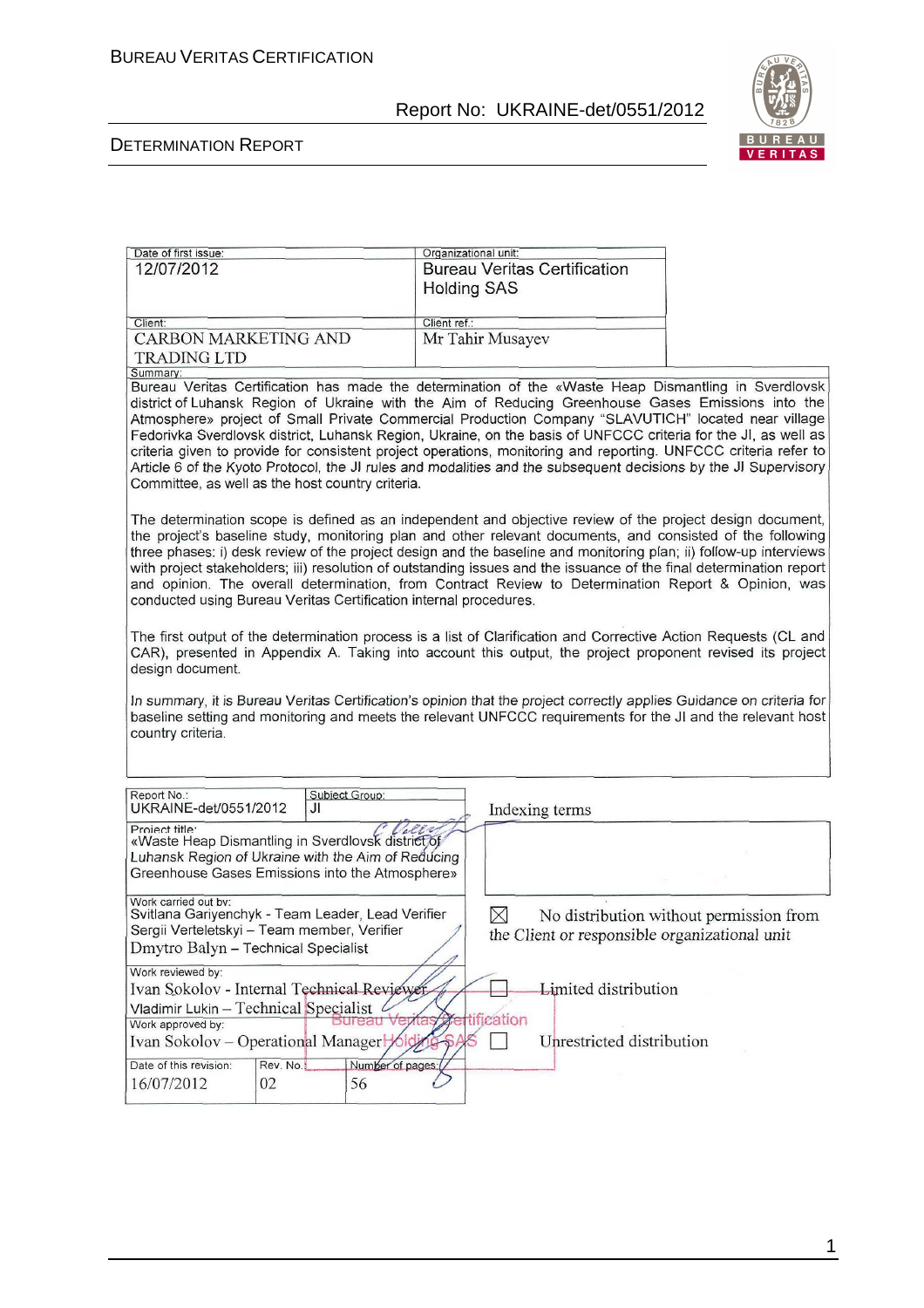1 INTRODUCTION ................................................................................................... 3 1.1 Objective 3 1.2 Scope 3 1.3 Determination team 3

2 METHODOLOGY .................................................................................................. 4 2.1 Review of Documents 4 2.2 Follow-up Interviews 5 2.3 Resolution of Clarification and Corrective Action Requests 6

DETERMINATION REPORT

# 2 3 PROJECT DESCRIPTION ................................................................................ 6 4 DETERMINATION CONCLUSIONS.............................................................. 7 4.1 Project approvals by Parties involved (19-20) 7 4.2 Authorization of project participants by Parties involved (21) 7 4.3 Baseline setting (22-26) 7 4.4 Additionality (27-31) 9 4.5 Project boundary (32-33) 11 4.6 Crediting period (34) 12 4.7 Monitoring plan (35-39) 12 4.8 Leakage (40-41) 20 4.9 Estimation of emission reductions or enhancements of net removals  $(42-47)$  21 4.10 Environmental impacts (48) 23 4.11 Stakeholder consultation (49) 24 4.12 Determination regarding small scale projects (50-57) 24 4.13 Determination regarding land use, land-use change and forestry (LULUCF) projects (58-64) 24 4.14 Determination regarding programmes of activities (65-73) 20 5 SUMMARY AND REPORT OF HOW DUE ACCOUNT WAS TAKEN OF COMMENTS RECEIVED PURSUANT TO PARAGRAPH 32 OF THE JI GUIDELINES............................................. 21 6 DETERMINATION OPINION.......................................................................... 21 7 REFERENCES ..................................................................................................... 23 APPENDIX A: DETERMINATION PROTOCOL............................................................... 25



## **Table of Contents Page 2016**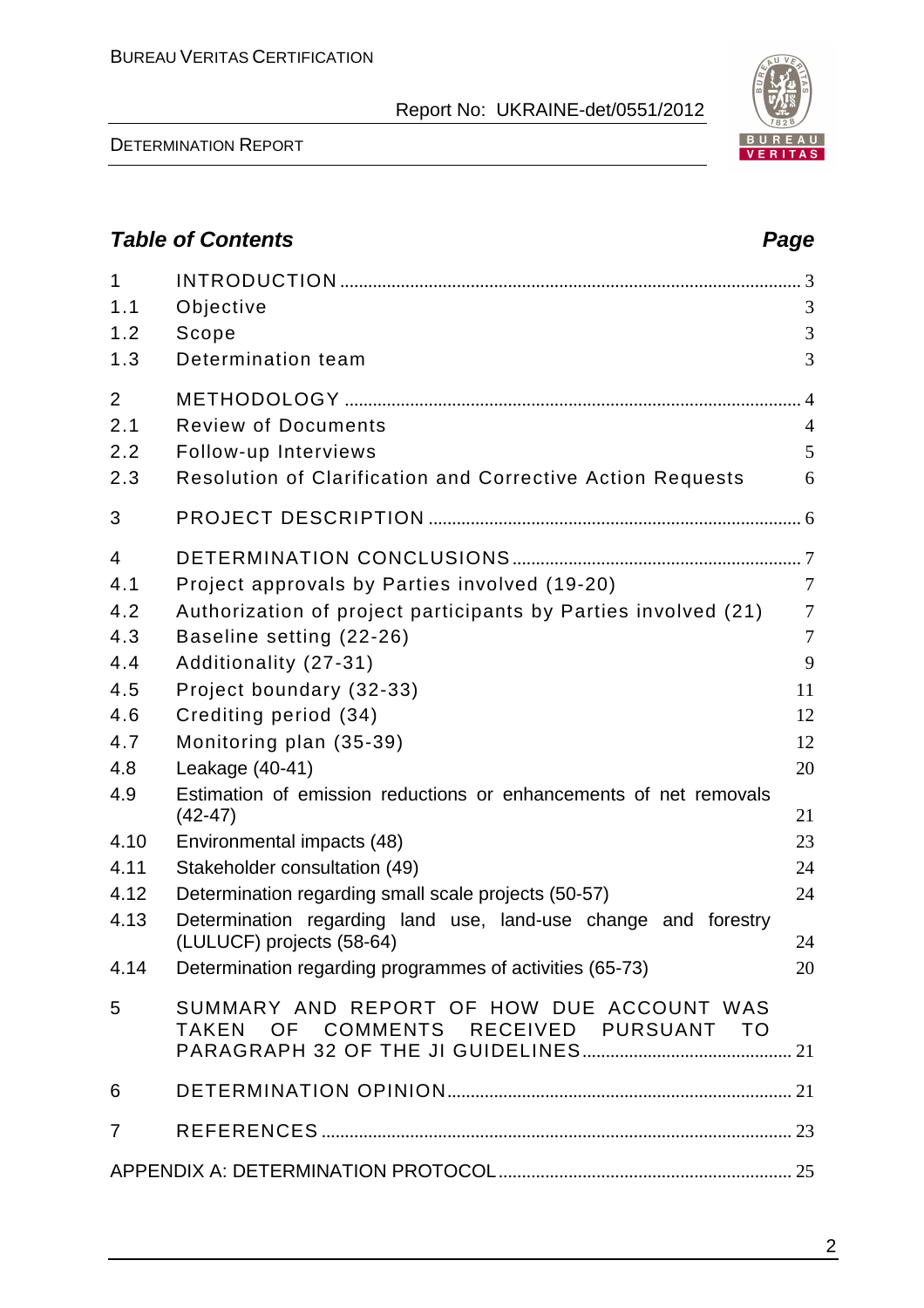

DETERMINATION REPORT

## **1 INTRODUCTION**

СARBON MARKETING AND TRADING LTD has commissioned Bureau Veritas Certification to determine its JI project «Waste Heap Dismantling in Sverdlovsk district of Luhansk Region of Ukraine with the Aim of Reducing Greenhouse Gases Emissions into the Atmosphere» (hereafter called "the project") located near village Fedorivka Sverdlovsk district, Luhansk Region,Ukraine.

This report summarizes the findings of the determination of the project, performed on the basis of UNFCCC criteria, as well as criteria given to provide for consistent project operations, monitoring and reporting.

## **1.1 Objective**

The determination serves as project design verification and is a requirement of all projects. The determination is an independent third party assessment of the project design. In particular, the project's baseline, the monitoring plan (MP), and the project's compliance with relevant UNFCCC and host country criteria are determined in order to confirm that the project design, as documented, is sound and reasonable, and meets the stated requirements and identified criteria. Determination is a requirement for all JI projects and is seen as necessary to provide assurance to stakeholders of the quality of the project and its intended generation of emission reduction units (ERUs).

UNFCCC criteria refer to Article 6 of the Kyoto Protocol, the JI rules and modalities and the subsequent decisions by the JI Supervisory Committee, as well as the host country criteria.

## **1.2 Scope**

The determination scope is defined as an independent and objective review of the project design document, the project's baseline study and monitoring plan and other relevant documents. The information in these documents is reviewed against Kyoto Protocol requirements, UNFCCC rules and associated interpretations.

The determination is not meant to provide any consulting towards the Client. However, stated requests for clarifications and/or corrective actions may provide input for improvement of the project design.

## **1.3 Determination team**

The determination team consists of the following personnel:

Svitlana Gariyenchyk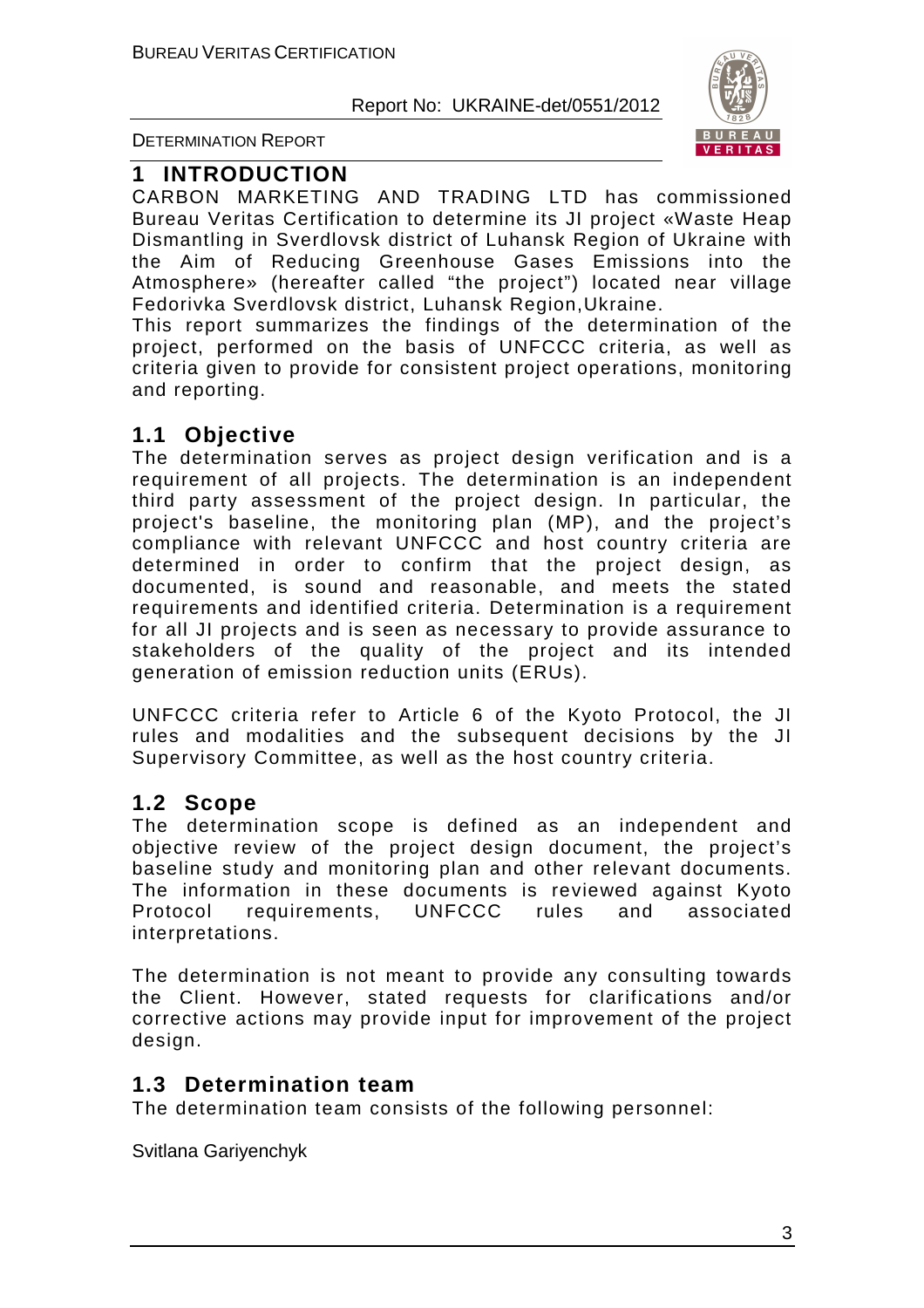

DETERMINATION REPORT

Bureau Veritas Certification Team Leader, Climate Change Verifier

Sergii Verteletskyi

Bureau Veritas Certification Climate Change Verifier

Dmytro Balyn

Bureau Veritas Certification Climate Change Verifier, Technical Specialist

This determination report was reviewed by:

Ivan Sokolv Bureau Veritas Certification, Internal Reviewer

Vladimir Lukin

Technical Specialist

## **2 METHODOLOGY**

The overall determination, from Contract Review to Determination Report & Opinion, was conducted using Bureau Veritas Certification internal procedures.

In order to ensure transparency, a determination protocol was customized for the project, according to the version 01 of the Joint Implementation Determination and Verification Manual, issued by the Joint Implementation Supervisory Committee at its 19 meeting on 04/12/2009. The protocol shows, in a transparent manner, criteria (requirements), means of determination and the results from determining the identified criteria. The determination protocol serves the following purposes:

- It organizes, details and clarifies the requirements a JI project is expected to meet;
- It ensures a transparent determination process where the determiner will document how a particular requirement has been determined and the result of the determination.

The completed determination protocol is enclosed in Appendix A to this report.

## **2.1 Review of Documents**

The Project Design Document (PDD) submitted by СARBON MARKETING AND TRADING LTD and additional background documents related to the project design and baseline, i.e. country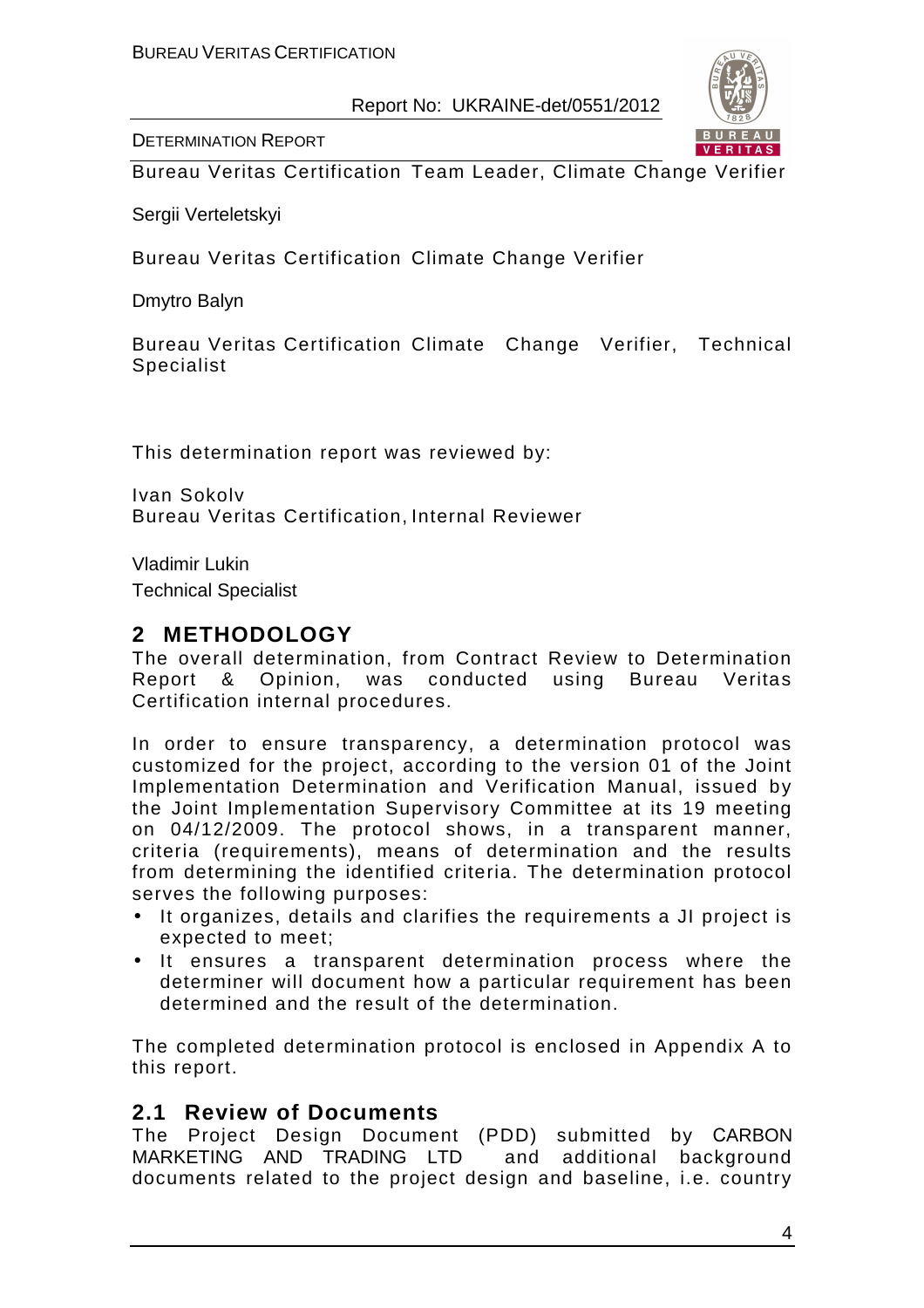

#### DETERMINATION REPORT

Law, Guidelines for users of the joint implementation project design document form, Approved CDM methodology and/or Guidance on criteria for baseline setting and monitoring, Kyoto Protocol, Clarifications on Determination Requirements to be Checked by an Accredited Independent Entity were reviewed.

To address Bureau Veritas Certification corrective action and clarification requests, СARBON MARKETING AND TRADING LTD revised the PDD and resubmitted it on 10/07/2012.

The determination findings presented in this report relate to the project as described in the PDD version(s) 02.

## **2.2 Follow-up Interviews**

On 04/07/2012 Bureau Veritas Certification performed on-site interviews with project stakeholders to confirm selected information and to resolve issues identified in the document review. Representatives of СARBON MARKETING AND TRADING LTD and Small Private Commercial Production Company "SLAVUTICH" were interviewed (see References). The main topics of the interviews are summarized in Table 1.

| Interviewed            | Interview topics                                      |
|------------------------|-------------------------------------------------------|
| organization           |                                                       |
| <b>Small Private</b>   | Project history,                                      |
| Commercial             | Project approach,                                     |
| Production             |                                                       |
|                        | Project boundary,                                     |
| Company<br>"SLAVUTICH" | Implementation schedule,                              |
|                        | Organizational structure,                             |
|                        | Responsibilities and authorities,                     |
|                        | Training of personnel,                                |
|                        | Quality management procedures and technology,         |
|                        | Rehabilitation/Implementation of equipment (records), |
|                        | Metering equipment control,                           |
|                        | Metering record keeping system, database,             |
|                        | Technical documentation,                              |
|                        | Monitoring plan and procedures,                       |
|                        | Permits and licenses,                                 |
| Consultant:            | Baseline methodology,                                 |
| <b>CARBON</b>          | Monitoring plan,                                      |
| <b>MARKETING AND</b>   | Additionality proofs,                                 |
| <b>TRADING LTD</b>     | Calculation of emission reduction                     |
|                        |                                                       |

## **Table 1 Interview topics**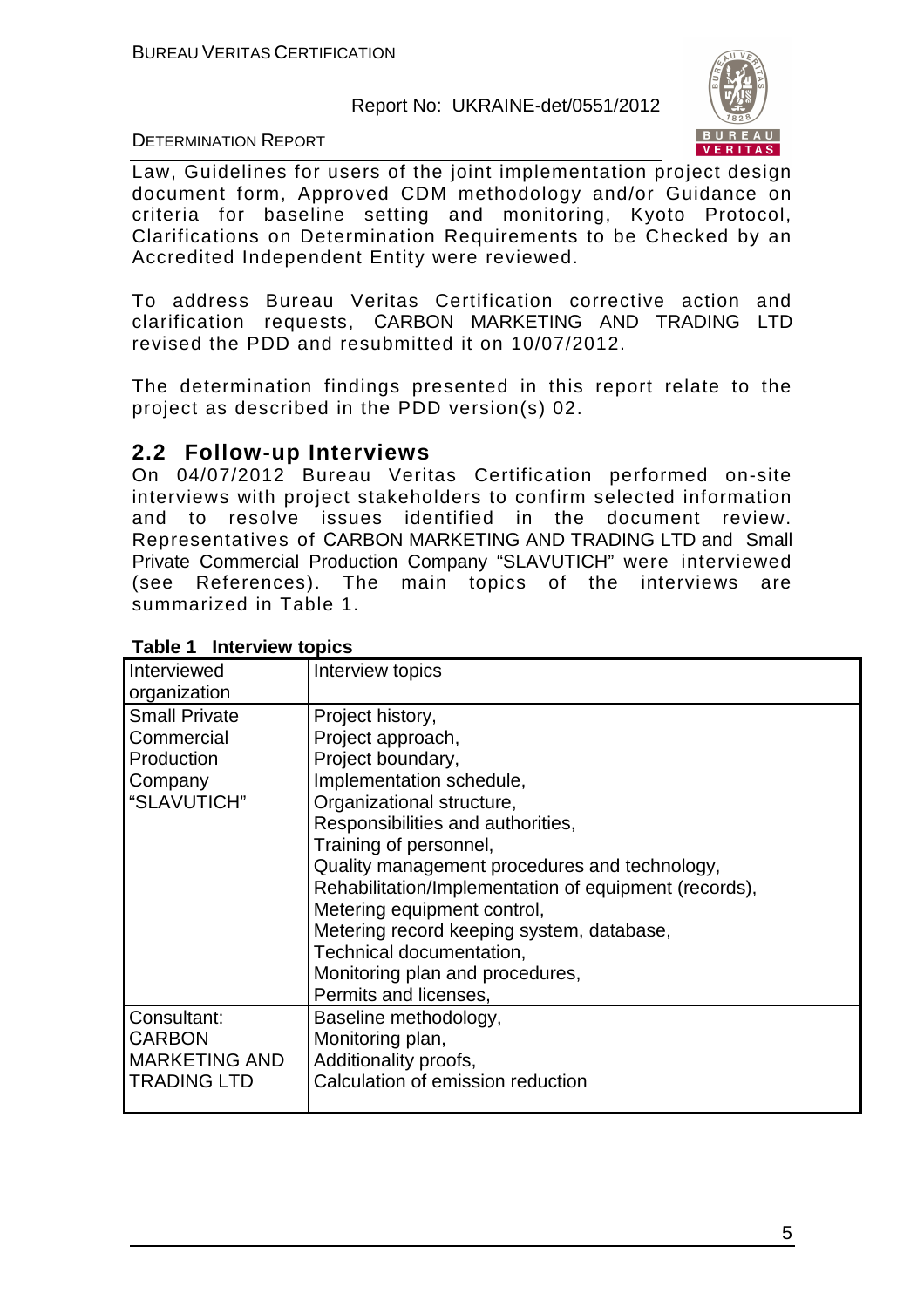

DETERMINATION REPORT

## **2.3 Resolution of Clarification and Corrective Action Requests**

The objective of this phase of the determination is to raise the requests for corrective actions and clarification and any other outstanding issues that needed to be clarified for Bureau Veritas Certification positive conclusion on the project design.

If the determination team, in assessing the PDD and supporting documents, identifies issues that need to be corrected, clarified or improved with regard to JI project requirements, it will raise these issues and inform the project participants of these issues in the form of:

(a) Corrective action request (CAR), requesting the project participants to correct a mistake in the published PDD that is not in accordance with the (technical) process used for the project or relevant JI project requirement or that shows any other logical flaw;

(b) Clarification request (CL), requesting the project participants to provide additional information for the determination team to assess compliance with the JI project requirement in question;

(c) Forward action request (FAR), informing the project participants of an issue, relating to project implementation but not project design, that needs to be reviewed during the first verification of the project.

The determination team will make an objective assessment as to whether the actions taken by the project participants, if any, satisfactorily resolve the issues raised, if any, and should conclude its findings of the determination.

To guarantee the transparency of the verification process, the concerns raised are documented in more detail in the determination protocol in Appendix A.

## **3 PROJECT DESCRIPTION**

This Project is aimed at coal extraction from the mine's waste heaps of the Sverdlovsk Districts of Luhansk Region of Ukraine. These waste heaps have been accumulated some time before the start of the project activity from the mining waste of underground mines. Project activity will prevent greenhouse gas emissions into the atmosphere during combustion of the heaps and will contribute an additional amount of coal, without the need for mining.

The Project activities include installation of the equipment for coal extraction and beneficiation near the processing waste heaps and applying special machinery that will perform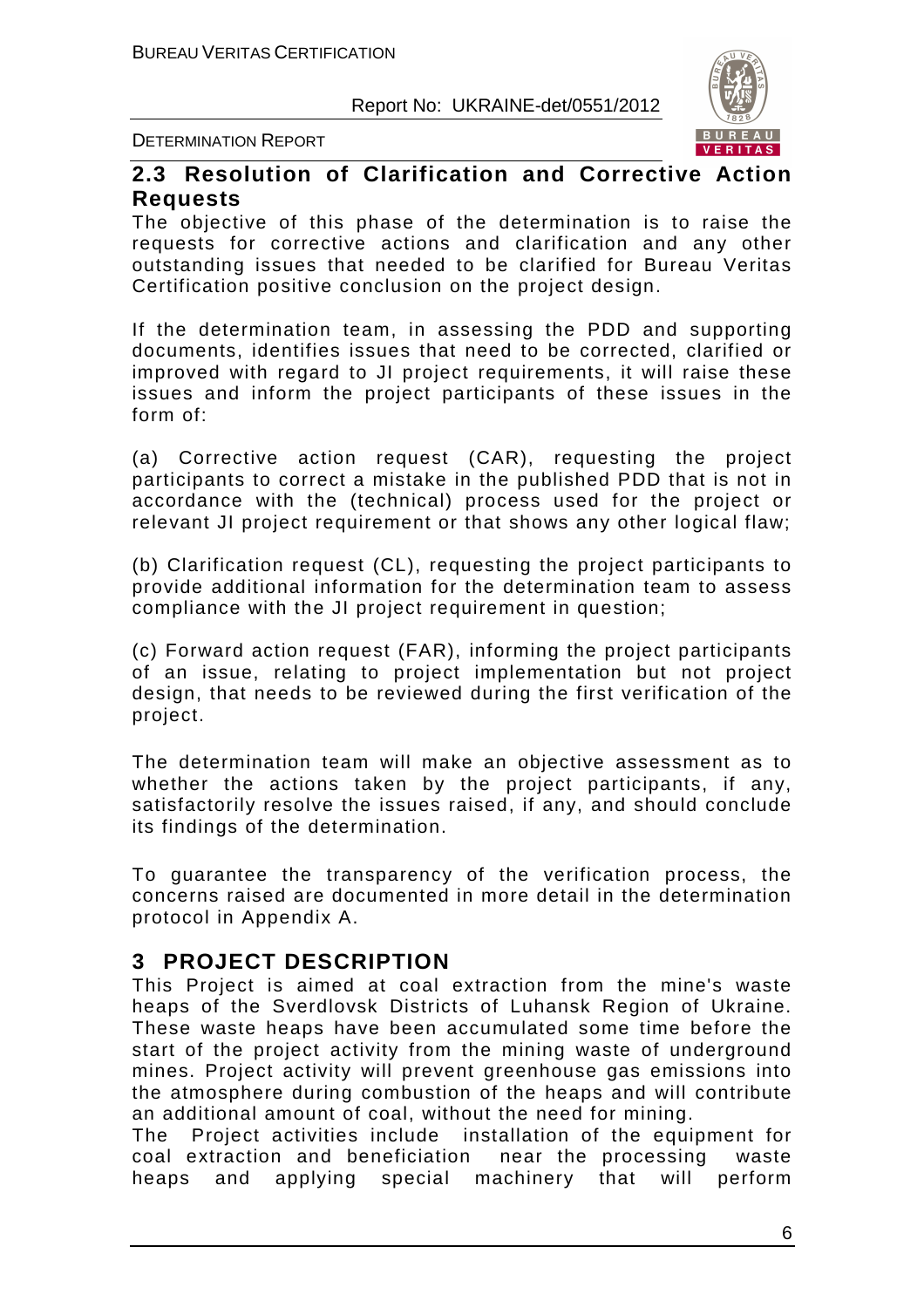

#### DETERMINATION REPORT

preparation, loading and transportation of the rock from the waste heaps to the beneficiation factory. After purifying of the matter, the extracted coal will be sold for heat and power generation and the remaining bare rock will be utilized for land engineering and road building.

## **4 DETERMINATION CONCLUSIONS**

In the following sections, the conclusions of the determination are stated.

The findings from the desk review of the original project design documents and the findings from interviews during the follow up visit are described in the Determination Protocol in Appendix A.

The Clarification and Corrective Action Requests are stated, where applicable, in the following sections and are further documented in the Determination Protocol in Appendix A. The determination of the Project resulted in 12 Corrective Action Requests and 04 Clarification Requests.

The number between brackets at the end of each section corresponds to the DVM paragraph

## **4.1 Project approvals by Parties involved (19-20)**

The project has been officially presented for endorsement to the Ukrainian authorities. State Environmental Investments Agency of Ukraine has issued a Letter of Endorsement for the project #1847/23/7 dated 16/07/2012.

According to the national Ukrainian procedure, the LoAs by Ukraine is expected after the project determination, see CAR05

## **4.2 Authorization of project participants by Parties involved (21)**

The participation for each of the legal entities listed as project participants in the PDD is authorized by a Party involved, which is also listed in the PDD (refer to section 4.1).

## **4.3 Baseline setting (22-26)**

The PDD explicitly indicates that using a methodology for baseline setting and monitoring developed in accordance with appendix B of the JI guidelines (hereinafter referred to as JI specific approach) was the selected approach for identifying the baseline.

## **JI specific approach**

The PDD provides a detailed theoretical description in a complete and transparent manner, as well as justification, that the baseline is established: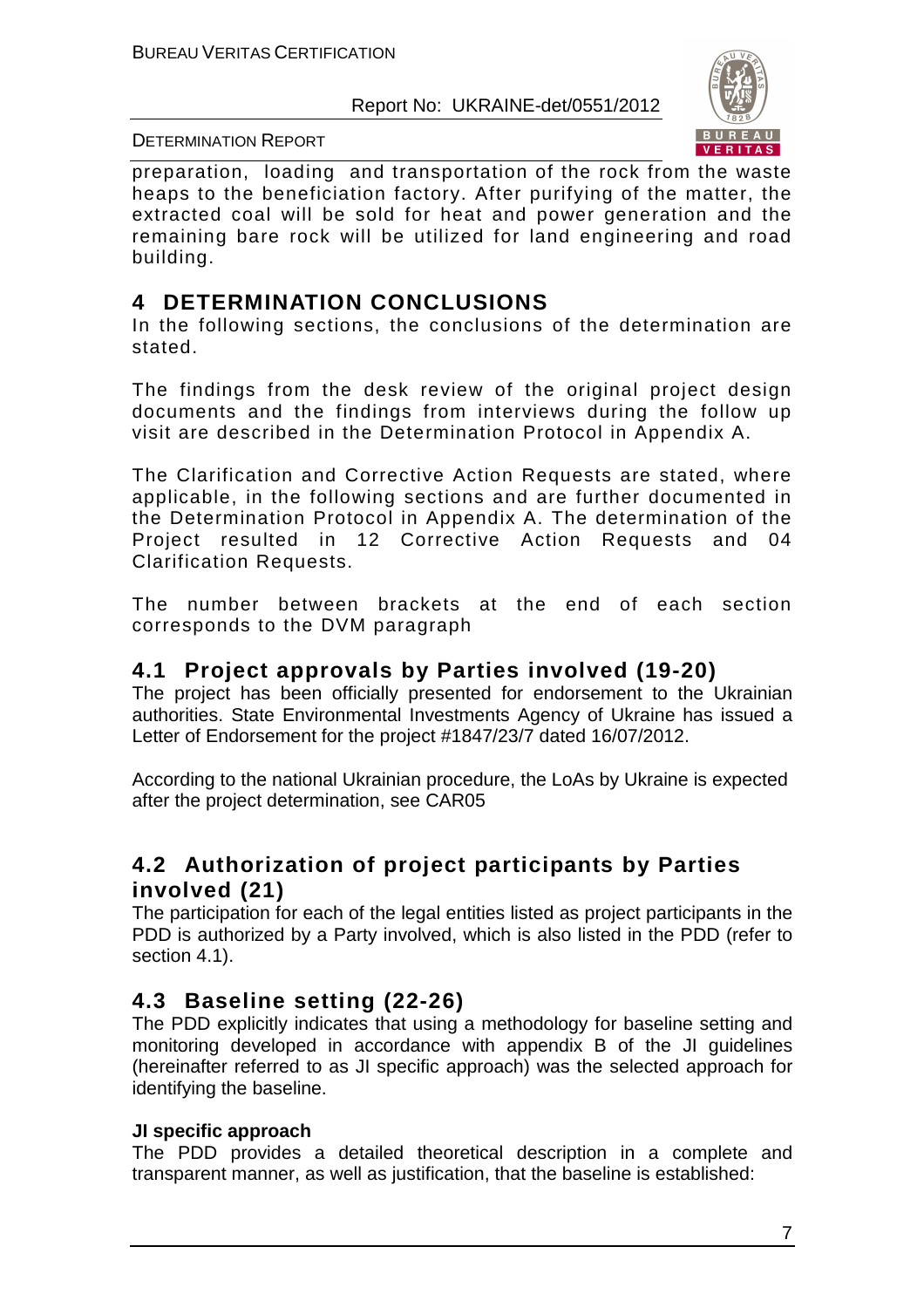

#### DETERMINATION REPORT

(a) By listing and describing the following plausible future scenarios on the basis of conservative assumptions and selecting the most plausible one:

### Scenario 1. Continuation of existing situation

The situation before the project was installed, without beneficiation plant and waste heap dismantling. In the current situation waste heaps are not utilized. Coal contained in the waste heaps is not a subject of extraction and; as a result, spontaneous self-heating and subsequent burning of waste heaps leading to uncontrolled GHG emissions is very common. Coal is produced by underground mines that causes fugitive emissions of methane as well as the formation of new waste heaps.

#### Scenario 2. Direct energy production from the heat energy of burning waste heap

Some burning heaps are used to produce energy by direct insertion of heat exchangers into the waste heap. This captures a certain amount of heat energy for direct use or conversion into electricity. Coal for industrial use is not extracted from the waste heaps under this scenario. Coal is produced by underground mines of the region and used for energy production or other purposes. Mining activities result in fugitive gas release, and the formation of more waste-heaps.

#### Scenario 3. Production of construction materials from waste heap matter

Waste heaps are being processed in order to produce construction materials (bricks, panels, etc.). Coal in the waste heap matter is burnt during the agglomeration process. Coal is produced by underground mines of the region and used for energy production or other purposes. Mining activities, result in fugitive gas release, and the formation of more waste-heaps.

#### Scenario 4. Systematic monitoring of waste heaps condition, regular fire prevention and application of extinguishing measures

Waste heaps are systematically monitored and their thermal condition is observed. Regular fire prevention measures are taken. Coal is not extracted from the waste heaps, but is produced by underground mines and used for energy production or other purposes. Mining activities, result in fugitive gas release, and the formation of more waste-heaps.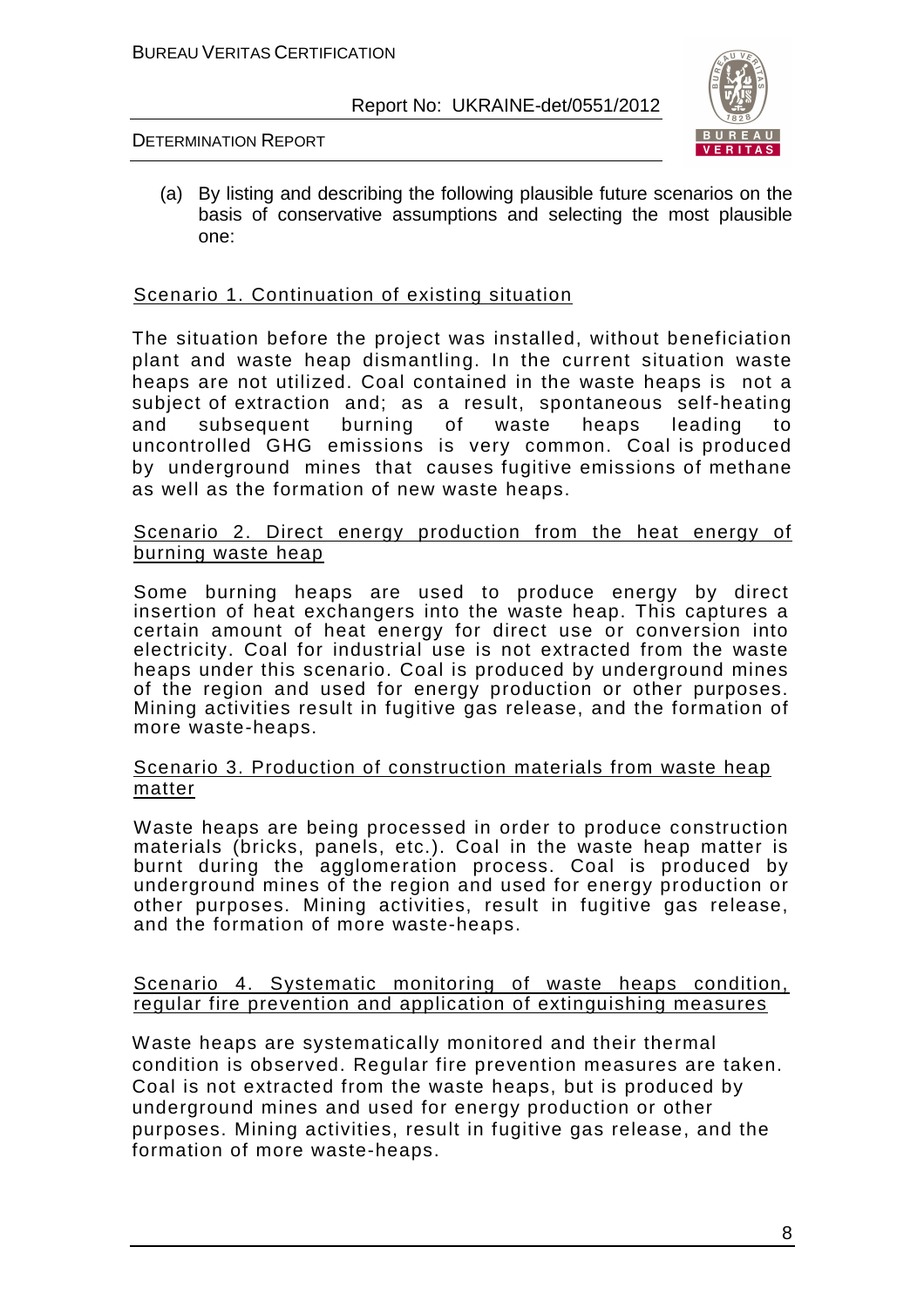

#### DETERMINATION REPORT

Scenario 5. Coal extraction from waste heaps without JI incentives

Although this scenario is similar to the project activity only the project itself does not benefit from the possible development as a joint implementation project. In this scenario waste heaps are processed in order to extract coal and use it in the energy sector. Less coal is produced by underground mines of the region.

Taking into account relevant national and/or sectoral policies and circumstances, such as sectoral reform initiatives, local fuel availability, power sector expansion plans, and the economic situation in the project sector. In this context, the following key factors that affect a baseline are taken into account:

- a. Describe any sectoral reform policies and legislation;
- b. Describe any economic situation/growth and socio-demographic factors in the relevant sector as well as resulting predicted demand. Suppressed and/or increasing demand that will be met by the project can be considered in the baseline as appropriate (e.g. by assuming that the same level of service as in the project scenario would be offered in the baseline scenario);
- c. Describe any availability of capital (including investment barriers);
- d. Describe local availability of technologies/techniques, skills and know-how and availability of best available technologies/techniques in the future;
- e. Describe any fuel prices and availability;
- f. Describe any national and/or sub national expansion plans for the energy sector, as appropriate;
- g. Describe any national and/or sub national forestry or agricultural policies, as appropriate.

## **4.4 Additionality (27-31)**

## **JI specific approach**

The most recent version of the "Tool for the demonstration and assessment of additionality" approved by the CDM Executive Board was used. All explanations, descriptions and analyses are made in accordance with the selected tool or method.

The PDD provides a justification of the applicability of the approach with a clear and transparent description, as per item 4.3 above.

Additionality proofs are provided in sections below:

## Scenario 1. Continuation of existing situation

This scenario does not anticipate any activities and therefore does not face any barriers.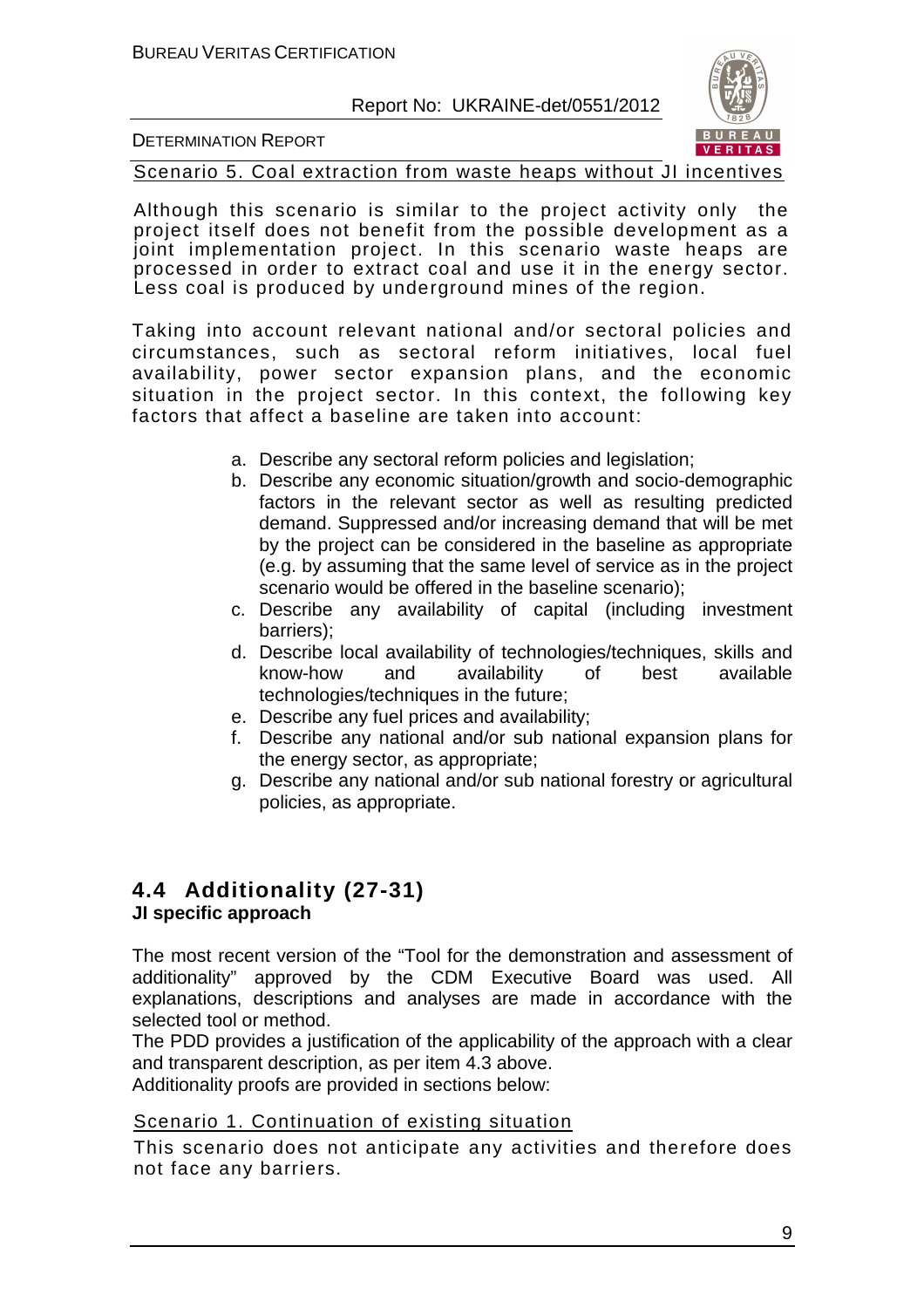

DETERMINATION REPORT

Scenario 2. Direct energy production from the heat energy of burning waste heap

Technological barrier: This scenario is based on highly experimental technology, which has not been implemented even in a pilot project. It is also not suitable for all waste heaps as the project owner will have to balance the energy resource availability (i.e. waste heap location) and the location of the energy user. On-site generation of electricity addresses also requires additional interconnection engineering. In general this technology has yet to prove its viability. In addition it does not allow controlling and management of emitted gases.

Investment barrier: Investment into unproven technology result in a high risk. In Ukraine, which ranked as a high risk country, investment into such kind of energy projects is unlikely to attract investors. The pioneering character of the project may require the development programs and governmental incentives and the cost of the produced energy is likely to be much higher than alternatives.

#### Scenario 3. Production of construction materials from waste heap matter

Technological barrier: This scenario is based on known technology, which, however, is not currently available in Ukraine and there is no evidence that such projects will be implemented in the near future. It is also not suitable for all types of waste heaps as the content of waste heap has to be predictable in order for project owner to be able to produce quality materials. High content of sulphur and moisture can reduce the suitability of the waste heap for processing. A large scale and detailed exploration of the waste heap has to be performed prior to the start the project.

#### Scenario 4. Systematic monitoring of waste heaps condition and regular fire prevention and extinguishing measures

Technological barrier: Among the well-known methods to assess the scale of the problem and choose the best direction of fire suppression are: drilling, application of an inert material, injection of inhibitors, compaction, pumping of water, timely reclamation, and recycling. The major drawbacks of these technologies include: difficulties with determination of exact location of self-heating and burning points; lack of special techniques and equipment (e.g. bulldozers and excavators); additional burden on the environment (emissions, dust, smoke); waste heap is not in working condition at the site of work; the lack of guarantees for quick elimination of fire; complication of working conditions; insufficient water can act as one of the factors intensifying the combustion, etc.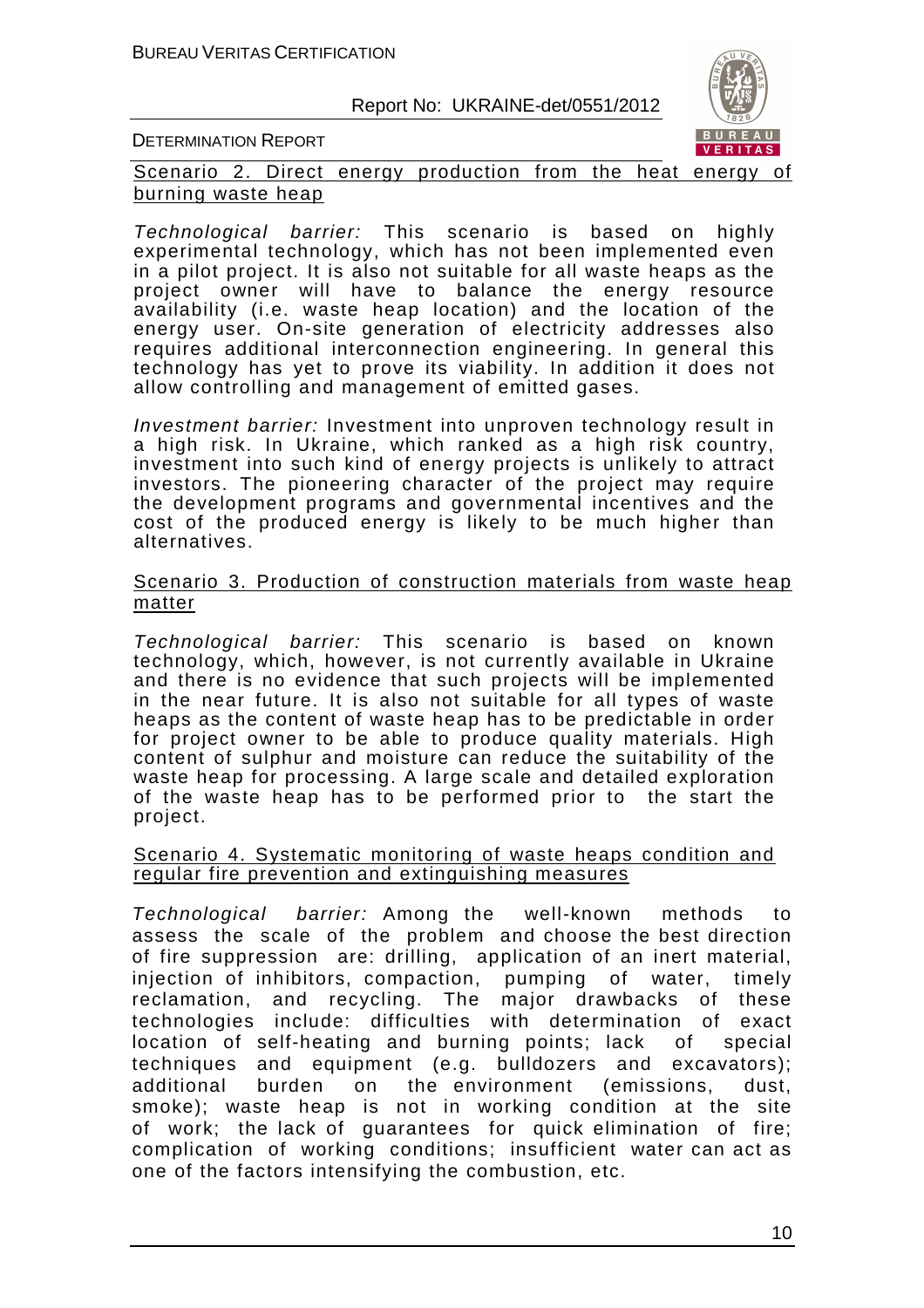

#### DETERMINATION REPORT

Investment barrier: This scenario does not represent any revenues but anticipates additional costs for waste heaps owners. Monitoring of the waste heap status is not carried out systematically and actions are left to the discretion of the individual owners, such as mines or regional coal mining associations. However, coal mines in Ukraine suffer from limited funding resulting in safety problems (due to complicated mining conditions) and financial constraints, with miners' salaries often being delayed by few months. From a commercial view point the fines that are usually levied by the authorities are considerably lower than the costs of all the measures outlined by this scenario.

### Scenario 5. Coal extraction from waste heaps without JI incentives

Investment barrier: This scenario is financially unattractive and faces barriers. Please refer to section B.2 of the PDD for details.

In conclusion, the baseline scenario is the continuation of the status quo, which is the continuation of the situation before the project was installed, without beneficiation plant and waste heap dismantling

Additionality is demonstrated appropriately as a result of the analysis using the approach chosen.

## **4.5 Project boundary (32-33)**

The project boundary defined in the PDD, which is which in accordance with the specific approach is delineated by the physical site of the entire technological complex, encompasses all anthropogenic emissions by sources of greenhouse gases (GHGs) that are:

(i) Under the control of the project participants :

a) Carbon dioxide emissions from the use of fuel to run part of the project equipment (motor cars),

b) Carbon dioxide emissions associated with the electricity consumption by the project equipment

(ii) Reasonably attributable to the project ;and

(iii) Significant, i.e., as a rule of thumb, would by each source account on average per year over the crediting period for more than 1 per cent of the annual average anthropogenic emissions by sources of GHGs, or exceed an amount of 2,000 tonnes of CO2 equivalent, whichever is lower.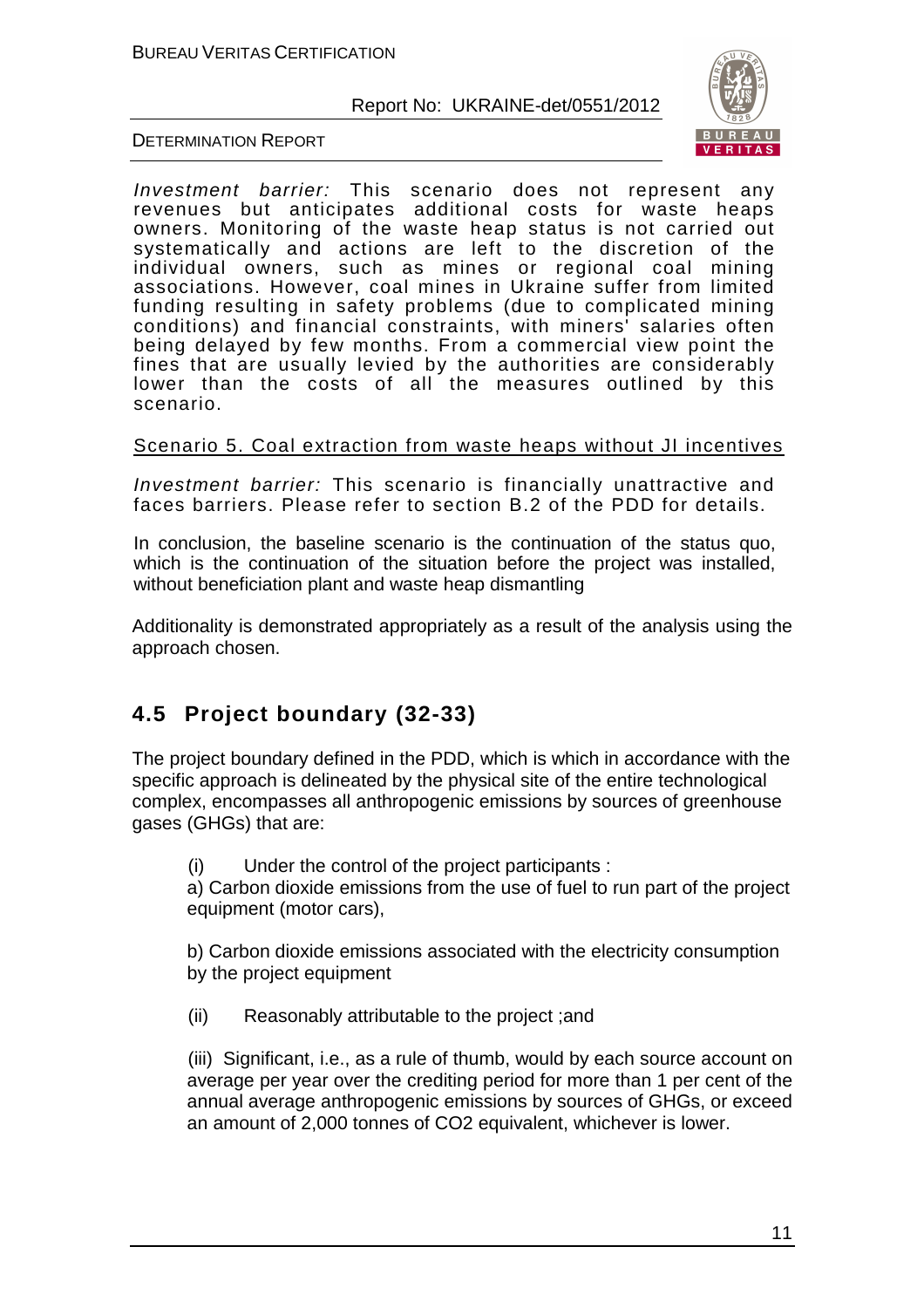

#### DETERMINATION REPORT

The delineation of the project boundary and the gases and sources included are appropriately described and justified in the PDD

## **4.6 Crediting period (34)**

The PDD states the starting date of the project as the date on which the implementation or construction or real action of the project will begin or began, and the starting date is 15/11/2007, which is after the beginning of 2000.

The PDD states the expected operational lifetime of the project in years and months, which is 15 years or 180 months.

The PDD states the length of the crediting period in years and months, which is 15 years or 180 months, and its starting date as 01/01/2008, which is on the date the first emission reductions are generated by the project.

The PDD states that the crediting period for the issuance of ERUs starts only after the beginning of 2008 and does not extend beyond the operational lifetime of the project.

The PDD states that the extension of its crediting period beyond 2012 is subject to the host Party approval, and the estimates of emission reductions or enhancements of net removals are presented separately for those until 2012 and those after 2012 in all relevant sections of the PDD.

## **4.7 Monitoring plan (35-39)**

The PDD, in its monitoring plan section, explicitly indicates that JI specific approach was the selected.

The monitoring plan describes all relevant factors and key characteristics that will be monitored, and the period in which they will be monitored, in particular also all decisive factors for the control and reporting of project performance, such as :

**1.** Additional electricity consumed in the relevant period as a

result of the implementation of the project activity

This parameter is registered by a specialized electricity meters. The meters are situated next to the current transformers on the site of the project activity. These meters register all electric energy consumed by the project activity as they are located on the only electrical input available on site. Readings are used in the commercial dealings with the energy supply company. Monthly bills for electricity are available. Regular cross-checks with the energy supply company are performed. Monthly and annual reports are based on the monthly bills.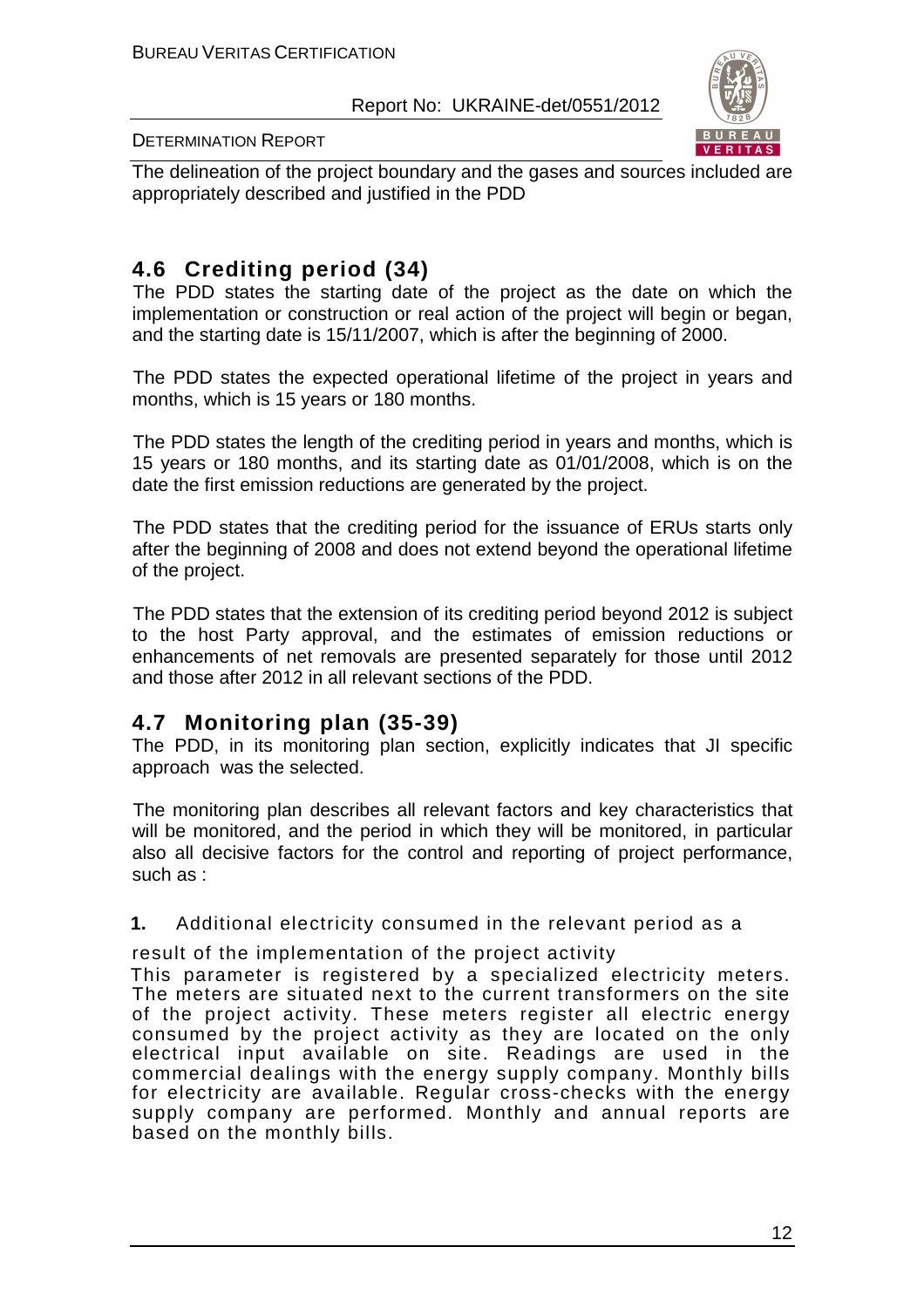

DETERMINATION REPORT

**2.** Amount of diesel fuel that has been used for the project activity in the relevant period.

For the metering of this parameter the commercial data of the company are used. Receipts and other accounting data are used in order to confirm the amount of fuel consumed. All fuel consumption is taken into account and is attributed to the project activity. If the data in the commercial documents mentioned are provided in litres rather than in tonnes the data in litres are converted into tonnes using the density of 0,85 kg/l. Regular cross-checks with the suppliers are carried out. The monthly and annual reports are based on these data.

**3.** Amount of coal that has been extracted from the waste heaps and combusted for energy use in the project activity in the relevant period which is equal to the amount of coal that has been mined in the baseline scenario and combusted for energy use.

3.1. Amount of fraction.

For the metering of this parameter the commercial data of the company are used. Receipts and acceptance certificates from the customers are used in order to confirm the amount of coal restored. Only shipped coal is taken into account and is attributed to the project activity. Weighting of the coal is done on site by the special automobile scales. Regular cross-checks with the customers are performed. The monthly and annual reports are based on these shipment data.

3.2. Ash content and moisture of fraction.

Ash content and moisture fraction is defined accredited for technical competence and independence of the laboratory in accordance with regulations (GOST 11022-95 "Mineral solid fuel. Methods of determination the ash content" , GOST 11014-2001 "Brow ncoal, hard coal and oil shale. Accelerated methods for determining the moisture" and GOST 27314-91 «Mineral solid fuel. Methods of determination the moisture content». Analysis of ash content and moisture fraction is done in the laboratory. Ash content and moisture of coal fraction measured regularly with registration annually certificates.

Thus, there is the collection and archiving of all data required for evaluation or measurement anthropogenic emissions of greenhouse gases within the project crediting period and baseline emissions.

The monitoring plan has properly given a list of standard variables that are contained in Annex B to the "Guidance on criteria for baseline setting and monitoring" developed by the JISC, including: baseline emissions (BE<sub>y</sub>, BE<sub>XX,y</sub>), project emissions (PE<sub>y</sub>, PE<sub>XX,y</sub>), electricity consumption  $(EC_v)$ ,  $CO_2$  emission factor  $(EF_{CO2,XX}$ ,  $EF<sub>CH4, XX</sub>$ ,  $EF<sub>CO2,ELEC,V</sub>$ , leakages in period -  $LE<sub>v</sub>$ ,  $LE<sub>XX,V</sub>$ , global warming potential - GWP<sub>XX</sub>, density -  $\rho_{x}$ , net calorific value - $NCV_{XX}$ , fuel quantity combusted -  $FC_{XX}$ , oxidation factor for fuel combustion  $\mathsf{OXID}_{\mathsf{XX}}$  carbon content of fuel  $\mathsf{k^C}_{\mathsf{xx}}$  .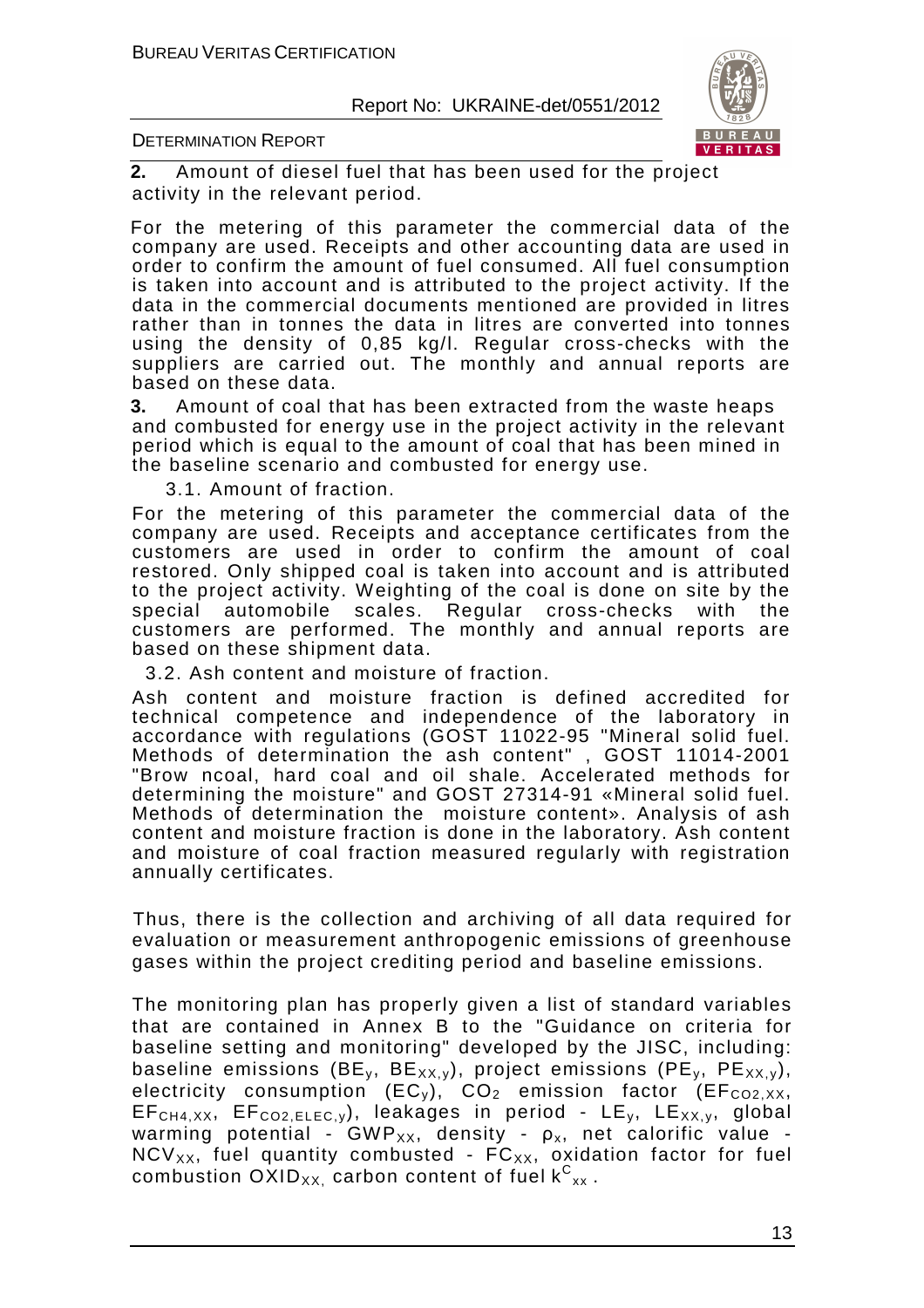#### DETERMINATION REPORT



The monitoring plan explicitly and clearly distinguishes:

(i) Data and parameters that are not monitored throughout the crediting period, but are determined only once (and thus remain fixed throughout the crediting period), and that are available already at the stage of determination, such as:

| Data /<br>Parameter | Data unit                              | <b>Description</b>                                                                         | Data Source                                                                                                                                         | Value<br>2008                                                                                                                                  | Value<br>2009 |
|---------------------|----------------------------------------|--------------------------------------------------------------------------------------------|-----------------------------------------------------------------------------------------------------------------------------------------------------|------------------------------------------------------------------------------------------------------------------------------------------------|---------------|
| GWPCH4              | tCO <sub>2e/t</sub><br>CH <sub>4</sub> | <b>Global Warming</b><br>Potential of<br>Methane                                           | <b>IPCC Second</b><br><b>Assessment Report</b>                                                                                                      | 21                                                                                                                                             |               |
| pCH4                | t/m3                                   | Methane density                                                                            | Standard (temperature<br>20°C and 1 ATM)                                                                                                            | 0.00067                                                                                                                                        |               |
| <b>NCVcoal</b>      | GJ/t                                   | <b>Net Calorific</b><br>Value of coal                                                      | <b>National Inventory Report</b><br>of Ukraine 1990-2010                                                                                            | 21.50                                                                                                                                          | 21.80         |
| <b>NCVdiesel</b>    | GJ/t                                   | <b>Net Calorific</b><br>Value of diesel<br>fuel                                            | <b>National Inventory Report</b><br>of Ukraine 1990-2010                                                                                            | 42.20                                                                                                                                          | 42.40         |
| <b>OXIDcoal</b>     | ratio                                  | <b>Carbon Oxidation</b><br>factor of coal                                                  | <b>National Inventory Report</b><br>of Ukraine 1990-2010                                                                                            | 0.963                                                                                                                                          | 0.963         |
| <b>OXIDdiesel</b>   | ratio                                  | <b>Carbon Oxidation</b><br>factor of diesel<br>fuel                                        | <b>National Inventory Report</b><br>of Ukraine 1990-2008                                                                                            | 0.99                                                                                                                                           | 0.99          |
| kCcoal              | tC/TJ                                  | Carbon content of<br>coal                                                                  | <b>National Inventory Report</b><br>of Ukraine 1990-2010                                                                                            | 25.95                                                                                                                                          | 25.97         |
| kCdiesel            | tC/TJ                                  | Carbon content of<br>diesel fuel                                                           | <b>National Inventory Report</b><br>of Ukraine 1990-2010                                                                                            | 20.20                                                                                                                                          | 20.20         |
| EF grid, y          | kgCO2/k<br>Wh                          | Relevant<br>emission factor<br>for the electricity<br>from the grid in<br>the period y     | For the years 2008-2011<br>- NEIA Orders No.43<br>dated 28.03.2011, No.62<br>dated 15.04.2011, No.63<br>dated 15.04.2011, No.75<br>dated 12.05.2011 | For 1st class<br>2008-1.082<br>2009-1.096<br>2010-1.093<br>2011-1.090<br>For 2nd class<br>2008-1.219<br>2009-1.237<br>2010-1.225<br>2011-1.227 |               |
| NECoal, y           | MWh/t                                  | Average<br>electricity<br>consumption per<br>ton of coal,<br>produced in<br>Ukraine in the | Fuel and energy<br>resources of Ukraine,<br>Statistical Yearbook,<br><b>State Statistics</b><br>Committee of Ukraine,<br>Kiev 2009-2011             | 0.0878                                                                                                                                         | 0.0905        |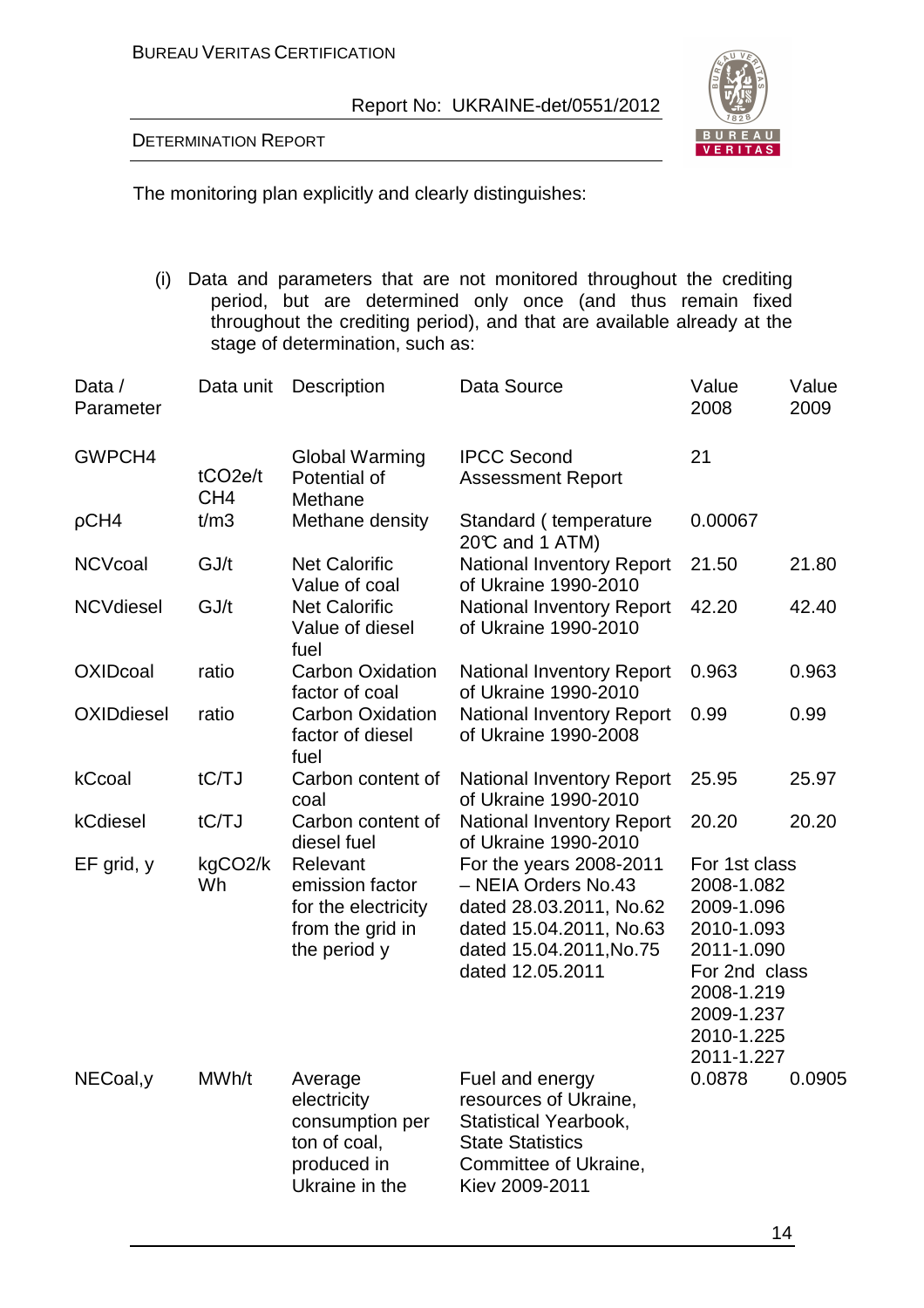

### DETERMINATION REPORT

 $\overline{a}$ 

year y

| ACoal     | $\%$ | The average ash<br>content of coal<br>produced in<br><b>Ukraine</b>   | Guide of quality, volume<br>of coal production and<br>enrichment products in<br>2008-2010, Ministry of<br>Coal Industry of Ukraine,<br><b>State Committee of</b><br>Ukraine | 2008<br>2009<br>2010<br>2011 | $-38.60$<br>$-39.20$<br>$-39.70$<br>$-39.80$ |
|-----------|------|-----------------------------------------------------------------------|-----------------------------------------------------------------------------------------------------------------------------------------------------------------------------|------------------------------|----------------------------------------------|
| WCoal     | %    | The average<br>moisture of coal<br>produced in<br><b>Ukraine</b>      | Guide of quality, volume<br>of coal production and<br>enrichment products in<br>2008-2010, Ministry of<br>Coal Industry of Ukraine,<br><b>State Committee of</b><br>Ukraine | 2008<br>2009<br>2010<br>2011 | $-8.60$<br>$-8.20$<br>$-8.30$<br>$-8.30$     |
| EFCH4, CM | m3/t | Average rate for<br>fugitive methane<br>emissions from<br>coal mining | <b>National Inventory Report</b><br>of Ukraine 1990-2010                                                                                                                    | 25.67                        |                                              |

 (ii) Data and parameters that are not monitored throughout the crediting period, but are determined only once (and thus remain fixed throughout the crediting period), but that are not already available at the stage of determination:

| Data $/$         | Data unit | Description                           | Data Source                              | Value | Value | Value |
|------------------|-----------|---------------------------------------|------------------------------------------|-------|-------|-------|
| Parameter        |           |                                       |                                          | 2010  | 2011  | 2012  |
| <b>NCVcoal</b>   | GJ/t      | Net Calorific Value<br>of coal        | National Inventory Report<br>of Ukraine  | 21.60 | 21.60 | 21.60 |
| <b>NCVdiesel</b> | GJ/t      | Net Calorific Value<br>of diesel fuel | National Inventory Report<br>lof Ukraine | 42.40 | 42.40 | 42.40 |
| <b>OXIDcoal</b>  | ratio     | Carbon Oxidation<br>factor of coal    | National Inventory Report<br>of Ukraine  | 0.962 | 0.962 | 0.962 |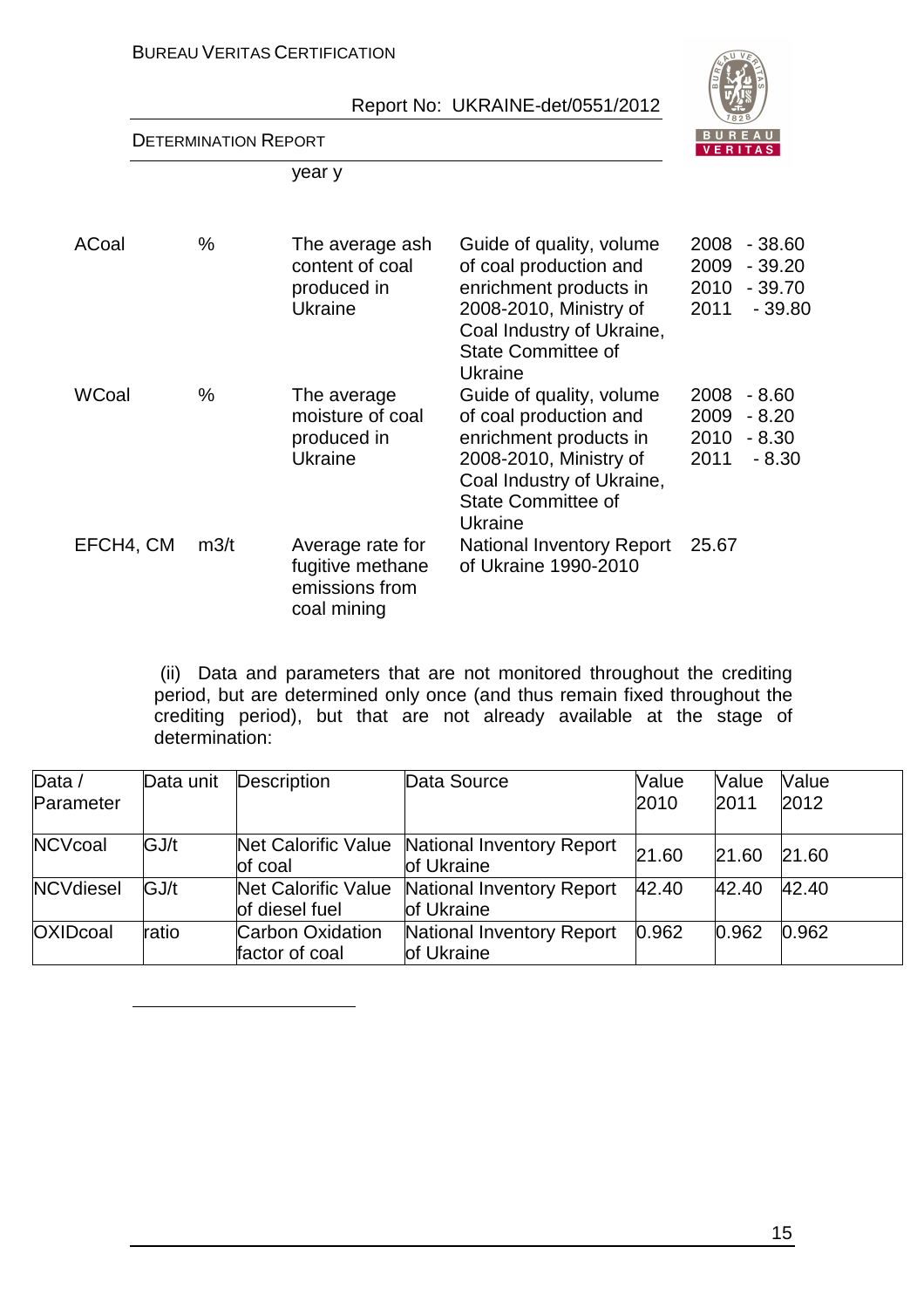

|                      | <b>DETERMINATION REPORT</b> |                                                                                              |                                                                                                                                                       |       | <b>BUREAU</b><br><b>VERITAS</b> |                                                        |
|----------------------|-----------------------------|----------------------------------------------------------------------------------------------|-------------------------------------------------------------------------------------------------------------------------------------------------------|-------|---------------------------------|--------------------------------------------------------|
| <b>OXIDdiesel</b>    | ratio                       | <b>Carbon Oxidation</b><br>factor of diesel fuel                                             | <b>National Inventory Report</b><br>of Ukraine                                                                                                        | 0.99  | 0.99                            | 0.99                                                   |
| kCcoal               | tC/TJ                       | Carbon content of<br>lcoal                                                                   | <b>National Inventory Report</b><br>of Ukraine                                                                                                        | 25.99 | 25.99                           | 25.99                                                  |
| kCdiesel             | tC/TJ                       | Carbon content of<br>ldiesel fuel                                                            | <b>National Inventory Report</b><br>of Ukraine                                                                                                        | 20.20 | 20.20                           | 20.20                                                  |
| $EF$ grid, $y$       |                             | kgCO2/kW Relevant emission<br>factor for the<br>electricity from the<br>grid in the period y | For the years 2008-2011 $-$<br>NEIA Orders No.43 dated<br>28.03.2011, No.62 dated<br>15.04.2011, No.63 dated<br>15.04.2011, No.75 dated<br>12.05.2011 |       |                                 | For 1st class<br>1.090<br>For 2nd class<br>1.227       |
| NECoal, y            | MWh/t                       | Average electricity<br>consumption per<br>ton of coal,<br>in the year y                      | Fuel and energy resources 0.0926<br>of Ukraine, Statistical<br>Yearbook, State Statistics<br>produced in Ukraine Committee of Ukraine, Kiev           |       | 0.0842                          | 0.0842                                                 |
| $EFCH4$ , CM $ m3/t$ |                             | Average rate for<br>fugitive methane<br>emissions from coal<br>mining                        | National Inventory Report<br>of Ukraine                                                                                                               | 25.67 |                                 |                                                        |
| pWHB                 | ratio                       | the uncertainty of<br>the waste heaps<br>burning process                                     | Correction factor for Scientific research was<br>verified and confirmed by<br>accredited independent<br>entities                                      |       |                                 | For Luhansk Region - 0.78<br>For Donetsk Region - 0.83 |

(iii) Data and parameters that are monitored throughout the crediting period, such as:

| $EC_{pJ, v}$                                  | Additional electricity consumed in year y as a result of the<br>implementation of the project activity                                                                            |
|-----------------------------------------------|-----------------------------------------------------------------------------------------------------------------------------------------------------------------------------------|
| $FC_{\textit{PI},\textit{Diesel},\textit{y}}$ | Amount of diesel fuel that has been used for the project<br>activity in period y                                                                                                  |
| FCBE,                                         | Amount of coal that has been mined in the baseline                                                                                                                                |
| Coal, y                                       | scenario and combusted for energy use, equivalent to the<br>amount of coal extracted from the waste heaps in the<br>project activity in period y. Calculated by the equation 3 or |
| FRCoal, y                                     | Amount of sorted fraction, which is extracted from the<br>waste heaps because of the project activity in a period y                                                               |

The monitoring plan elaborates all algorithms and formulae used for the estimation/calculation of baseline emissions/removals and project estimation/calculation of baseline emissions/removals and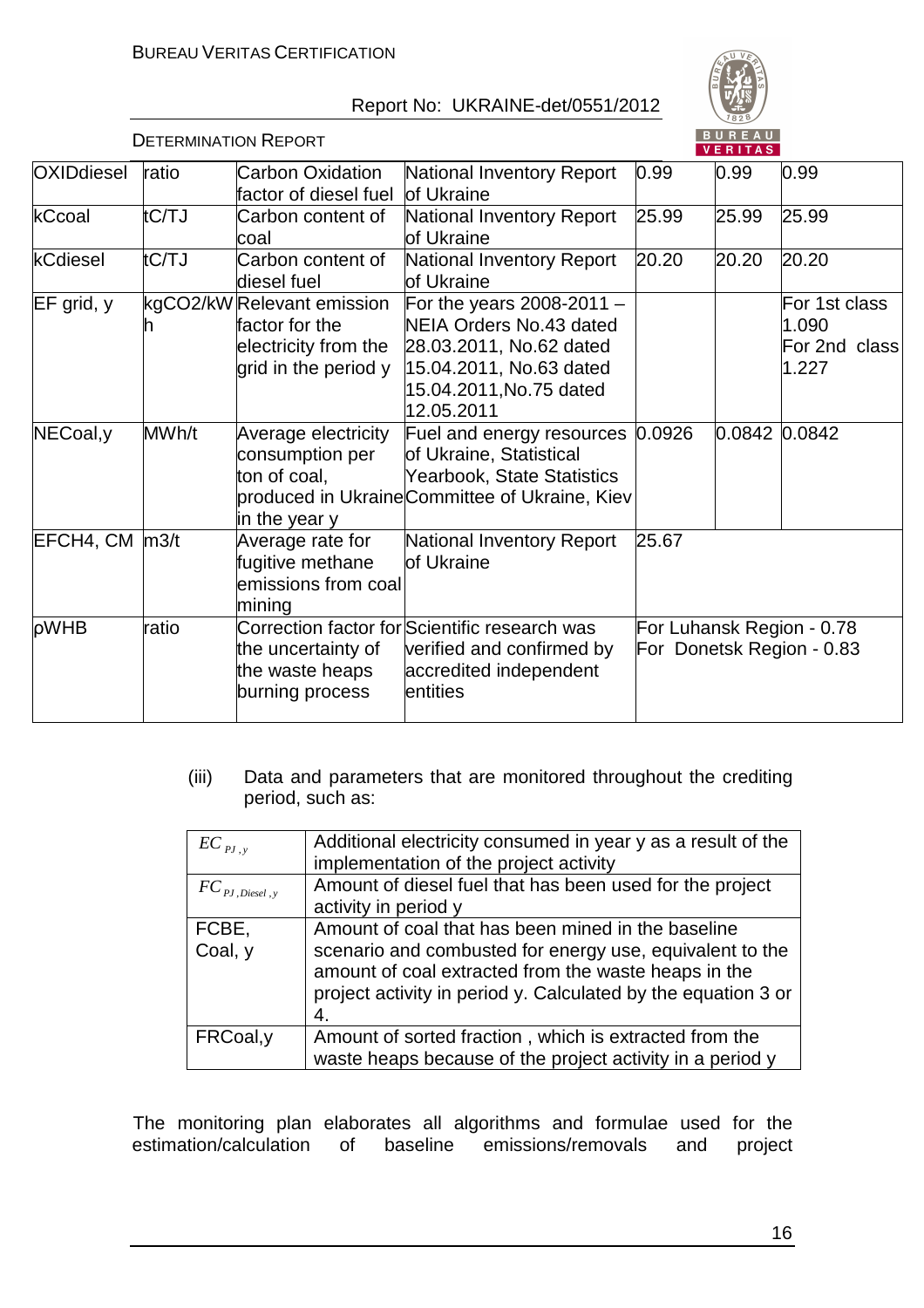

DETERMINATION REPORT

emissions/removals or direct monitoring of emission reductions from the project, leakage, as appropriate.

Emissions in the baseline scenario are calculated as follows:

 $BE_v = BE_{WHR}$ , (Equation 1)

where:

 $BE_V$ - baseline emissions in period  $y$  (tCO<sub>2</sub>e),

 $BE_{WHR}$ , - baseline emissions due to burning of the waste heaps in period v  $(tCO<sub>2</sub>)$ ,

 $BE_{ELV}$ -baseline emissions due to consumption of electricity from a grid at coal mine in a period y,(tCO2).

 $BE<sub>WHBCV</sub>$ -baseline emissions due to burning of waste heap, created as a result of coal mining during the period y,  $(tCO<sub>2</sub>)$ .

Baseline Emissions due to burning of the waste heaps, in turn, are calculated as:

$$
BE_{\text{WHB,y}} = FC_{BE,Coal,y}/1000^* \rho_{\text{WHB}}^* NCV_{Coal}^* OXID_{Coal}^* k^C_{Coal}^* 44/12
$$
 (Equation 2)

where:

 $FC_{BE,Coaly}$  - amount of coal that has been mined in the baseline scenario and combusted for energy use, equivalent to the amount of coal extracted from the waste heaps in the project activity in period y, t.

 $ρ<sub>WHB</sub>$  - correction factor for the uncertainty of the waste heap burning process. This factor is defined on the basis of the survey of all the waste heaps in the area that provides a ratio of waste heaps that are or have been burning at any point in time to all existing waste heaps.

NCV*с*oal – net calorific vlue of coal,GJ/t.

OXID*с*oal – carbon oxidation factor of coal, ratio.

k C *<sup>с</sup>*oal - carbon content of coal, tС/TJ.

 $44/12$  - ration between molecular mass of CO<sub>2</sub> and C. Reflect oxidation of C to  $CO<sub>2</sub>$ 

 $FC_{BE,Coal,v} = FR_{Coal,v}*(1-A_{Rock,v}/100-W_{Rock,v}/100)/(1-A_{Coal}/100-W_{Coal}/100)$  (Equation 3)

Where:

 $FR_{\text{Coal},v}$ -amount of sorted fraction, which is extracted from the waste heaps because of the project in a period y, that came to blending with further combustion in thermal power plants, t;

 $A_{Rock}$ , the average ash content of sorted fractions, which is extracted from waste heap in period y,%;

 $W_{RockV}$ the average moisture of sorted fractions, which is extracted from waste heap in period y, %;

 $A_{\text{Coar}}$ the average ash content of coal, mined in Ukraine, %;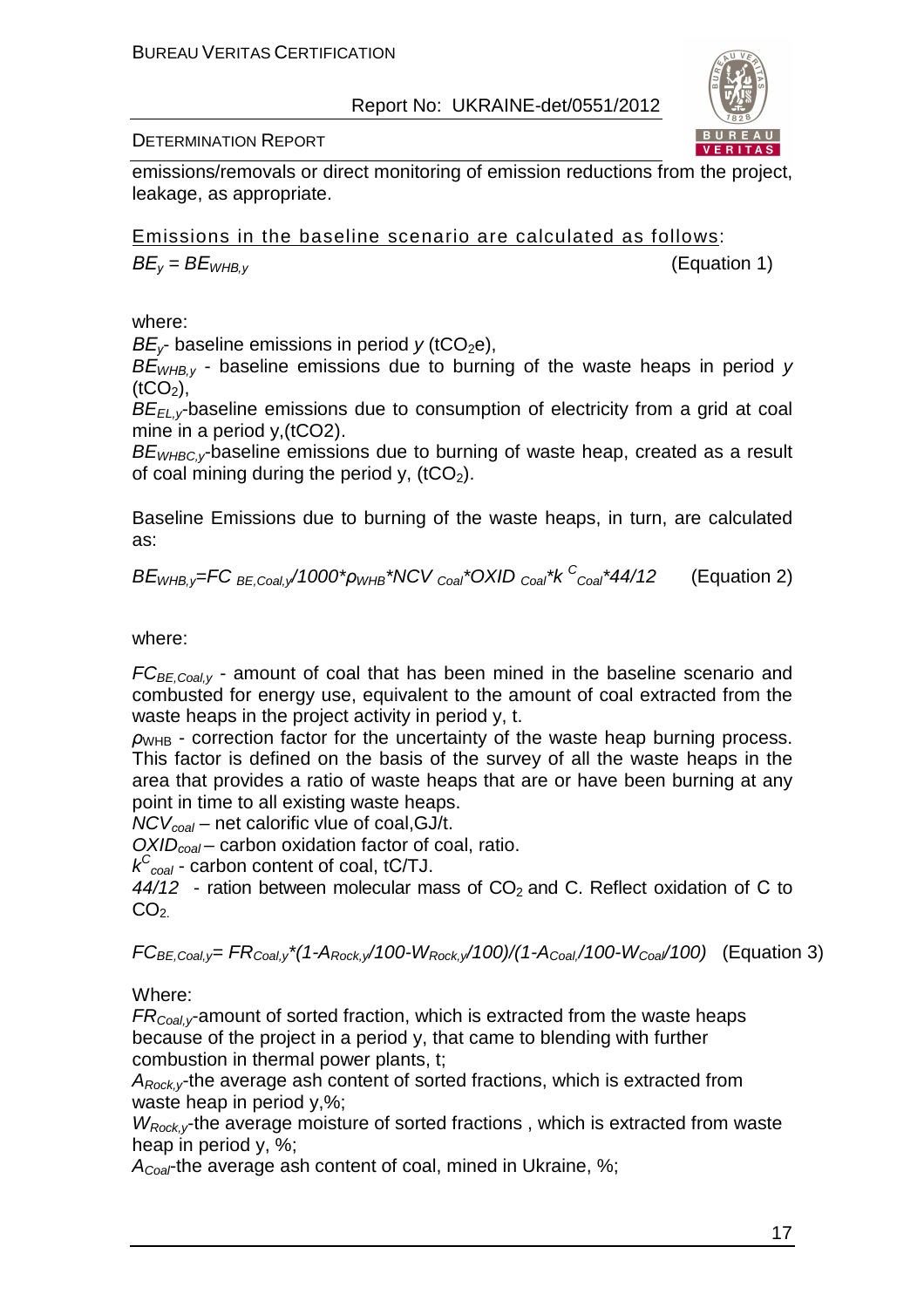DETERMINATION REPORT

 $W_{Coar}$ the average moisture of coal, mined in Ukraine, %; 100 - conversion factor from percent to fraction, ratio.

If the average ash content and the average moisture of sorted fraction, which are extracted from the waste heap in the period y, are not available for the developer, or are irregular with a high level of uncertainty(tableD.2 of PDD) , they are taken equal to the relevant nation indicators, and

$$
FC_{BE,Coal,y}=FR_{Coal,y}
$$

Emissions from the project activity are calculated as follows:

$$
PE_{y} = PE_{EL,y} + PE_{Diesel,y}
$$
 (Equation 5)

where

 $PE<sub>v</sub>$  - project emissions due to project activity in the periody (tCO<sub>2</sub>e),  $P\vec{E}_{F}$ ,  $\vec{v}$ - roject emissions due to consumption of electricity from the grid by the project activity in the period  $y$  (tCO<sub>2</sub>e),

 $PE_{\text{Diesel,v}}$  - project emissions due to consumption of diesel fuel by the project activity in the period  $y$  (tCO<sub>2</sub>e).

These, in turn, are calculated as:

$$
PE_{EL,y} \_E C_{PJ,y} * PE_{grid,y}
$$

where:

 $EC_{P,IV}$  additional electricity consumed in period y as a result of the implementation of the project activity , MWh,

 $EF_{\text{grid}}$ , relevant emission factor for the electricity from the grid in the periody, kgCO2/kWh(tCO2/MWh).

$$
PEDiese, y=FCPJ,Diese, y/1000*NCVDiesel*OXIDDiesel*kCDiesel*44/12
$$
 (Equation 7)

where:

FC  $_{P,J,Diesel,y}$  amount of diesel fuel that has been used for the project activity in the periody, t.

 $NCV<sub>Diesel</sub>$  -net calorific value of diesel fuel, GJ/t;

 $OXID<sub>Diesel</sub>$  -carbon oxidation factor of diesel fuel, ratio;

$$
k
$$
 **Di**esel -carbon content of diesel fuel, t C/TJ;

 $44/12$  - ration between molecular mass of CO<sub>2</sub> and C. Reflect oxidation of C to  $CO<sub>2</sub>$ 

Leakages in the period y are calculated as follows:

 $LE<sub>v</sub>=LE<sub>CH4, v</sub>+LE<sub>EL, v</sub>$  (Equation 8)



 $(Fquation 4)$ 

 $(Equation 6)$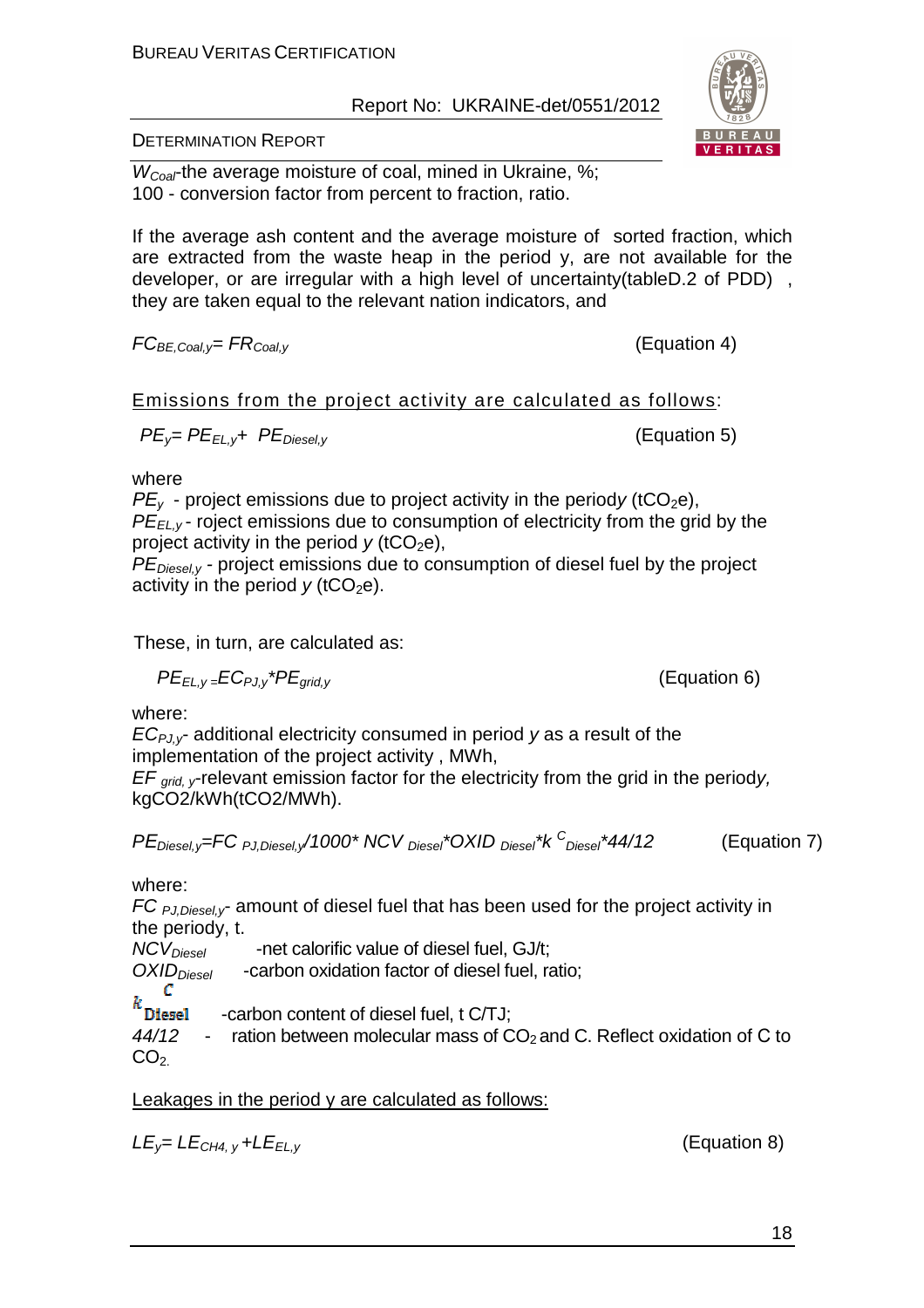

(Equation 9)

DETERMINATION REPORT

Leakages due to fugitive emissions of methane in the mining activities in the period y ( $tCO<sub>2</sub>e$ ).

$$
LE_{CH4,y} = -FC_{BE,Coal,y} * EF_{CH4,CM} * \rho_{CH4} * GWP_{CH4}
$$

### where:

 $FC_{BE, coal, y$ -amount of coal that has been mined in the baseline scenario and combusted for energy use, equivalent to the amount of coal extracted from the waste heaps in the project activity in period y, t.

 $EF<sub>CH4, CM</sub>$  - average rate for fugitive methane emissions from coal mining, m<sup>3</sup>/t;  $\rho_{CH4}$  - methane density, t/m<sup>3</sup>;

 $GWP<sub>CH4</sub>$  - Global Warming Potential of Methane, tCO<sub>2</sub>e/tCH<sub>4</sub>

Leakagesdue to electricity consumption at coal mines in a period y, calculated by the equation:

$$
LE_{EL, y} = -FC_{BE, coal, y} * N^{E}{}_{Coal, y} * EF_{grid, y}
$$
 (Equation 10)

The emission reductions are calculated as follows:  $ER_y = BE_y - LE_y - PE_y$  (Equation 11)

where:

*ER<sub>V</sub>*- emissions reductions of the JI project in periody (tCO<sub>2</sub>e)

 $LE<sub>v</sub>$  - leakages in period v

 $(tCO<sub>2</sub>e)$ ;

 $BE<sub>v</sub>$  baseline emission in periody (tCO<sub>2</sub>e);

 $PE<sub>v</sub>$  - project emission in period y tCO<sub>2</sub>e);

The monitoring plan presents the quality assurance and control procedures for the monitoring process such as calibration of measuring equipment and internal procedures of the company .This includes, as appropriate, information on calibration and on how records on data and/or method validity and accuracy are kept and made available on request.

The monitoring plan clearly identifies the responsibilities and the authority regarding the monitoring activities:

The operational and management structure (as shown in below the figure) and the responsibilities of the principals are as follows. Ultimate responsibility for the project rests with the JI Project Manager.

| JI Project Management Team |  |
|----------------------------|--|
|                            |  |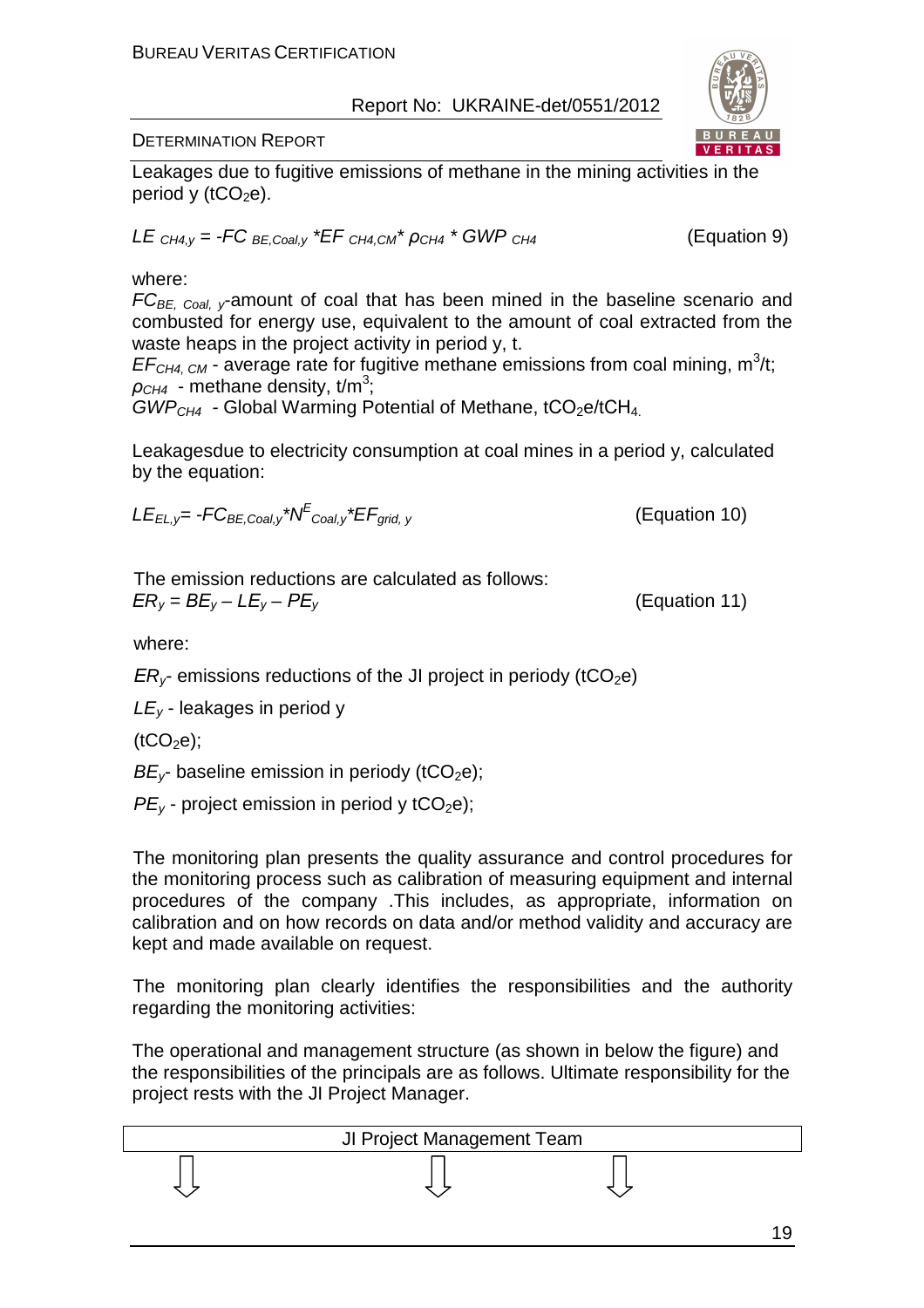

#### DETERMINATION REPORT

Internal Audit Department; (Director) Monitoring Staff ; Operation and Maintenance Staff

The JI Project Manager is responsible for:

- Checking and signing off all project operational-relate dactivities
- Appointing and liaising with the accredited independent entity(AIE) Identifying an audit team leader to be appointed by the Chief Engineer or a delegated authority
	- Appointing a JI technical team to undertake the operational activities
	- Organizing training and refresher courses
	- Preparing and supervising a Health and Safety Plan for the JI technical team
	- Supervising the work of the JI technical team
	- Crosschecking reported volumes and sales receipts

On the whole, the monitoring plan reflects good monitoring practices appropriate to the project type.

The monitoring plan provides, in tabular form, a complete compilation of the data that need to be collected for its application, including data that are measured or sampled and data that are collected from other sources (e.g. official statistics, expert judgment, proprietary data, IPCC, commercial and scientific literature etc.) but not including data that are calculated with equations.

The monitoring plan indicates that the data monitored and required for verification are to be kept for two years after the last transfer of ERUs for the project.

## **4.8 Leakage (40-41)**

The PDD appropriately describes an assessment of the potential leakage of the project and appropriately explains which sources of leakage are to be calculated, and which can be neglected:

| Leakages | Fugitive methane due CH4<br>to coal mining in the<br>mines |                 | Included        | These leak sare taking place in the<br>baseline scenario associated with<br>the uncontrolled leakage of<br>methane in the mine |
|----------|------------------------------------------------------------|-----------------|-----------------|--------------------------------------------------------------------------------------------------------------------------------|
|          | Consumption of<br>electricity due to<br>mining             | CO <sub>2</sub> | Included        | Leakages due to baseline activity                                                                                              |
|          | Use of other types of<br>energy resources due<br>to mining | CO <sub>2</sub> | <b>Excluded</b> | These leakages are not<br>significant, and also for reasons of<br>conservatism, they are excluded<br>from consideration.       |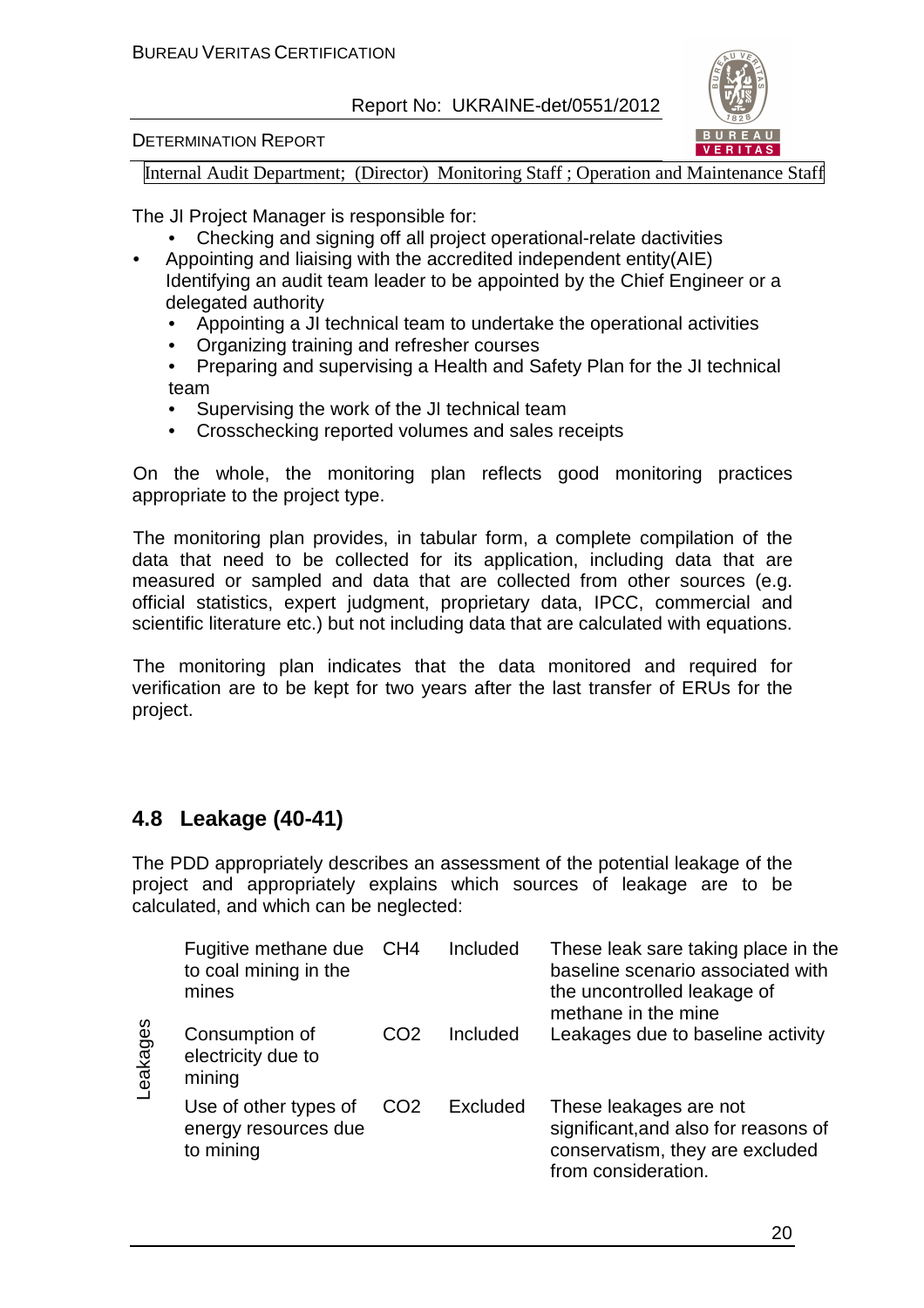

DETERMINATION REPORT

This project will result in a net change in fugitive methane emissions due to the mining activities. Source of the leakage is the fugitive methane emissions due to coal mining and electricity consumption due to coal mining. As coal in the baseline scenario is only coming from mines it causes fugitive emissions of methane. These are calculated as standard country specific emission factor applied to the amount of coal that is extracted from the waste heaps in the project scenario (which is the same as the amount of coal that would have been mined in the baseline scenario). For the further information on data and information that will be collected in order to monitor leakage effects of the project refer to section D.1.3.1 of the PDD version 2.0.

Electricity consumption and related greenhouse gas emissions due to dismantling of waste heap to be taken into account in calculating the project emissions. Carbon dioxide emissions due to electricity consumption in the coal mine way in an amount, equivalent to the design of coal - a leakage, that can be taken into account at base of the State Statistics Committee data, concerning unit costs of electricity at coal mines in Ukraine in the relevant year.

Leakages due to consumption of other types of energy in coal mines are insignificant compared to the emissions due to electricity consumption, soin connection with this, and for reasons of conservatism, take them equal to zero.

## **4.9 Estimation of emission reductions or enhancements of net removals (42-47)**

The PDD indicates assessment of emissions in the baseline scenario and in the project scenario as the approach chosen to estimate the emission reductions generated by the project.

The PDD provides estimates of:

(a) Emissions in the project scenario (within the project boundary), which are:

- $\triangleright$  5989 tonnes of CO<sub>2</sub>eq in 2008-2012;
- $\geq$  19520 tonnes of CO<sub>2</sub>eq in 2013-2022.
- (b) Leakage, which is:
	- $>$  1234497 tonnes of CO<sub>2</sub>eq in 2008-2012;
	- $>$  -3838440 tonnes of  $CO_2$ eq in 2013-2022.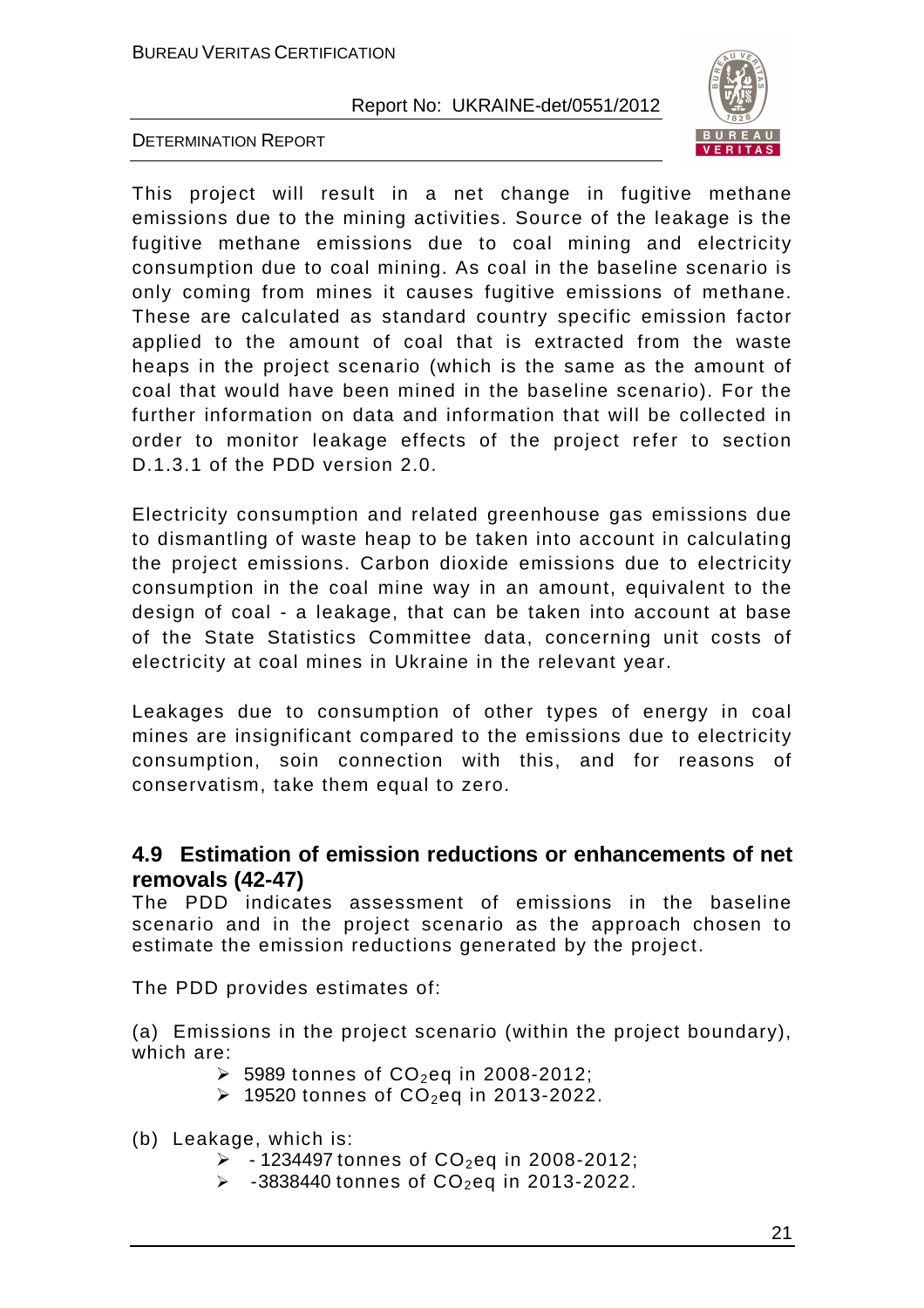

#### DETERMINATION REPORT

(c) Emissions in the baseline scenario (within the project boundary), which are:

**→ 4079169 tonnes of CO<sub>2</sub>eq in 2008-2012;** 

 $\geq$  12763770 tonnes of CO<sub>2</sub>eq in 2013-2022.

(d) Emission reductions adjusted by leakage (based on (a)-(c) above), which are:

- $\geq$  5307677 tonnes of CO<sub>2</sub>eq in 2008-2012;
- $\geq$  16582690 tonnes of CO<sub>2</sub>eq in 2013-2022.

The estimates referred to above are given:

(a) On an annual basis;

(b) From 01/01/2008 to 31/12/2022, covering the whole crediting period;

- (c) Based on primary sources;
- (d) For each GHG gas, such as  $CO<sub>2</sub>$ ;

(e) In tonnes of  $CO<sub>2</sub>$  equivalent, using global warming potentials defined by decision 2/CP.3 or amended in accordance with Article 5 of the Kyoto Protocol.

Formulae for calculating the above estimations are given in section 4.7. All formulae are in the correct sequence and compliance across the PDD.

For calculating the estimates referred to above, key factors, e.g. energy prices and availability, market development influencing the baseline emissions and the activity level of the project and the emissions as well as risks associated with the project were taken into account, as appropriate.

Data sources used for calculating the estimates referred to above, such as feasibility studies, production forecasts, actual historical monitored data are clearly identified, reliable and transparent.

Emission factors, such as emission factor for electricity consumption, emission factor for diesel fuel and coal, were selected by carefully balancing accuracy and reasonableness, and appropriately in the set of the set of the set of the set of the set of the set of the set of the set of the s of the choice.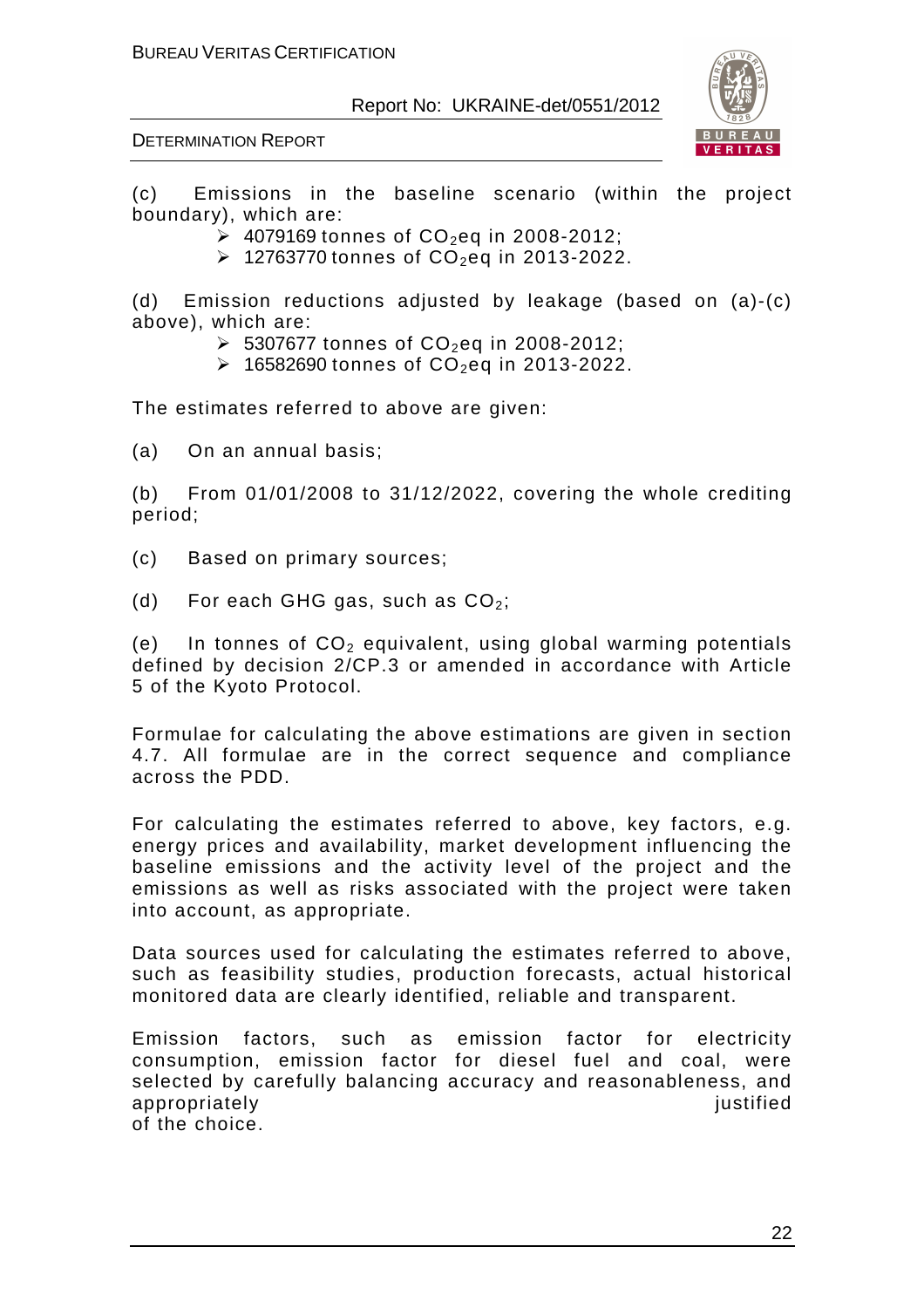

DETERMINATION REPORT

The estimation referred to above is based on conservative assumptions and the most plausible scenarios in a transparent manner.

The estimates referred to above are consistent throughout the PDD.

The average annual emission reduction estimations over the crediting period are calculated by dividing the total estimated emission reductions over the crediting period by the total number of months of the crediting period, and multiplying by twelve.

Detailed algorithms of calculations and their results are described in section D, E and supporting documents to the PDD.

## **4.10 Environmental impacts (48)**

Sections F.1. and F.2. of the PDD provide information about the documentation that contains the analysis of environmental impacts caused by the project, including the transboundary impact, in accordance with procedures defined by the Host Party.

The PDD provides conclusion and all references to supporting documentation of an environmental impact assessment undertaken in accordance with the procedures as required by the host Party.

A more detailed environmental impact is described below:

On the territory of industrial site and adjacent areas the topsoil was exposed to repeated contamination and destruction. In this regard, its natural structure is broken and there is no productivity. Most of the land is occupied by coal mining waste resulting in that the soil processes are absent. Soil from excavation will be used for cover access road. To ensure proper sanitary conditions at the site of designed buildings the greening (planting grass, trees) of the territory is being planned.

During the exploitation of the designed object the following main waste will be generated: coal (rock) enrichment waste. Waste coal (rock) will be temporarily stored on the premises in specially equipped areas and then forwarded to specialized enterprises with the aim to be used for road construction.

After a waste heap is processed, the land underneath is remediated and returned to the economic use. Technological process is environmentally sound and does not require any use of hazardous materials.

Impacts on flora and fauna are insignificant. The design documentation demands re-cultivation of the landscape. Grass and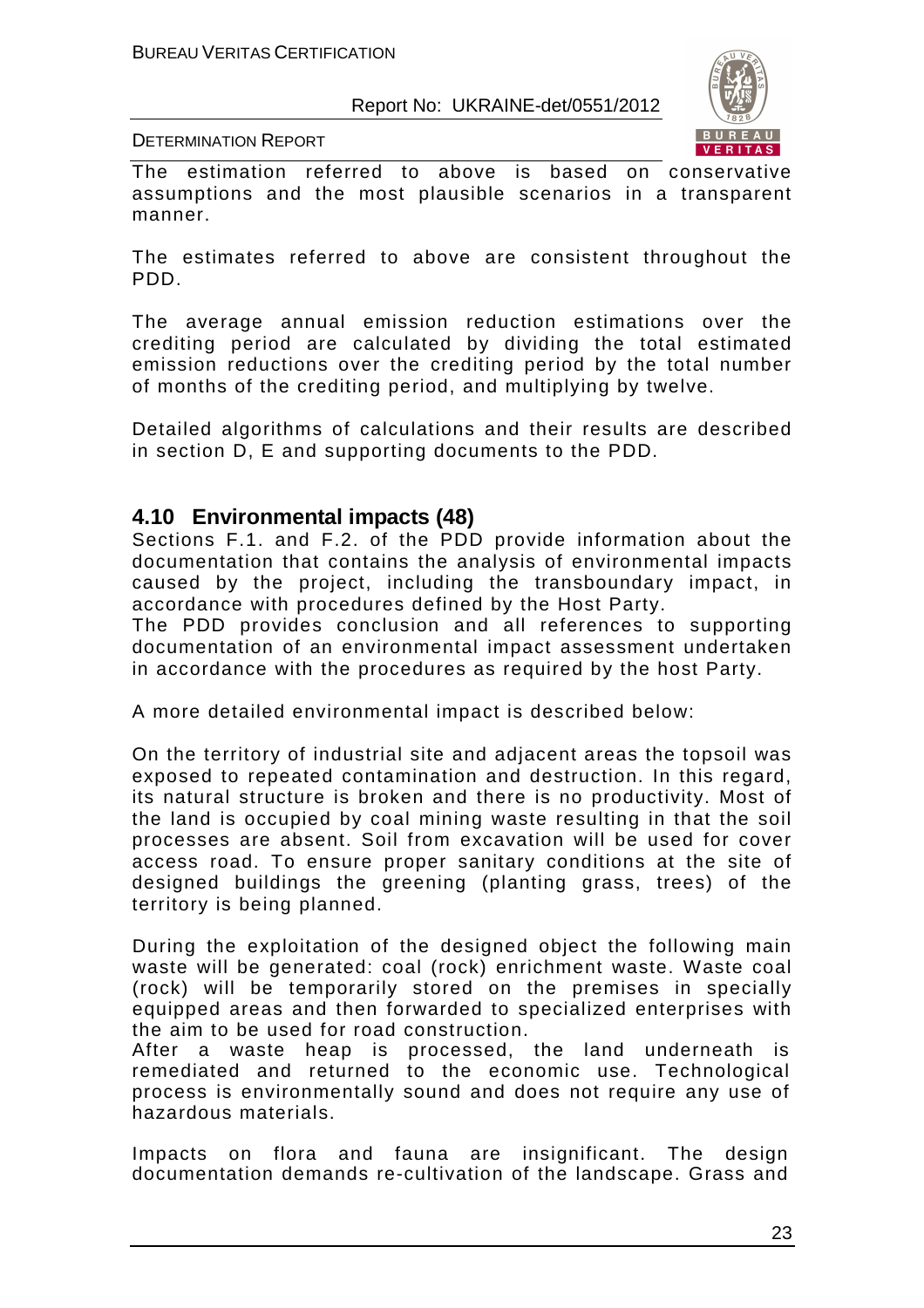

DETERMINATION REPORT

trees will be planted on the re-cultivated areas in order to prevent flora and fauna degradation. No rare or endangered species will be impacted. Project activity is not located in the vicinity of national parks or protected areas.

Noise impact is limited. Main source of noise will be located at the minimum required distance from residential areas, mobile noise sources (automobile transport) will be in compliance with local standards.

Impact on air is the main environmental impact of the project activity. Dust emissions due to the erosion and project activity such as loading and offloading operations of input rock and processed coal will be limited. Also emissions from transport will be present during the project operation stage. The impact will not exceed maximum allowable concentration at the edge of the sanitary zone.

Beside the positive effect on the global climate protection, no transboundary impacts occur.

## **4.11 Stakeholder consultation (49)**

Since the project activities do not imply any negative environmental impact and negative social effect, special public discussions were not necessary.

The project has been introduced to the Ukrainian Government and local authorities with a PIN. The authorities analyzed the project and the Letter of Endorsement has been issued by the State Environmental Investment Agency of Ukraine.

All comments relating to the project implementation were positive. No negative comments were received.

4.12 Determination regarding small scale projects (50-57)

Not applicable

## 4.13 **Determination regarding land use, land-use change and forestry (LULUCF) projects (58-64)**

Not applicable

**4.14 Determination regarding programmes of activities (65-73) (write "Not applicable" in this session if the project is programme of activities)** 

Not applicable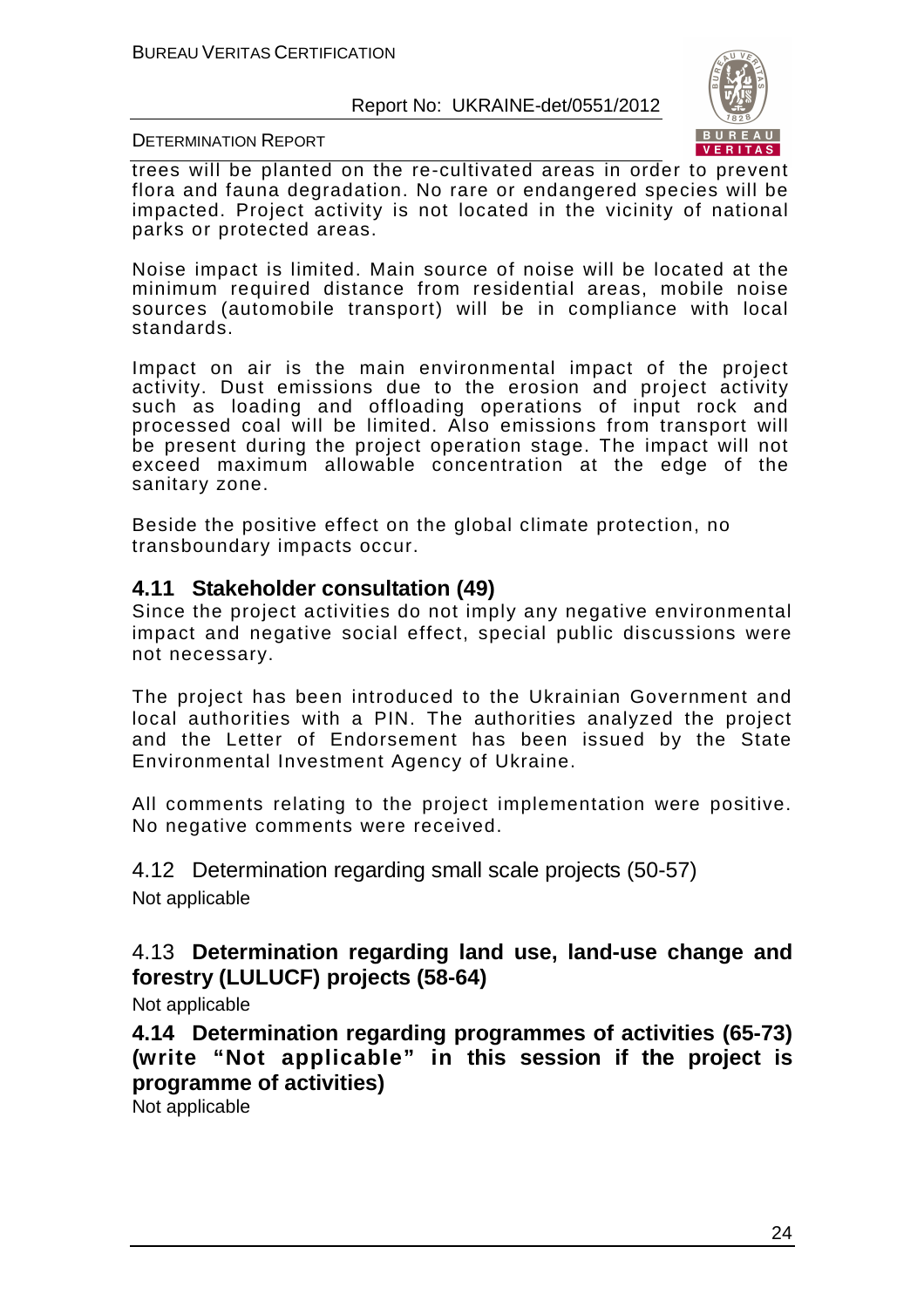

DETERMINATION REPORT

## **5 SUMMARY AND REPORT OF HOW DUE ACCOUNT WAS TAKEN OF COMMENTS RECEIVED PURSUANT TO PARAGRAPH 32 OF THE JI GUIDELINES**

No comments, pursuant to paragraph 32 of the JI Guidelines, were received

## **6 DETERMINATION OPINION**

Bureau Veritas Certification has performed a determination of the «Waste Heap Dismantling in Sverdlovsk district of Luhansk Region of Ukraine with the Aim of Reducing Greenhouse Gases Emissions into the Atmosphere» Project in Ukraine. The determination was performed on the basis of UNFCCC criteria and host country criteria and also on the criteria given to provide for consistent project operations, monitoring and reporting.

The determination consisted of the following three phases:

- i) a desk review of the project design and the baseline and monitoring plan;
- ii) follow-up interviews with project stakeholders;
- iii) the resolution of outstanding issues and the issuance of the final determination report and opinion.

The additionality of the project has been assessed through provision of traceable and transparent information showing that the same approach for additionality demonstration has already been taken in cases for which determination is deemed final and which can be regarded as comparable, as suggested in item "b)" of Paragraph 44 of "Guidance on criteria for baseline setting and monitoring" version 03. The PDD identifies a comparable project, demonstrates that the identified project is a comparable project (to be) implemented under comparable circumstances, and provides justification, that determination for a comparable project is relevant for the project at hand.

Emission reductions that occur due to the project are therefore additional to those that would have occurred without the project activity. On condition of the introduction and implementation of the project according to the design decision, the project is likely to reach the estimated amount of emission reductions.

The review of the project design documentation and the subsequent follow-up interviews have provided Bureau Veritas Certification with sufficient evidence to determine the fulfillment of stated criteria. In our opinion, the project correctly applies and meets the relevant UNFCCC requirements for the JI and the relevant host country criteria.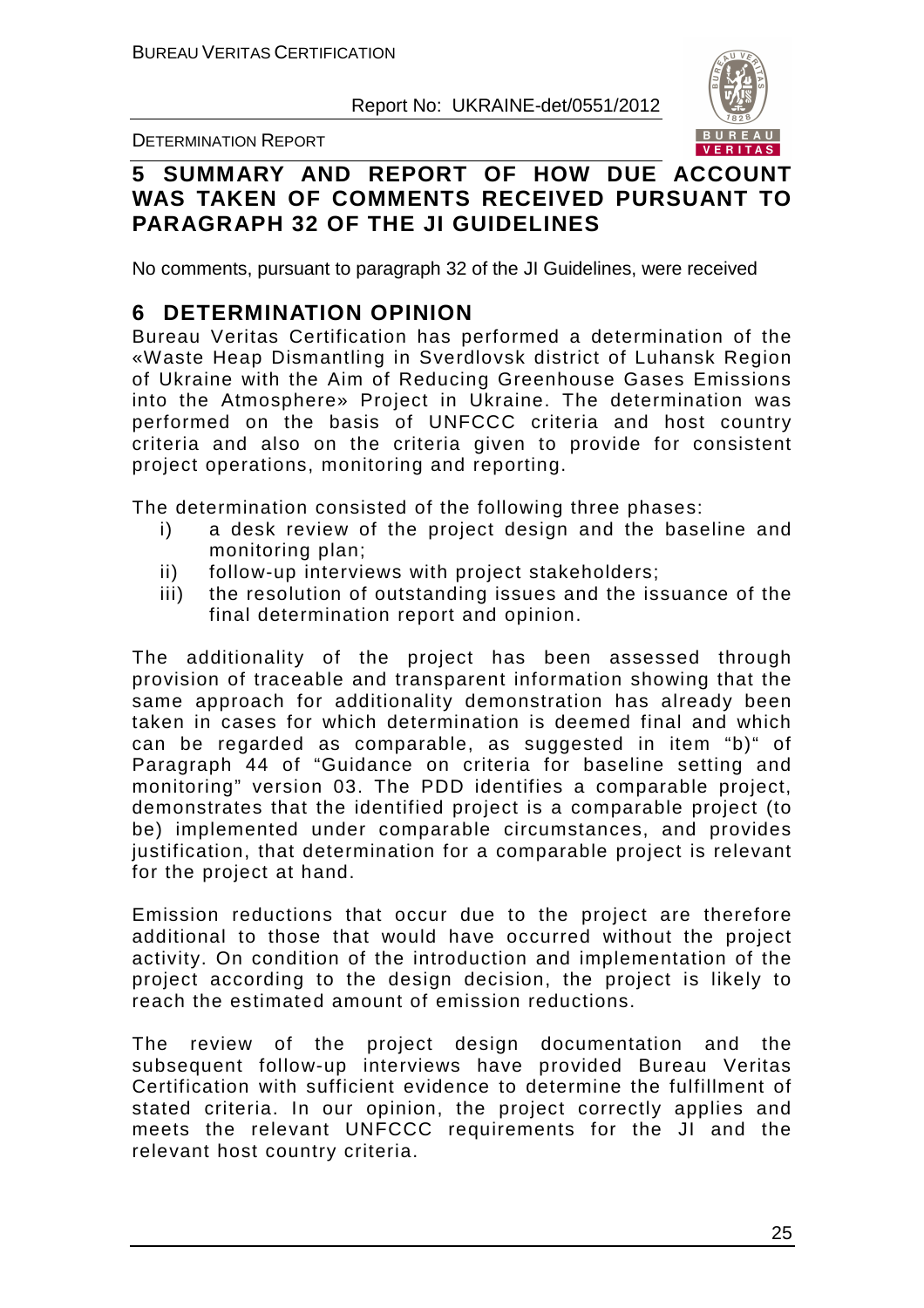

DETERMINATION REPORT

The determination revealed one pending issue related to the current determination stage of the project: the written approval of the project by the host Country (Ukraine) wasn't obtained. If the written approval by the host Country is provided, it is our opinion that the project as described in the Project Design Document, version 2.0 dated 10/07/2012 meets all the relevant UNFCCC requirements for the determination stage and the relevant host Country criteria as well as expectations of the stakeholders.

The determination is based on the information made available to us and the engagement conditions detailed in this report.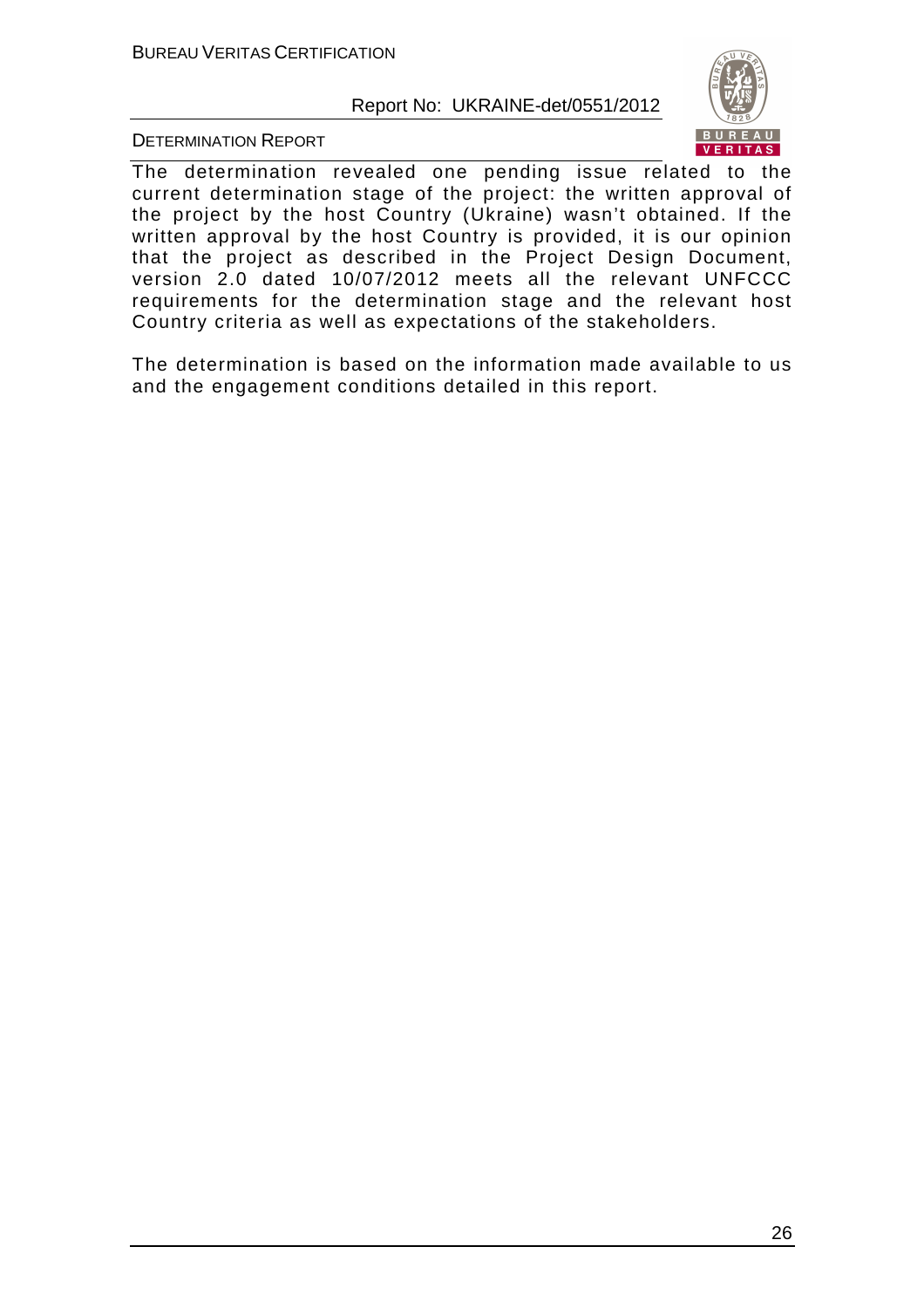

DETERMINATION REPORT

## **7 REFERENCES**

## **Category 1 Documents:**

Documents provided by СARBON MARKETING AND TRADING LTD that relate directly to the GHG components of the project.

- /1/ Project Design Document «Waste Heap Dismantling in Sverdlovsk district of Luhansk Region of Ukraine with the Aim of Reducing Greenhouse Gases Emissions into the Atmosphere» version 1.0 dated 06/06/2012
- /2/ Emission Reductions Calculation version 1.0 excel file dated 06/06/2012
- /3/ Project Design Document «Waste Heap Dismantling in Sverdlovsk district of Luhansk Region of Ukraine with the Aim of Reducing Greenhouse Gases Emissions into the Atmosphere» version 2.0 dated 10/07/2012
- /4/ Emission Reductions Calculation version 2.0 excel file dated 10/07/2012
- /5/ Letter of Endorsement #1847/23/7dated 16/07/2012 issued by the State environmental Investment Agency of Ukraine
- /6/ National Inventory Report of Ukraine 1999-2010

## **Category 2 Documents:**

Background documents related to the design and/or methodologies employed in the design or other reference documents.

- /1/ Photo Power transformer
- /2/ Photo Transformer room
- /3/ Photo Transformer unit
- /4/ Photo Electric meter type LZQJ-XC
- /5/ Photo Measuring equipment unit
- /6/ Photo Primary voltage terminal
- /7/ Photo Electricity meter type LZQJ-XC, serial # 44009
- /8/ Photo Electricity meter type LZQJ-XC, serial # 3311986
- /9/ Photo Electricity meter type LZQJ-XC, serial # 3311986
- /10/ Order # 14 П dated 03/07/2012 on creation of special group for JI project realisation
- /11/ Certificate # UA-M1-/2-2073-2006 dated 22/11/2005 on strane gaige scale
- /12/ Acceptance certificate # 4500\_74571 dated 15/09/2009
- /13/ Acceptance certificate # 4500\_70298 dated 01/12/2010
- /14/ Agreement # 20/12 dated 20/12/2007 on scaling service
- /15/ Agreement dated 15/03/2010 on scaling service
- /16/ Laboratory attestation certificate dated 22/08/2011
- /17/ Certificate # UA-M1-/2-3073-2009 dated 08/10/2009 on strane gaige scale
- /18/ Certificate # UA-M1-/1-758-2009 dated 08/10/2009 on strane gaige scale
- /19/ Passport on tensometric scale type 60ВА1П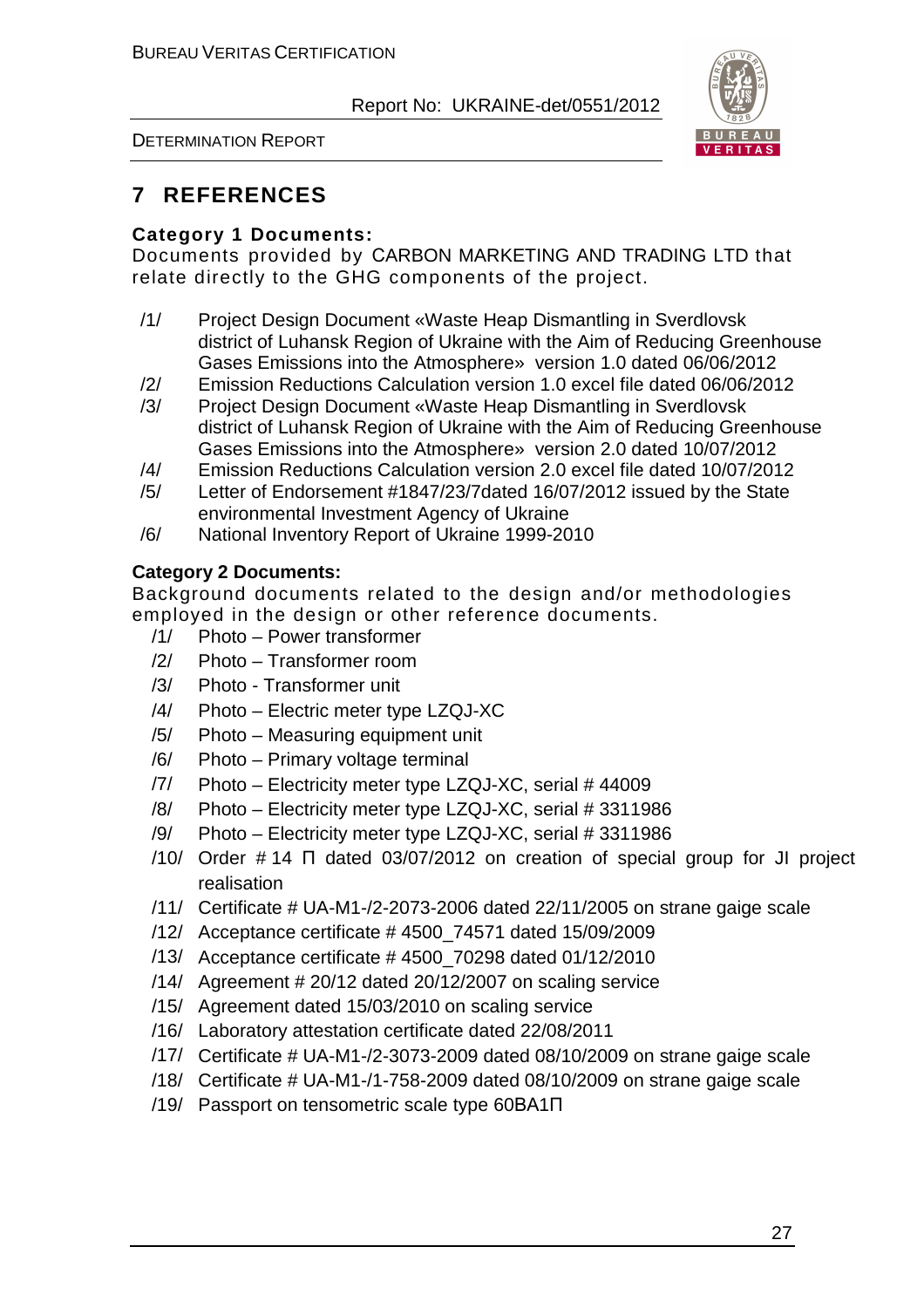

#### DETERMINATION REPORT

#### **Persons interviewed:**

List persons interviewed during the determination or persons that contributed with other information that are not included in the documents listed above.

- /1/ V. Kumonok director of Small Private Commercial Production Company "SLAVUTICH"
- /2/ V. Holodnik Head of production department
- /3/ V. Kornuhov cheef engineer of Small Private Commercial Production Company "SLAVUTICH"
- /4/ Tahir Musayev representative of the project Developer СARBON MARKETING AND TRADING LTD
- /5/ Valentina Bubenok representative of the project Developer СARBON MARKETING AND TRADING LTD.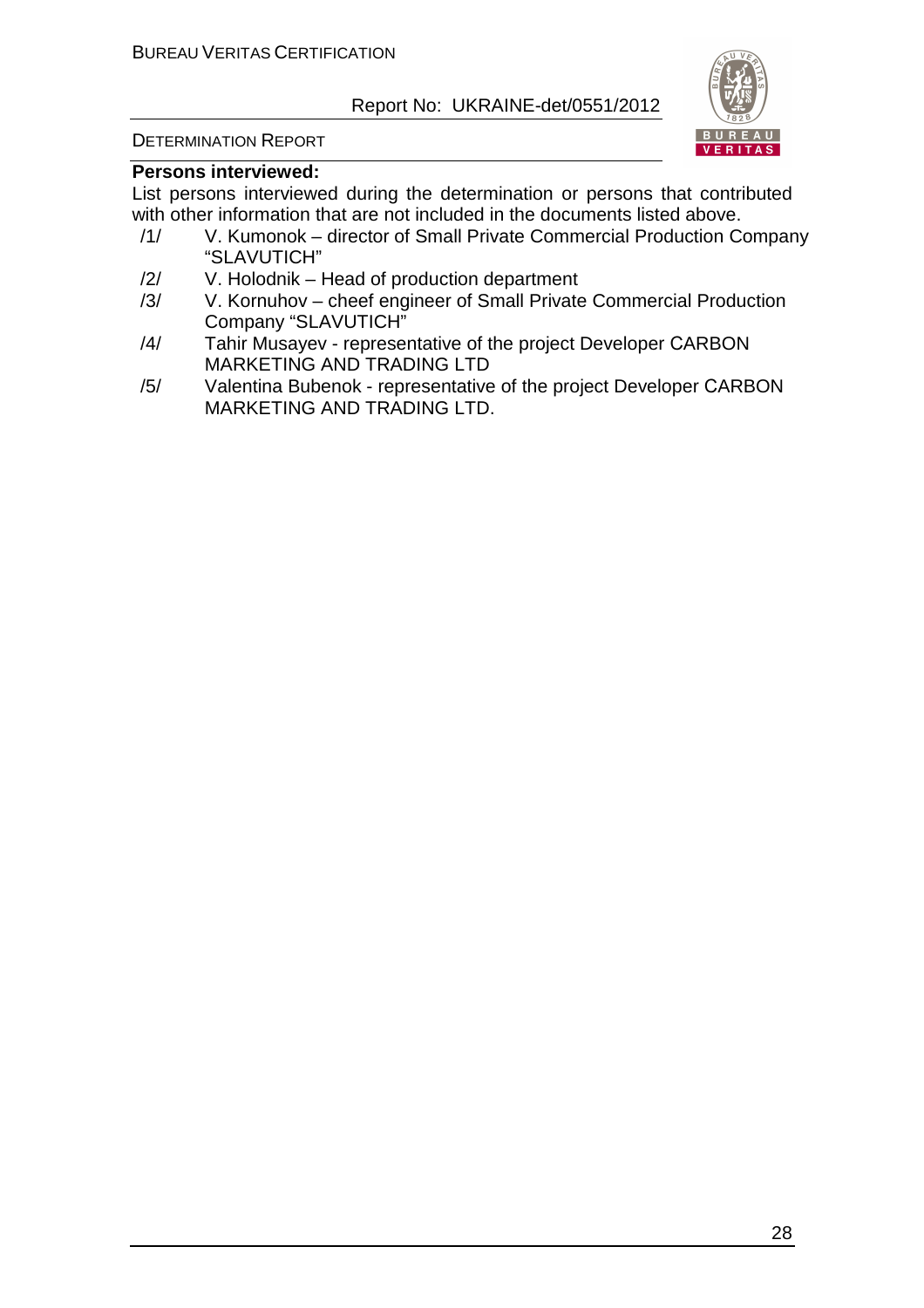

## DETERMINATION REPORT

## APPENDIX A: DETERMINATION PROTOCOL

#### **Check list for determination, according JOINT IMPLEMENTATION DETERMINATION AND VERIFICATION MANUAL (Version 01)**

| <b>DVM</b>           | <b>Check Item</b>                               | <b>Initial finding</b>                              | <b>Draft</b>     | <b>Final</b>     |
|----------------------|-------------------------------------------------|-----------------------------------------------------|------------------|------------------|
| <b>Paragra</b>       |                                                 |                                                     | <b>Conclusio</b> | <b>Conclusio</b> |
| ph                   |                                                 |                                                     | $\mathsf{n}$     | $\mathsf{n}$     |
|                      | <b>General description of the project</b>       |                                                     |                  |                  |
| Title of the project |                                                 |                                                     |                  |                  |
|                      | Is the title of the project presented?          | Yes, the title of the project is provided           | OK               | <b>OK</b>        |
|                      | Is the sectoral scope to which the              | Sectoral scopes: 8 Mining/mineral product           | OK.              | OK.              |
|                      | project pertains presented?                     |                                                     |                  |                  |
|                      | Is the current version number of the            | Yes, the current version is 1.0                     | <b>OK</b>        | <b>OK</b>        |
|                      | document presented?                             |                                                     |                  |                  |
|                      | Is the date when the document was               | The document was completed 06/06/2012               | <b>OK</b>        | <b>OK</b>        |
|                      | completed presented?                            |                                                     |                  |                  |
|                      | Description of the project                      |                                                     |                  |                  |
|                      | Is the purpose of the project included          | a) Coal- beds in Donetsk basin are interleaved      | <b>OK</b>        | <b>OK</b>        |
|                      | $\mathsf{a}$<br>concise,<br>with<br>summarizing | with rock and are usually found every 20-40 m.      |                  |                  |
|                      | explanation (max. 1-2 pages) of the:            | Mining activities in such conditions result in vast |                  |                  |
|                      | a) Situation existing prior to the starting     | amounts of matter being extracted and brought to    |                  |                  |
|                      | date of the project;                            | the surface. Coal is separated from rock and this   |                  |                  |
|                      | b) Baseline scenario; and                       | non-coal matter forms huge waste heaps of           |                  |                  |
|                      | c) Project scenario (expected outcome,          | tailings found almost everywhere in Donbas          |                  |                  |
|                      | including a technical description)?             |                                                     |                  |                  |
|                      |                                                 | b) Baseline scenario is the continuation of the     |                  |                  |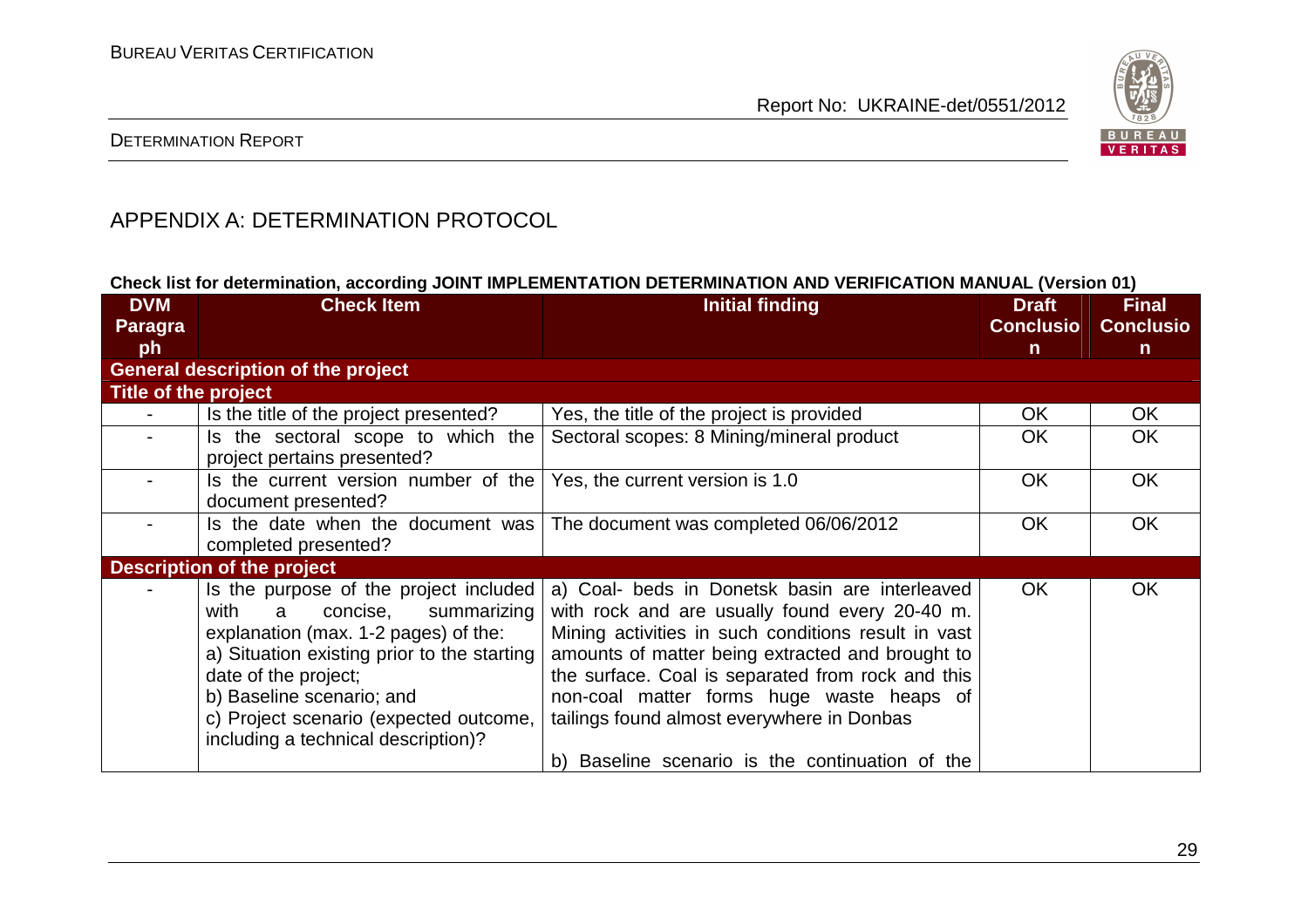

| PETERMINATIVN INEPURT<br><b>VERITAS</b> |                                                                               |                                                                                                                                                                                                                                                                                                                                                                                                                                                                                                                                                        |                                                  |                                                  |  |
|-----------------------------------------|-------------------------------------------------------------------------------|--------------------------------------------------------------------------------------------------------------------------------------------------------------------------------------------------------------------------------------------------------------------------------------------------------------------------------------------------------------------------------------------------------------------------------------------------------------------------------------------------------------------------------------------------------|--------------------------------------------------|--------------------------------------------------|--|
| <b>DVM</b><br><b>Paragra</b><br>ph      | <b>Check Item</b>                                                             | <b>Initial finding</b>                                                                                                                                                                                                                                                                                                                                                                                                                                                                                                                                 | <b>Draft</b><br><b>Conclusio</b><br>$\mathsf{n}$ | <b>Final</b><br><b>Conclusio</b><br>$\mathsf{n}$ |  |
|                                         |                                                                               | current situation, which is the continuation of the<br>situation before the project was installed, without<br>beneficiation plant and waste heap dismantling.<br>c) The project activity will prevent greenhouse gas<br>emissions into the atmosphere during combustion<br>of the heaps and will contribute an additional<br>amount of coal, without the need for mining. The<br>Project includes the installation of coal extraction<br>units and the grading of the extracted coal.<br>Extracted coal is then sold for heat and power<br>production. |                                                  |                                                  |  |
|                                         | Is the history of the project (incl. its JI<br>component) briefly summarized? | Yes, the history of the project is briefly<br>summarized                                                                                                                                                                                                                                                                                                                                                                                                                                                                                               | <b>OK</b>                                        | <b>OK</b>                                        |  |
| <b>Project participants</b>             |                                                                               |                                                                                                                                                                                                                                                                                                                                                                                                                                                                                                                                                        |                                                  |                                                  |  |
|                                         | Are project participants and Party(ies)<br>involved in the project listed?    | Parties involved: Ukraine (host party),<br>The<br><b>Netherlands</b>                                                                                                                                                                                                                                                                                                                                                                                                                                                                                   | <b>OK</b>                                        | OK                                               |  |
|                                         | Is the data of the project participants<br>presented in tabular format?       | Yes, the data of the project participants is<br>presented in tabular form                                                                                                                                                                                                                                                                                                                                                                                                                                                                              | OK                                               | OK                                               |  |
| $\blacksquare$                          | Is contact information provided<br>in<br>Annex 1 of the PDD?                  | Yes, the contact information is provided in Annex 1<br>of the PDD                                                                                                                                                                                                                                                                                                                                                                                                                                                                                      | OK                                               | <b>OK</b>                                        |  |
| $\blacksquare$                          | Is it indicated, if it is the case, if the<br>Party involved is a host Party? | Yes, Ukraine is the host party                                                                                                                                                                                                                                                                                                                                                                                                                                                                                                                         | <b>OK</b>                                        | OK                                               |  |
|                                         | <b>Technical description of the project</b>                                   |                                                                                                                                                                                                                                                                                                                                                                                                                                                                                                                                                        |                                                  |                                                  |  |

DETERMINATION REPORT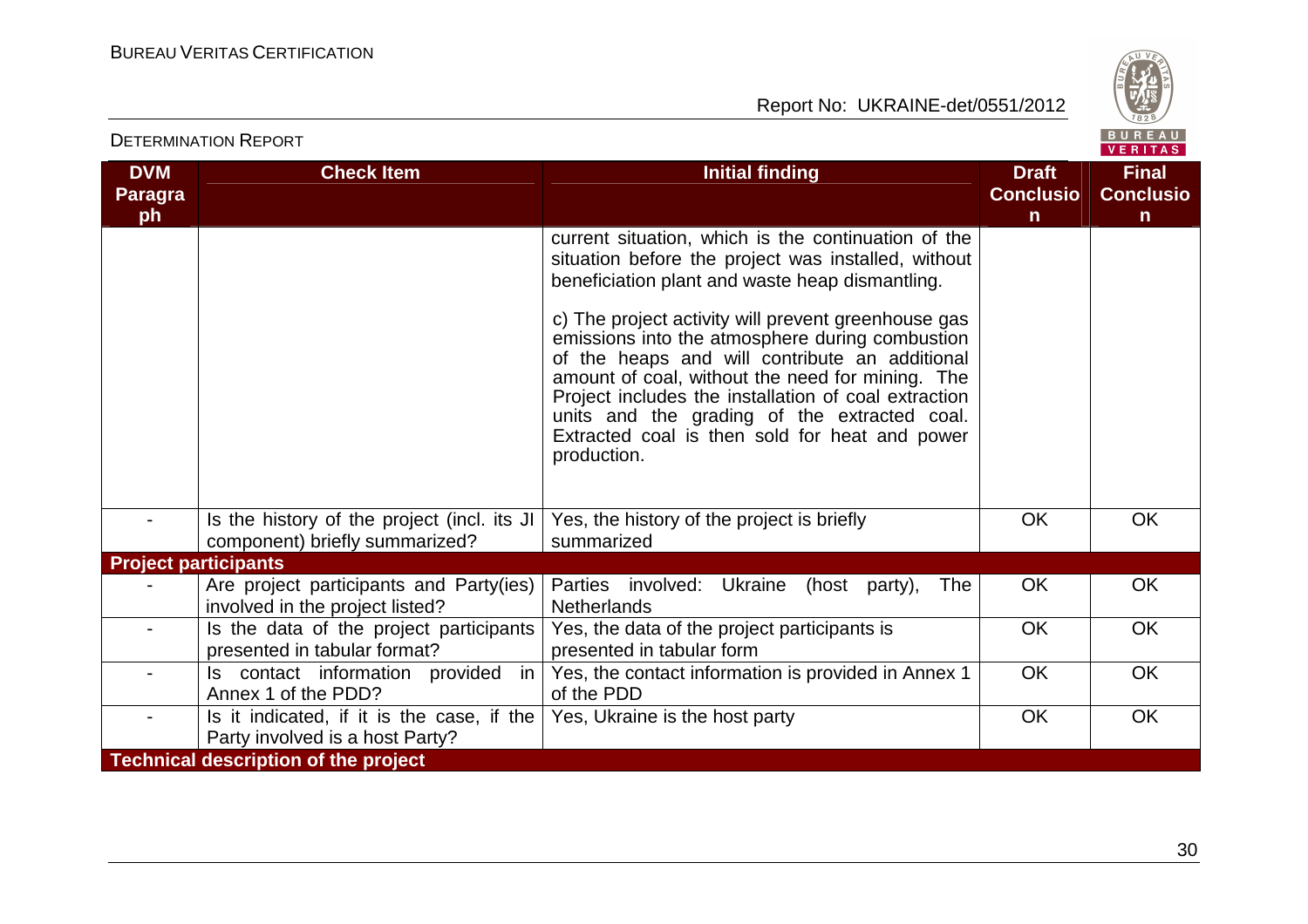

| <b>DETERMINATION REPORT</b>        |                                                                                                                                                                                                                          | BUREAU<br><b>VERITAS</b>                                                                                                                                                                                                                                                                                                                                                                                                                                                                                                                                   |                                                                     |                                                  |
|------------------------------------|--------------------------------------------------------------------------------------------------------------------------------------------------------------------------------------------------------------------------|------------------------------------------------------------------------------------------------------------------------------------------------------------------------------------------------------------------------------------------------------------------------------------------------------------------------------------------------------------------------------------------------------------------------------------------------------------------------------------------------------------------------------------------------------------|---------------------------------------------------------------------|--------------------------------------------------|
| <b>DVM</b><br><b>Paragra</b><br>ph | <b>Check Item</b>                                                                                                                                                                                                        | <b>Initial finding</b>                                                                                                                                                                                                                                                                                                                                                                                                                                                                                                                                     | <b>Draft</b><br><b>Conclusio</b><br>$\mathbf n$                     | <b>Final</b><br><b>Conclusio</b><br>$\mathsf{n}$ |
|                                    | <b>Location of the project</b>                                                                                                                                                                                           |                                                                                                                                                                                                                                                                                                                                                                                                                                                                                                                                                            |                                                                     |                                                  |
| $\blacksquare$                     | Host Party(ies)                                                                                                                                                                                                          | <b>Ukraine</b>                                                                                                                                                                                                                                                                                                                                                                                                                                                                                                                                             | <b>OK</b>                                                           | <b>OK</b>                                        |
| $\blacksquare$                     | Region/State/Province etc.                                                                                                                                                                                               | Luhansk region                                                                                                                                                                                                                                                                                                                                                                                                                                                                                                                                             | <b>OK</b>                                                           | <b>OK</b>                                        |
| $\blacksquare$                     | City/Town/Community etc.                                                                                                                                                                                                 | Sverdlovsk town                                                                                                                                                                                                                                                                                                                                                                                                                                                                                                                                            | OK                                                                  | <b>OK</b>                                        |
| $\sim$                             | Detail of the physical location, including<br>information<br>allowing<br>the<br>unique<br>identification of the project. (This<br>section should not exceed one page)                                                    | The geographic coordinates of the site are:<br>48°6' 26.13" N, 39°32' 15.53" E                                                                                                                                                                                                                                                                                                                                                                                                                                                                             | <b>OK</b>                                                           | <b>OK</b>                                        |
|                                    |                                                                                                                                                                                                                          | Technologies to be employed, or measures, operations or actions to be implemented by the project                                                                                                                                                                                                                                                                                                                                                                                                                                                           |                                                                     |                                                  |
|                                    | technology(ies)<br>be<br>the<br>to<br>Are<br>employed, or measures, operations or<br>actions to be implemented by the<br>project, including all relevant technical<br>data and the implementation schedule<br>described? | Yes, technologies to be implemented are<br>described.<br>CAR01<br>Please add implementation schedule in section<br>A.4.2.<br>CL <sub>01</sub><br>Please explain why the following equipment is not<br>included in beneficiation complex: conveyor SR-<br>70, conveyor belt LK 650, dewatering roar GIL-32.<br>CAR <sub>02</sub><br>Please correct units through the section A.4.2, i.e.<br>units<br>the<br>equipment<br>measurement<br>0f<br>characteristics.<br><b>CL02</b><br>Please clarify for which purposes the trenches are<br>being used.<br>CAR03 | CAR01<br>CL <sub>01</sub><br>CAR02<br><b>CL02</b><br>CAR03<br>CAR04 | <b>OK</b>                                        |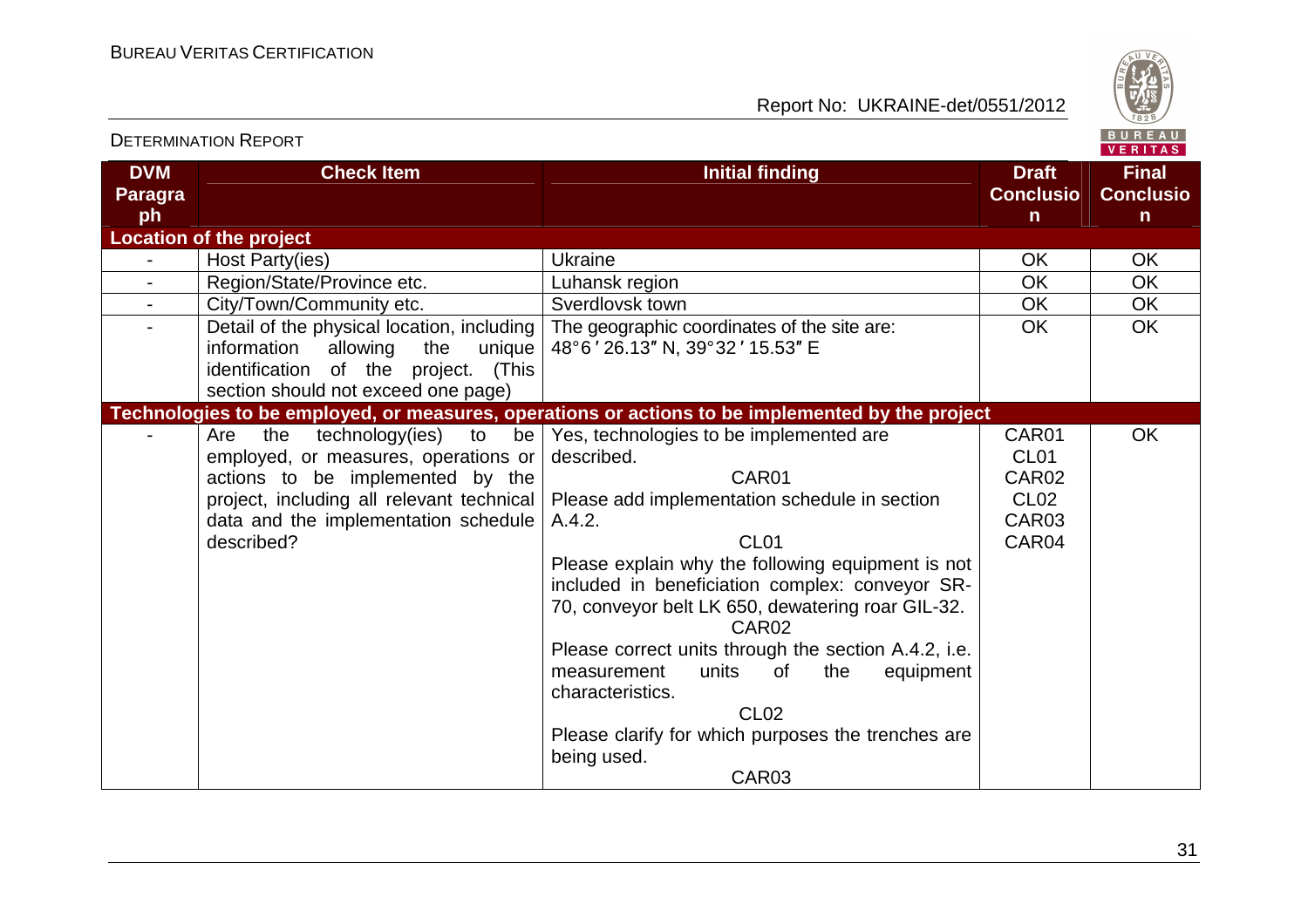

|                              |                                                                         |                                                                                                                    |                                  | <b>VERITAS</b>                   |
|------------------------------|-------------------------------------------------------------------------|--------------------------------------------------------------------------------------------------------------------|----------------------------------|----------------------------------|
| <b>DVM</b><br><b>Paragra</b> | <b>Check Item</b>                                                       | <b>Initial finding</b>                                                                                             | <b>Draft</b><br><b>Conclusio</b> | <b>Final</b><br><b>Conclusio</b> |
| ph                           |                                                                         |                                                                                                                    | $\mathsf{n}$                     | $\mathsf{n}$                     |
|                              |                                                                         | Please provide passport on jigging machine MO1                                                                     |                                  |                                  |
|                              |                                                                         | 10U with elevator.                                                                                                 |                                  |                                  |
|                              |                                                                         | CAR04                                                                                                              |                                  |                                  |
|                              |                                                                         | Please note that new waste heaps and new                                                                           |                                  |                                  |
|                              |                                                                         | beneficiation complexes that can be put into                                                                       |                                  |                                  |
|                              |                                                                         | operation would definitely lead to changes of                                                                      |                                  |                                  |
|                              |                                                                         | project boundaries, but not some description to the                                                                |                                  |                                  |
|                              |                                                                         | monitoring reports. For detail information refer to                                                                |                                  |                                  |
|                              |                                                                         | <b>PROCEDURES</b><br><b>REGARDING</b><br><b>CHANGES</b>                                                            |                                  |                                  |
|                              |                                                                         | DURING PROJECT IMPLEMENTATION (Version                                                                             |                                  |                                  |
|                              |                                                                         | 01). Hence realization of actions mentioned in the                                                                 |                                  |                                  |
|                              |                                                                         | end of section A.4.2. will result in redetermination                                                               |                                  |                                  |
|                              |                                                                         | of the project.                                                                                                    |                                  |                                  |
|                              |                                                                         |                                                                                                                    |                                  |                                  |
|                              |                                                                         | Brief explanation of how the anthropogenic emissions of greenhouse gases by sources are to be reduced by the       |                                  |                                  |
|                              |                                                                         | proposed JI project, including why the emission reductions would not occur in the absence of the proposed project, |                                  |                                  |
|                              | taking into account national and/or sectoral policies and circumstances |                                                                                                                    |                                  |                                  |
|                              | Is it stated how anthropogenic GHG                                      |                                                                                                                    | <b>OK</b>                        | <b>OK</b>                        |
|                              | reductions<br>emission<br>are<br>be<br>to                               | Emission reductions due to the implementation of                                                                   |                                  |                                  |
|                              | achieved? (This section should<br>not                                   | this project will come from three major sources:                                                                   |                                  |                                  |
|                              | exceed one page)                                                        | 1. Removing the source of green-house gas                                                                          |                                  |                                  |
|                              |                                                                         | emissions from the burning / slow burning waste                                                                    |                                  |                                  |
|                              |                                                                         | heap by the extraction of non-combusted coal                                                                       |                                  |                                  |
|                              |                                                                         | contained in a waste heap;                                                                                         |                                  |                                  |
|                              |                                                                         | 2. Negative leakage through reduced fugitive                                                                       |                                  |                                  |
|                              |                                                                         | emissions of methane due to the replacement of                                                                     |                                  |                                  |

DETERMINATION REPORT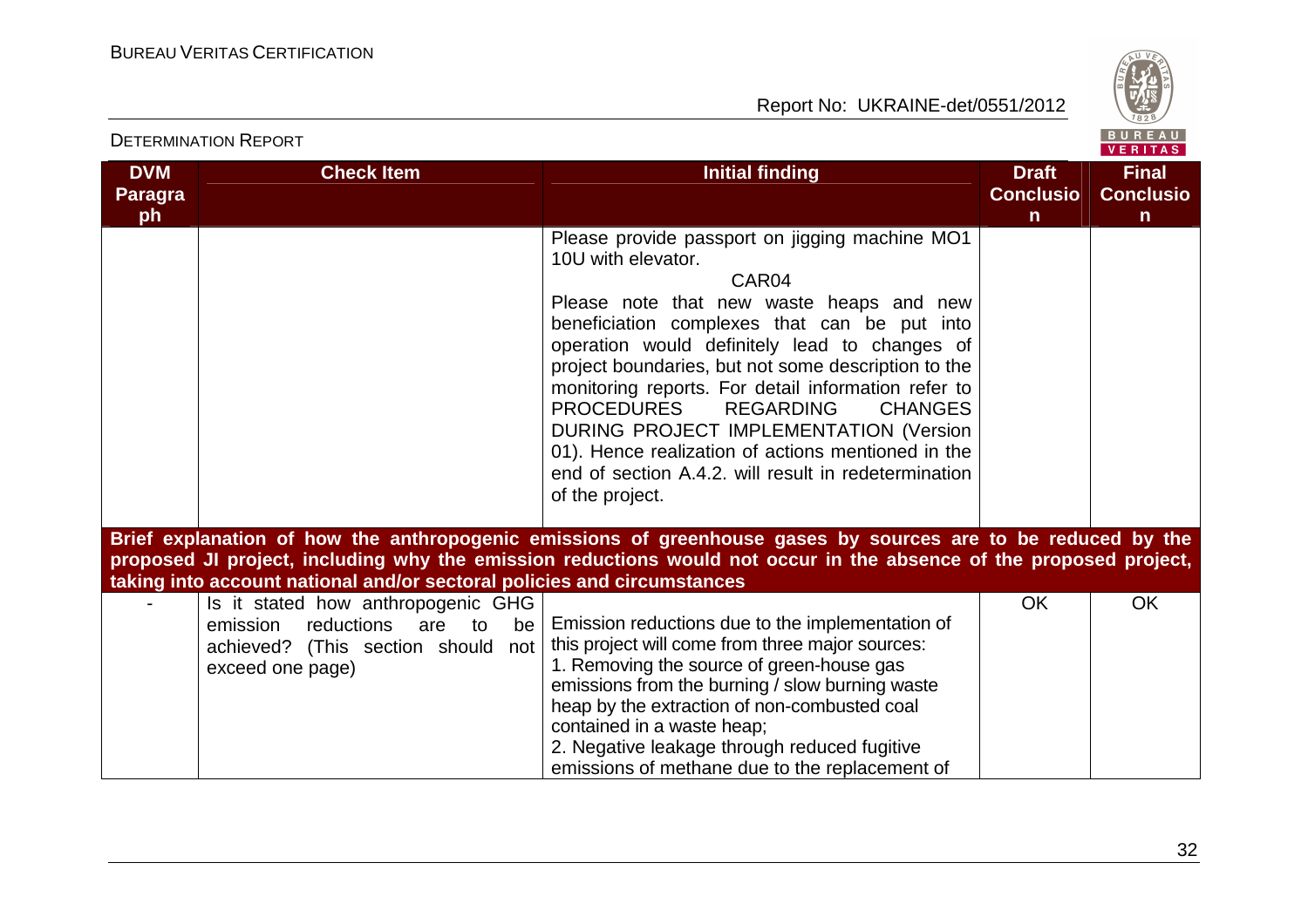

|                                    | <b>DETERMINATION REPORT</b>                                                                                                             |                                                                                                                                                                                                                                | BUREAU<br>VERITAS                                |                                                  |
|------------------------------------|-----------------------------------------------------------------------------------------------------------------------------------------|--------------------------------------------------------------------------------------------------------------------------------------------------------------------------------------------------------------------------------|--------------------------------------------------|--------------------------------------------------|
| <b>DVM</b><br><b>Paragra</b><br>ph | <b>Check Item</b>                                                                                                                       | <b>Initial finding</b>                                                                                                                                                                                                         | <b>Draft</b><br><b>Conclusio</b><br>$\mathsf{n}$ | <b>Final</b><br><b>Conclusio</b><br>$\mathsf{n}$ |
|                                    |                                                                                                                                         | coal that would have been mined, by the coal<br>extracted from the heap under the project activity.<br>3. Reduce electricity consumption at waste heap<br>dismantling in comparison with energy<br>consumption at coal mining. |                                                  |                                                  |
|                                    | Is it provided the estimation of emission<br>reductions over the crediting period?                                                      | Yes, the estimation of the emission reduction is<br>provided over the crediting period                                                                                                                                         | <b>OK</b>                                        | OK                                               |
|                                    | Is it provided the estimated annual<br>reduction for the chosen credit period in<br>tCO <sub>2e</sub> ?                                 | Yes, the estimated annual reduction for the<br>chosen credit period is provided in $tCO2e$                                                                                                                                     | OK                                               | OK                                               |
| $\blacksquare$                     | Are the data from questions above<br>presented in tabular format?                                                                       | Yes, the data from questions above is presented in<br>tabular format                                                                                                                                                           | <b>OK</b>                                        | <b>OK</b>                                        |
|                                    | Estimated amount of emission reductions over the crediting period                                                                       |                                                                                                                                                                                                                                |                                                  |                                                  |
|                                    | Is the length of the crediting period<br>Indicated?                                                                                     | Yes, the length of crediting period is provided in<br>section A.4.3.1.                                                                                                                                                         | <b>OK</b>                                        | OK                                               |
|                                    | Are estimates of total as well as annual<br>emission<br>annual<br>and<br>average<br>reductions in tonnes of CO2 equivalent<br>provided? | Yes, estimates of total as well as annual and<br>average annual emission reductions are provided<br>in tonnes of $CO2$ equivalent.                                                                                             | <b>OK</b>                                        | <b>OK</b>                                        |
|                                    | <b>Project approvals by Parties</b>                                                                                                     |                                                                                                                                                                                                                                |                                                  |                                                  |
| 19                                 | Have the DFPs of all Parties listed as<br>"Parties involved" in the PDD provided<br>written project approvals?                          | CAR05<br>Please provide LoA                                                                                                                                                                                                    | CAR05                                            | Pending                                          |
| 19                                 | Does the PDD identify at least the host<br>Party as a "Party involved"?                                                                 | The Host Party (Ukraine) is a Party involved.                                                                                                                                                                                  | OK                                               | OK                                               |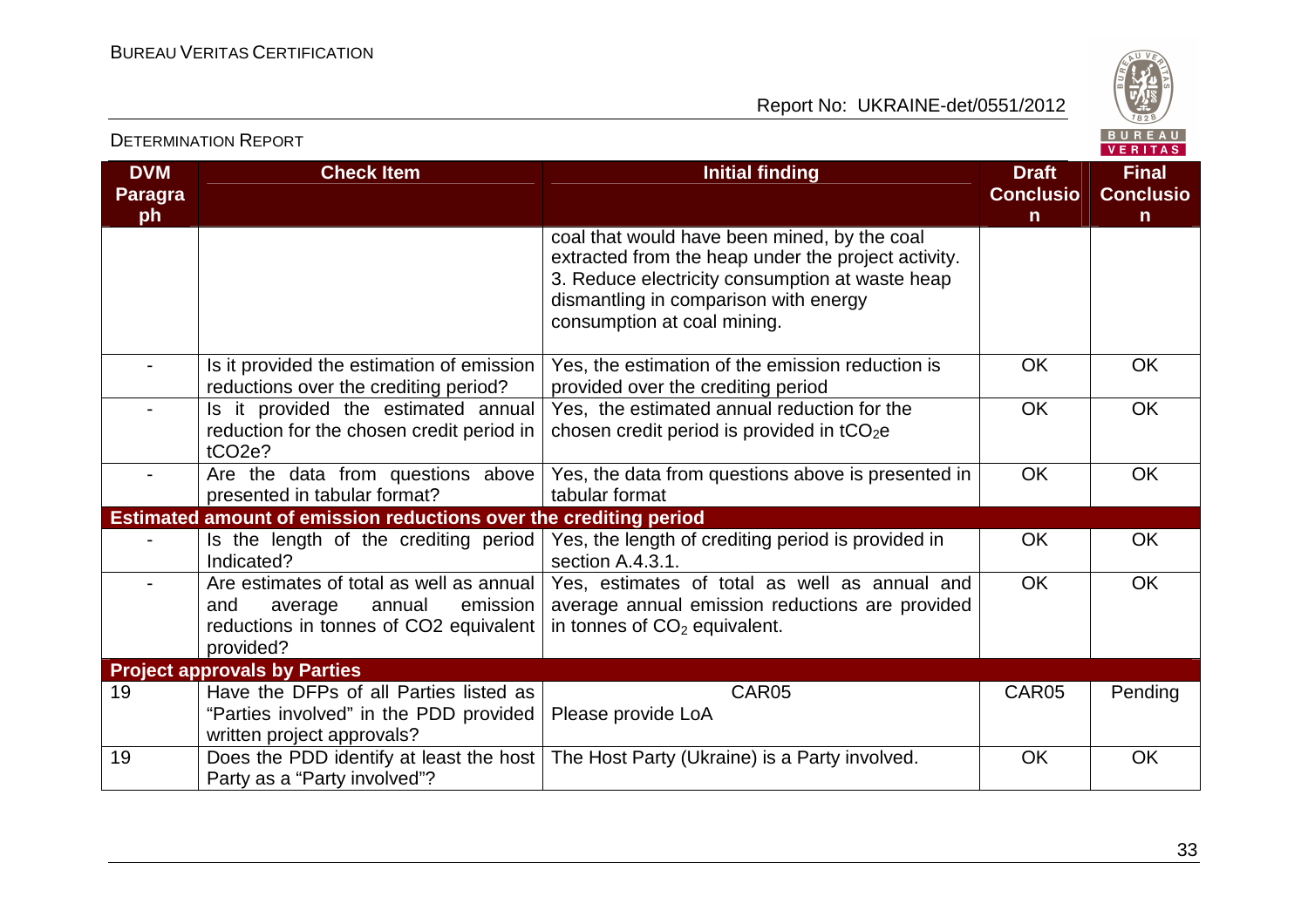

| <b>DVM</b><br><b>Paragra</b><br>ph | <b>Check Item</b>                                                                                                                                                                                                                                                                                                                                                                                                                          | <b>Initial finding</b>                                                                                                                                                                                                                                                                             | <b>Draft</b><br><b>Conclusio</b><br>n. | <b>Final</b><br><b>Conclusio</b><br>n |
|------------------------------------|--------------------------------------------------------------------------------------------------------------------------------------------------------------------------------------------------------------------------------------------------------------------------------------------------------------------------------------------------------------------------------------------------------------------------------------------|----------------------------------------------------------------------------------------------------------------------------------------------------------------------------------------------------------------------------------------------------------------------------------------------------|----------------------------------------|---------------------------------------|
| 19                                 | Has the DFP of the host Party issued a<br>written project approval?                                                                                                                                                                                                                                                                                                                                                                        | See section 19                                                                                                                                                                                                                                                                                     | Pending                                | Pending                               |
| 20                                 | Are all the written project approvals by<br>Parties involved unconditional?                                                                                                                                                                                                                                                                                                                                                                | This issue will be clarified after the determination<br>process will be finished and written approvals from<br>parties involved will be obtained.                                                                                                                                                  | <b>OK</b>                              | OK                                    |
|                                    | Authorization of project participants by Parties involved                                                                                                                                                                                                                                                                                                                                                                                  |                                                                                                                                                                                                                                                                                                    |                                        |                                       |
| 21                                 | Is each of the legal entities listed as<br>in the PDD<br>participants<br>project<br>authorized by a Party<br>involved, which is also listed in the<br>PDD, through:<br>- A written project approval by a Party  <br>involved, explicitly indicating the name<br>of the legal entity? or<br>- Any other form of project participant<br>authorization<br>writing,<br>$\mathsf{in}$<br>explicitly<br>indicating the name of the legal entity? | After finishing of project determination report, the<br>with<br><b>PDD</b><br>supporting<br>documents<br>and<br>Determination Report will be presented to State<br>Environmental Investment Agency of Ukraine for<br>receiving the Letter of Approval that will authorize<br>project participants. | <b>OK</b>                              | <b>OK</b>                             |
| <b>Baseline setting</b>            |                                                                                                                                                                                                                                                                                                                                                                                                                                            |                                                                                                                                                                                                                                                                                                    |                                        |                                       |
| 22                                 | Does the PDD explicitly indicate which<br>of the following approaches is used for<br>identifying the baseline?<br>- JI specific approach<br>- Approved CDM methodology<br>approach                                                                                                                                                                                                                                                         | PDD explicitly indicates that JI specific approach is<br>used for identifying the baseline                                                                                                                                                                                                         | <b>OK</b>                              | <b>OK</b>                             |
|                                    | JI specific approach only                                                                                                                                                                                                                                                                                                                                                                                                                  |                                                                                                                                                                                                                                                                                                    |                                        |                                       |
| 23                                 | Does the PDD                                                                                                                                                                                                                                                                                                                                                                                                                               | provide a detailed Yes, the PDD provides a detailed theoretical                                                                                                                                                                                                                                    | OK                                     | OK                                    |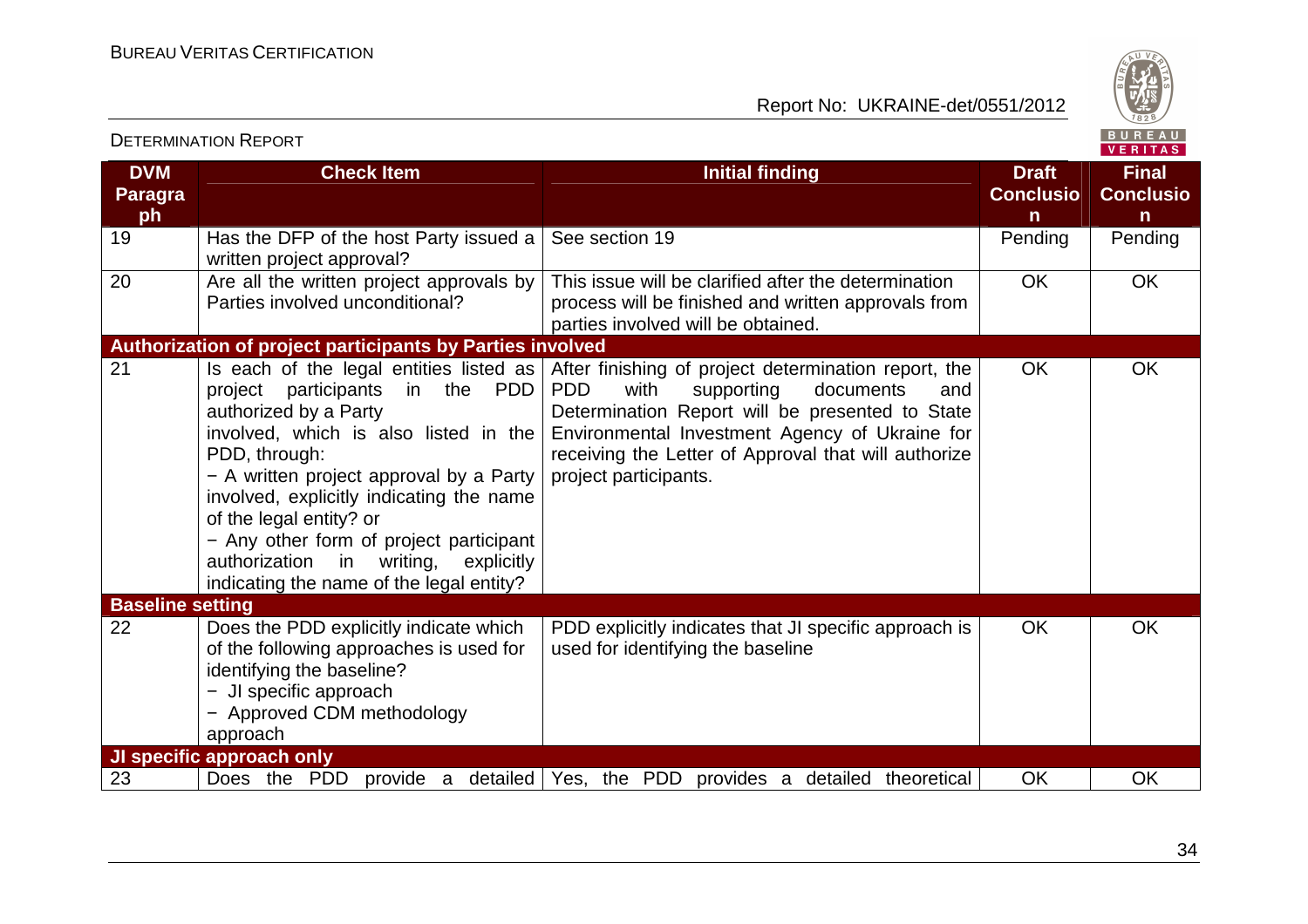

| theoretical description in a complete<br>description in a complex and transparent manner.<br>and transparent manner?<br>23<br>Yes, the PDD provides justification that the<br><b>OK</b><br>Does the PDD provide justification that<br>the baseline is established:<br>baseline is established:<br>(a) By listing and describing plausible<br>future scenarios on the basis of<br>a)By listing and describing plausible future<br>the<br>basis<br>conservative<br>assumptions<br>scenarios on<br>of<br>and<br>conservative<br>selecting the most plausible one?<br>assumptions and selecting the most plausible one<br>(b) Taking into account relevant<br>b)Taking into account relevant national and/or<br>sectoral policies and circumstance<br>national and/or sectoral policies and<br>circumstance?<br>c)In a transparent manner with regard to the<br>- Are key factors that affect a baseline<br>οf<br>approaches,<br>choice<br>assumptions,<br>methodologies, parameters, data sources and key<br>taken into account?<br>factors<br>(c) In a transparent manner with<br>regard to the choice of approaches,<br>d)Taking into account of uncertainties and using<br>conservative assumptions<br>assumptions,<br>methodologies,<br>e)In such a way that ERUs cannot be earned for<br>parameters, data sources and key<br>factors?<br>decreases in activity levels outside the project or<br>(d) Taking into account of uncertainties<br>due to force majeure<br>and using conservative assumptions?<br>f) By drawing on the list of standard variables<br>(e) In such a way that ERUs cannot be<br>contained in appendix B to "Guidance on criteria<br>earned for decreases in activity levels<br>for<br>baseline setting and monitoring",<br>as<br>outside the project or due to force<br>appropriate | <b>DVM</b><br><b>Paragra</b><br>ph | <b>Check Item</b> | <b>Initial finding</b>       | <b>Draft</b><br><b>Conclusio</b><br>$\mathsf{n}$ | <b>Final</b><br><b>Conclusio</b><br>$\mathsf{n}$ |
|--------------------------------------------------------------------------------------------------------------------------------------------------------------------------------------------------------------------------------------------------------------------------------------------------------------------------------------------------------------------------------------------------------------------------------------------------------------------------------------------------------------------------------------------------------------------------------------------------------------------------------------------------------------------------------------------------------------------------------------------------------------------------------------------------------------------------------------------------------------------------------------------------------------------------------------------------------------------------------------------------------------------------------------------------------------------------------------------------------------------------------------------------------------------------------------------------------------------------------------------------------------------------------------------------------------------------------------------------------------------------------------------------------------------------------------------------------------------------------------------------------------------------------------------------------------------------------------------------------------------------------------------------------------------------------------------------------------------------------------------------------------------------------------------------------------|------------------------------------|-------------------|------------------------------|--------------------------------------------------|--------------------------------------------------|
|                                                                                                                                                                                                                                                                                                                                                                                                                                                                                                                                                                                                                                                                                                                                                                                                                                                                                                                                                                                                                                                                                                                                                                                                                                                                                                                                                                                                                                                                                                                                                                                                                                                                                                                                                                                                              |                                    |                   |                              |                                                  |                                                  |
| (f) By drawing on the list of standard<br>variables contained in appendix B to                                                                                                                                                                                                                                                                                                                                                                                                                                                                                                                                                                                                                                                                                                                                                                                                                                                                                                                                                                                                                                                                                                                                                                                                                                                                                                                                                                                                                                                                                                                                                                                                                                                                                                                               |                                    | majeure?          | For details see section B.1. |                                                  | OK                                               |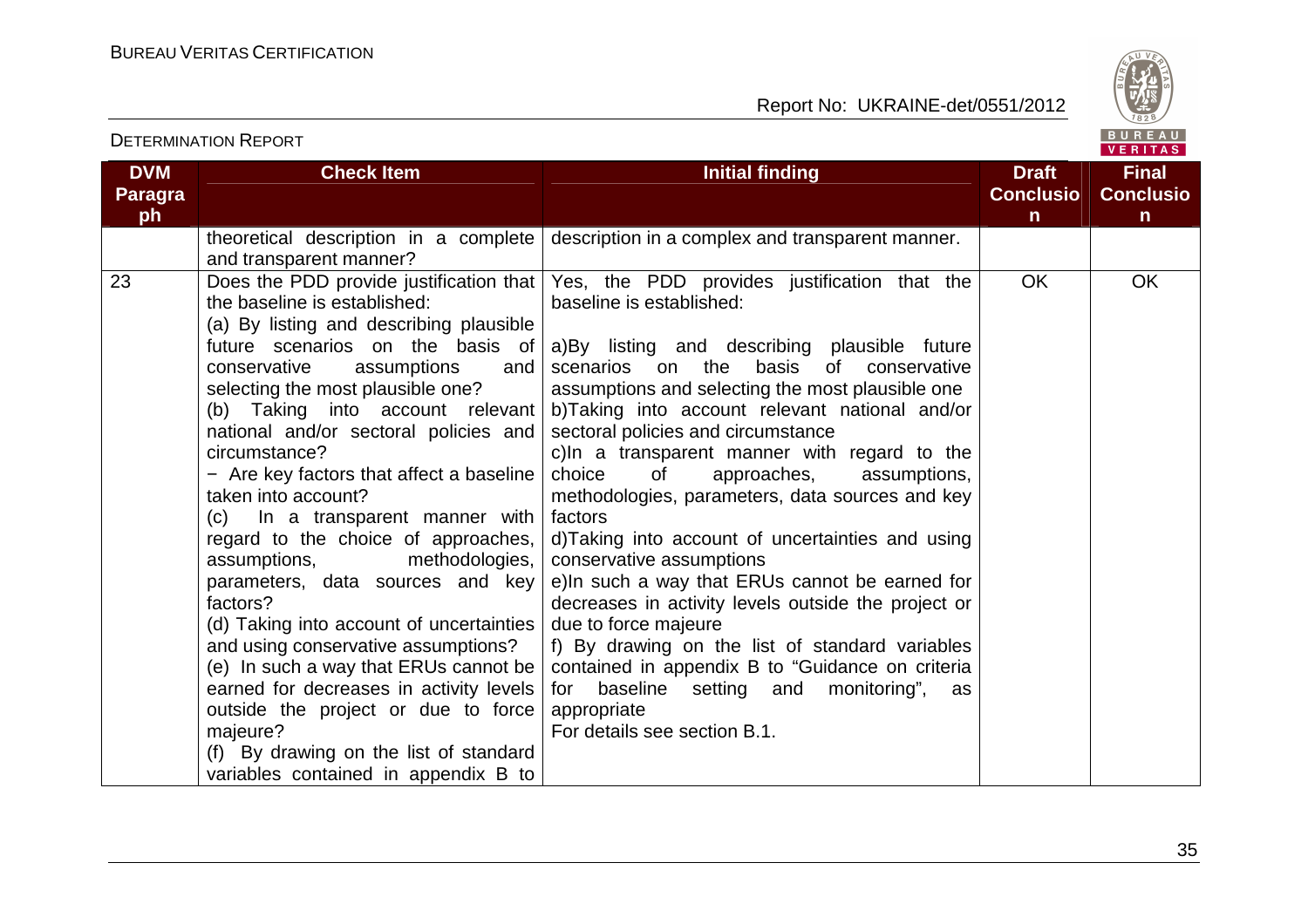

| <b>DVM</b><br><b>Paragra</b><br>ph | <b>Check Item</b>                                                                                                                                                                                                                                                                                               | <b>Initial finding</b>                                                                                                                                                                                                                                                 | <b>Draft</b><br><b>Conclusio</b><br>$\mathsf{n}$ | <b>Final</b><br><b>Conclusio</b><br>$\mathsf{n}$ |
|------------------------------------|-----------------------------------------------------------------------------------------------------------------------------------------------------------------------------------------------------------------------------------------------------------------------------------------------------------------|------------------------------------------------------------------------------------------------------------------------------------------------------------------------------------------------------------------------------------------------------------------------|--------------------------------------------------|--------------------------------------------------|
|                                    | criteria for<br>"Guidance<br>baseline<br><b>on</b><br>setting<br>monitoring",<br>and<br>as<br>appropriate?                                                                                                                                                                                                      |                                                                                                                                                                                                                                                                        |                                                  |                                                  |
| 24                                 | If selected elements or combinations of<br>approved CDM methodologies or<br>methodological tools for baseline<br>setting are used, are the selected<br>elements or combinations together with<br>the elements supplementary developed<br>by the project participants in line with<br>23 above?                  | As indicated in the PDD no CDM methodologies or<br>methodological tools are used for baseline choice,<br>justification and settings, because among the<br>methodologies approved by the CDM Executive<br>Board there is none fully matching the proposed JI<br>project | <b>OK</b>                                        | <b>OK</b>                                        |
| 25                                 | If a multi-project emission factor is<br><b>PDD</b><br>does<br>the<br>used,<br>provide<br>appropriate justification?                                                                                                                                                                                            | Multi-project emission factor is not used for this<br>project.                                                                                                                                                                                                         |                                                  |                                                  |
|                                    | Approved CDM methodology approach only_Paragraphs 26(a) - 26(d)_Not applicable                                                                                                                                                                                                                                  |                                                                                                                                                                                                                                                                        |                                                  |                                                  |
| <b>Additionality</b>               |                                                                                                                                                                                                                                                                                                                 |                                                                                                                                                                                                                                                                        |                                                  |                                                  |
|                                    | JI specific approach only                                                                                                                                                                                                                                                                                       |                                                                                                                                                                                                                                                                        |                                                  |                                                  |
| 28                                 | following approaches for demonstrating  <br>additionality is used?<br>Provision of traceable and<br>(a)<br>transparent information showing the<br>baseline was identified on the basis of<br>conservative assumptions, that the<br>project scenario is not part of the<br>identified baseline scenario and that | Does the PDD indicate which of the The most recent version of the "Tool for the<br>demonstration and assessment of additionality"<br>(allowing for a two-month grace period) was used<br>in PDD.                                                                       | <b>OK</b>                                        | <b>OK</b>                                        |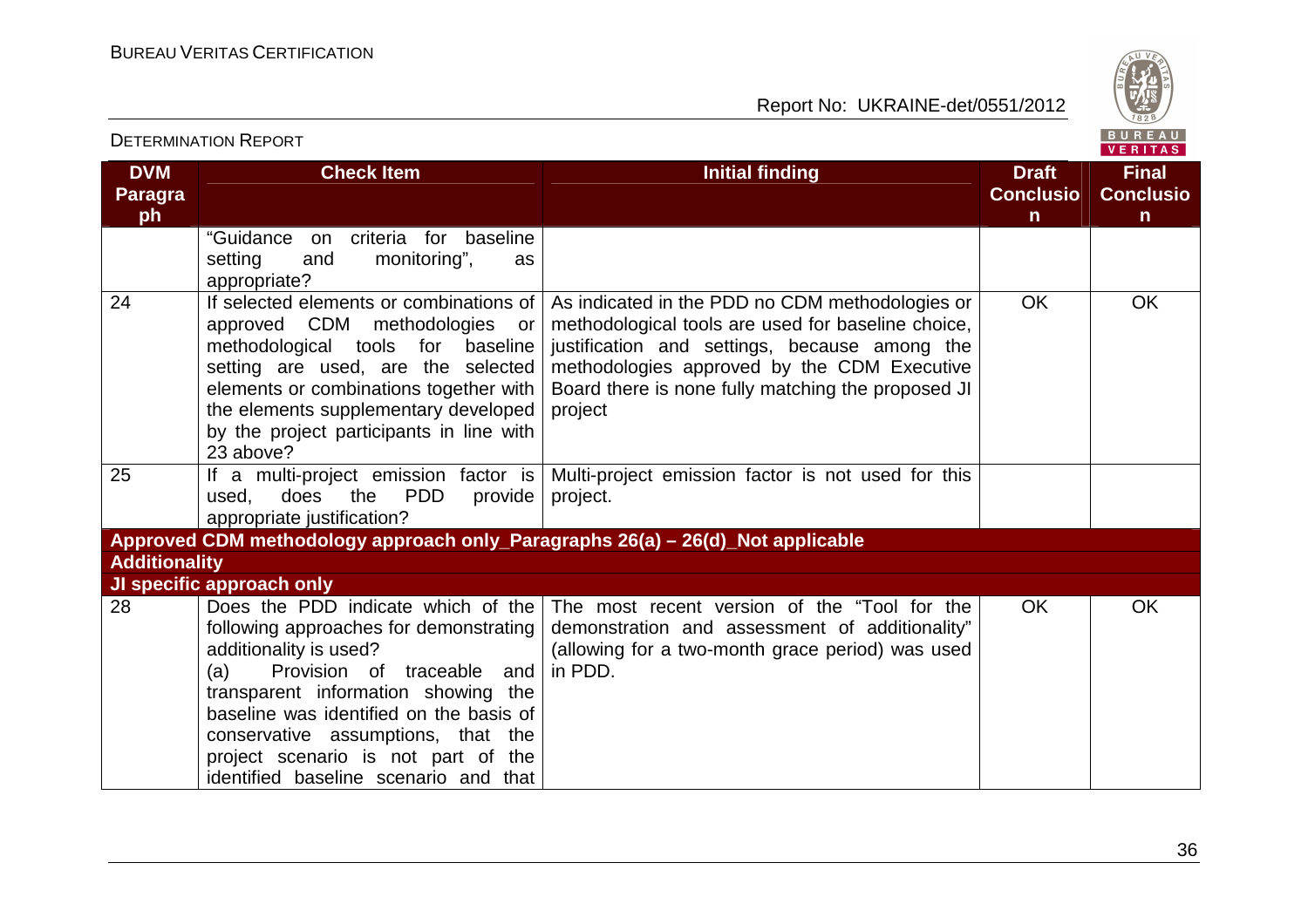

|                                    |                                                                                                                                                                                                                                                                                                                                                                                                                                                                                                                                                                                                                                         |                                                                                                                                                    |                                                  | VERITAS                                          |  |
|------------------------------------|-----------------------------------------------------------------------------------------------------------------------------------------------------------------------------------------------------------------------------------------------------------------------------------------------------------------------------------------------------------------------------------------------------------------------------------------------------------------------------------------------------------------------------------------------------------------------------------------------------------------------------------------|----------------------------------------------------------------------------------------------------------------------------------------------------|--------------------------------------------------|--------------------------------------------------|--|
| <b>DVM</b><br><b>Paragra</b><br>ph | <b>Check Item</b>                                                                                                                                                                                                                                                                                                                                                                                                                                                                                                                                                                                                                       | <b>Initial finding</b>                                                                                                                             | <b>Draft</b><br><b>Conclusio</b><br>$\mathsf{n}$ | <b>Final</b><br><b>Conclusio</b><br>$\mathsf{n}$ |  |
|                                    | will<br>lead to emission<br>project<br>the<br>reductions<br>enhancements<br>0f<br>or<br>removals:<br>Provision<br>(b)<br>of traceable<br>and<br>transparent information that an AIE has<br>already positively determined that a<br>comparable<br>project<br>(to<br>be)<br>implemented<br>under<br>comparable<br>circumstances has additionality;<br>(c) Application of the most recent<br>"Tool<br>version of the<br>for<br>the<br>demonstration and<br>assessment<br>of.<br>additionality. (allowing for a two-month<br>grace period) or any other method for<br>proving additionality approved by the<br><b>CDM Executive Board".</b> |                                                                                                                                                    |                                                  |                                                  |  |
| 29(a)                              | Does the PDD provide a justification of<br>the applicability of the approach with a<br>clear and transparent description?                                                                                                                                                                                                                                                                                                                                                                                                                                                                                                               | Yes, the PDD provides a justification of the<br>applicability of the approach with a clear and<br>transparent description.                         | <b>OK</b>                                        | <b>OK</b>                                        |  |
| 29(b)                              | Are additionality proofs provided?                                                                                                                                                                                                                                                                                                                                                                                                                                                                                                                                                                                                      | Yes, the additionality proofs are provided. See<br>section B.1, for details.                                                                       | <b>OK</b>                                        | <b>OK</b>                                        |  |
| 29 <sub>(c)</sub>                  | the additionality<br>demonstrated<br>ls.<br>appropriately as a result?                                                                                                                                                                                                                                                                                                                                                                                                                                                                                                                                                                  | Yes, the additionality demonstrated appropriately<br>as a result.<br>The "Tool for the demonstration and assessment<br>of additionality" was used. | <b>OK</b>                                        | <b>OK</b>                                        |  |
| 30                                 |                                                                                                                                                                                                                                                                                                                                                                                                                                                                                                                                                                                                                                         | If the approach 28 (c) is chosen, are all $\vert$ Yes, all explanations, descriptions and analyses                                                 | <b>OK</b>                                        | <b>OK</b>                                        |  |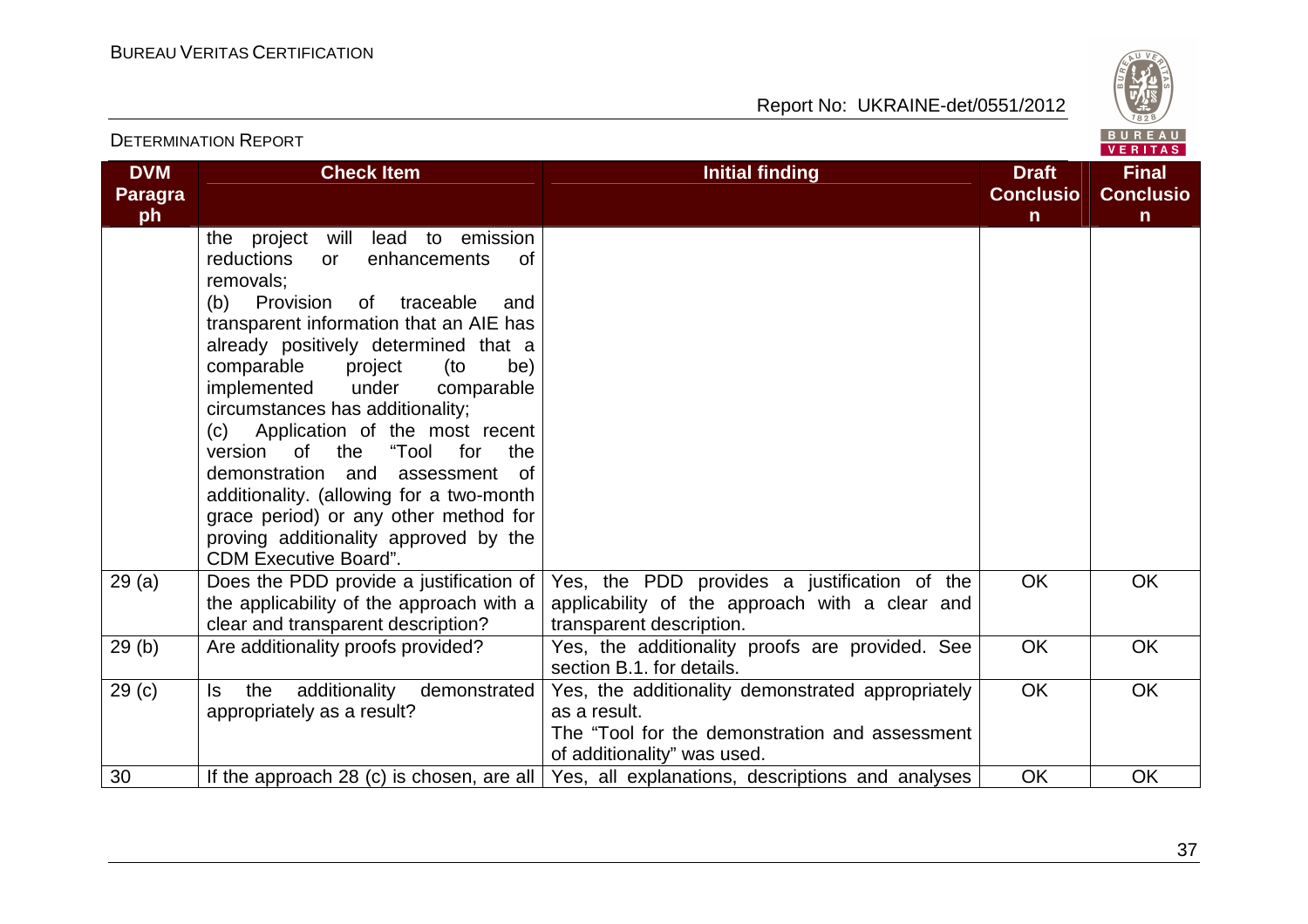

|                                    | <b>DETERMINATION REPORT</b>                                                                                                                                                                                                                                |                                                                                                                                                                                                                                                                                                                                                                                                                                                                                                                                                                                                        |                                                  | <b>BUREAU</b><br><b>VERITAS</b>                  |
|------------------------------------|------------------------------------------------------------------------------------------------------------------------------------------------------------------------------------------------------------------------------------------------------------|--------------------------------------------------------------------------------------------------------------------------------------------------------------------------------------------------------------------------------------------------------------------------------------------------------------------------------------------------------------------------------------------------------------------------------------------------------------------------------------------------------------------------------------------------------------------------------------------------------|--------------------------------------------------|--------------------------------------------------|
| <b>DVM</b><br><b>Paragra</b><br>ph | <b>Check Item</b>                                                                                                                                                                                                                                          | <b>Initial finding</b>                                                                                                                                                                                                                                                                                                                                                                                                                                                                                                                                                                                 | <b>Draft</b><br><b>Conclusio</b><br>$\mathsf{n}$ | <b>Final</b><br><b>Conclusio</b><br>$\mathsf{n}$ |
|                                    | descriptions<br>explanations,<br>and<br>analyses made in accordance with the<br>selected tool or method?                                                                                                                                                   | are made in accordance with the selected tool.                                                                                                                                                                                                                                                                                                                                                                                                                                                                                                                                                         |                                                  |                                                  |
|                                    | Approved CDM methodology approach only_ Paragraphs 31(a) - 31(e)_Not applicable                                                                                                                                                                            |                                                                                                                                                                                                                                                                                                                                                                                                                                                                                                                                                                                                        |                                                  |                                                  |
|                                    | Project boundary (applicable except for JI LULUCF projects                                                                                                                                                                                                 |                                                                                                                                                                                                                                                                                                                                                                                                                                                                                                                                                                                                        |                                                  |                                                  |
|                                    | <b>JI specific approach only</b>                                                                                                                                                                                                                           |                                                                                                                                                                                                                                                                                                                                                                                                                                                                                                                                                                                                        |                                                  |                                                  |
| 32(a)                              | Does the project boundary defined in<br>the PDD encompass all anthropogenic<br>emissions<br>by sources of GHGs that are:<br>(i) Under the control of the project<br>participants?<br>(ii) Reasonably attributable to the<br>project?<br>(iii) Significant? | The PDD project boundary defined in the PDD<br>encompasses all anthropogenic emissions by<br>sources of GHGs that are:<br>- Gas emissions from the burning / slow burning<br>waste heap by the extraction of non-combusted coal<br>contained in a waste heap;<br>- Negative leakage through reduced fugitive<br>emissions of methane due to the replacement of<br>coal that would have been mined, by the coal<br>extracted from the heap under the project activity<br>- Reduce electricity consumption at waste heap<br>dismantling<br>in comparison<br>with<br>energy<br>consumption at coal mining | <b>OK</b>                                        | <b>OK</b>                                        |
| 32(b)                              | Is the project boundary defined on the<br>basis of a case-by-case assessment<br>with regard to the criteria referred to in<br>32 (a) above?                                                                                                                | The project boundary is defined on the basis of a<br>case-by-case assessment with regard to the<br>criteria referred to in 32(a) above                                                                                                                                                                                                                                                                                                                                                                                                                                                                 | <b>OK</b>                                        | OK                                               |
| 32(c)                              | Are the delineation of the project<br>boundary and the gases and sources<br>included appropriately described and                                                                                                                                           | CAR06<br>Please update explanation below figure 6 in the<br>readable manner.                                                                                                                                                                                                                                                                                                                                                                                                                                                                                                                           | CAR06                                            | OK                                               |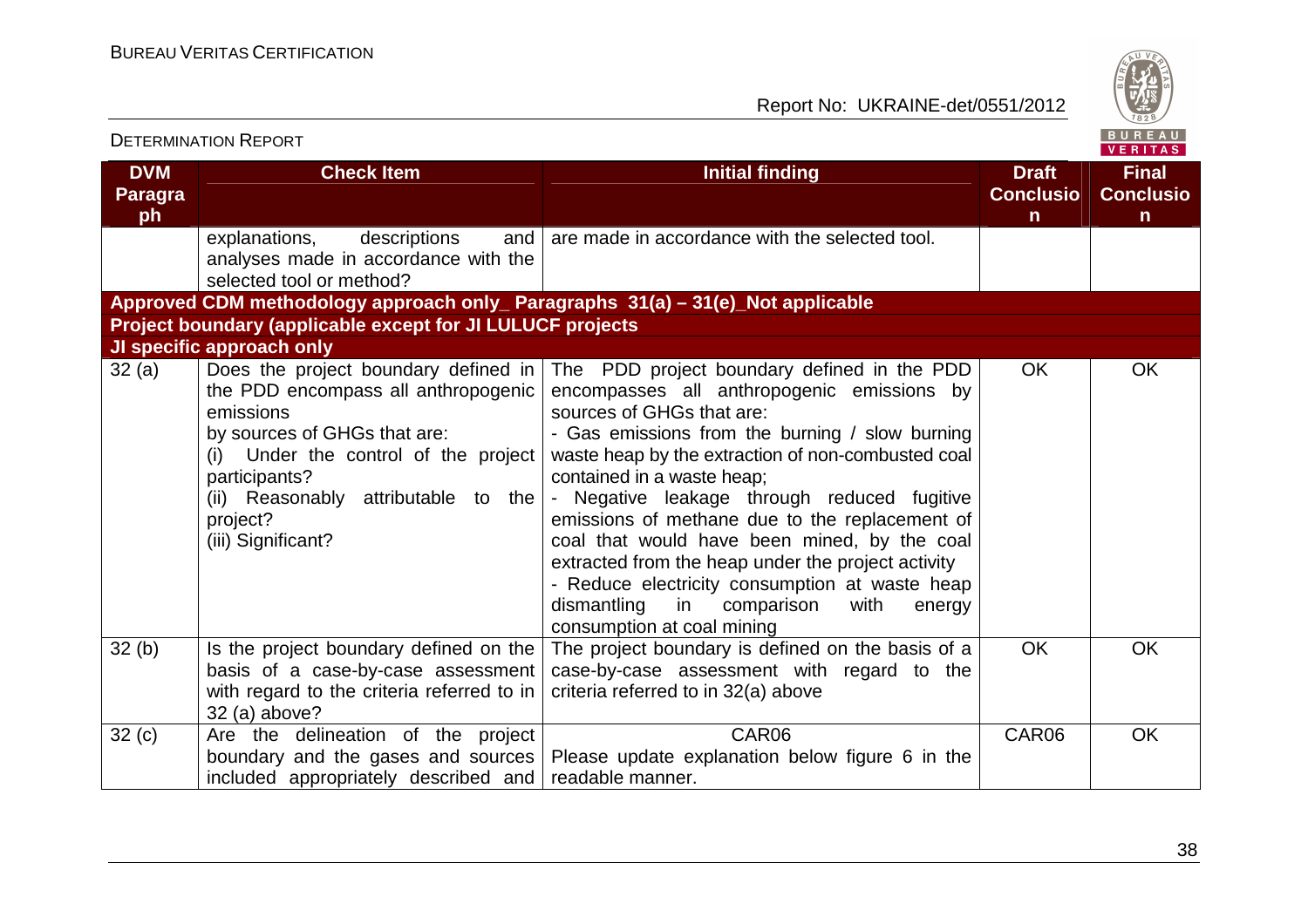

| <b>DETERMINATION INEPURT</b>       |                                                                                                                                                                            |                                                                                                                                                                                                                                                                                 | <b>VERITAS</b>                         |                                                  |
|------------------------------------|----------------------------------------------------------------------------------------------------------------------------------------------------------------------------|---------------------------------------------------------------------------------------------------------------------------------------------------------------------------------------------------------------------------------------------------------------------------------|----------------------------------------|--------------------------------------------------|
| <b>DVM</b><br><b>Paragra</b><br>ph | <b>Check Item</b>                                                                                                                                                          | <b>Initial finding</b>                                                                                                                                                                                                                                                          | <b>Draft</b><br><b>Conclusio</b><br>n. | <b>Final</b><br><b>Conclusio</b><br>$\mathsf{n}$ |
|                                    | justified in the PDD by using a figure or<br>flow chart as appropriate?                                                                                                    |                                                                                                                                                                                                                                                                                 |                                        |                                                  |
| 32 <sub>(d)</sub>                  | explicitly stated, and the exclusions of<br>any sources related to the baseline or<br>the project are appropriately justified?                                             | Are all gases and sources included   Yes, all gases and sources included are explicitly<br>stated, and the exclusions of any sources related<br>to the baseline or the project are appropriately<br>justified                                                                   | <b>OK</b>                              | <b>OK</b>                                        |
|                                    | Approved CDM methodology approach only_Paragraph 33_Not applicable                                                                                                         |                                                                                                                                                                                                                                                                                 |                                        |                                                  |
| <b>Crediting period</b>            |                                                                                                                                                                            |                                                                                                                                                                                                                                                                                 |                                        |                                                  |
| 34(a)                              | Does the PDD state the starting date of<br>the project as the date on which the<br>implementation or construction or real<br>action of the project will begin or<br>began? | Starting day of the project is 15/11/2007.<br>This date is the date of commissioning of the main<br>equipment.<br>CAR07<br>Please provide commissioning act that justifies this<br>date.                                                                                        | CAR07                                  | <b>OK</b>                                        |
| 34(a)                              | Is the starting date after the beginning<br>of 2000?                                                                                                                       | Yes, the starting date is after the beginning of<br>2000.                                                                                                                                                                                                                       | <b>OK</b>                              | <b>OK</b>                                        |
| 34(b)                              | Does the PDD state the expected<br>operational lifetime of the project in<br>years and months?                                                                             | The lifetime of the project is estimated to last until<br>the end of 2022. The operational lifetime of the<br>project will be 15 years or 180 months.<br><b>CL03</b><br>Please clarify what kind of data was used for<br>estimation of the operational lifetime of the project. | CL <sub>03</sub>                       |                                                  |
| 34(c)                              | Does the PDD state the length of the<br>crediting period in years and months?                                                                                              | Yes, length of the first crediting period: 5 years or<br>60 months.                                                                                                                                                                                                             | <b>OK</b>                              | OK                                               |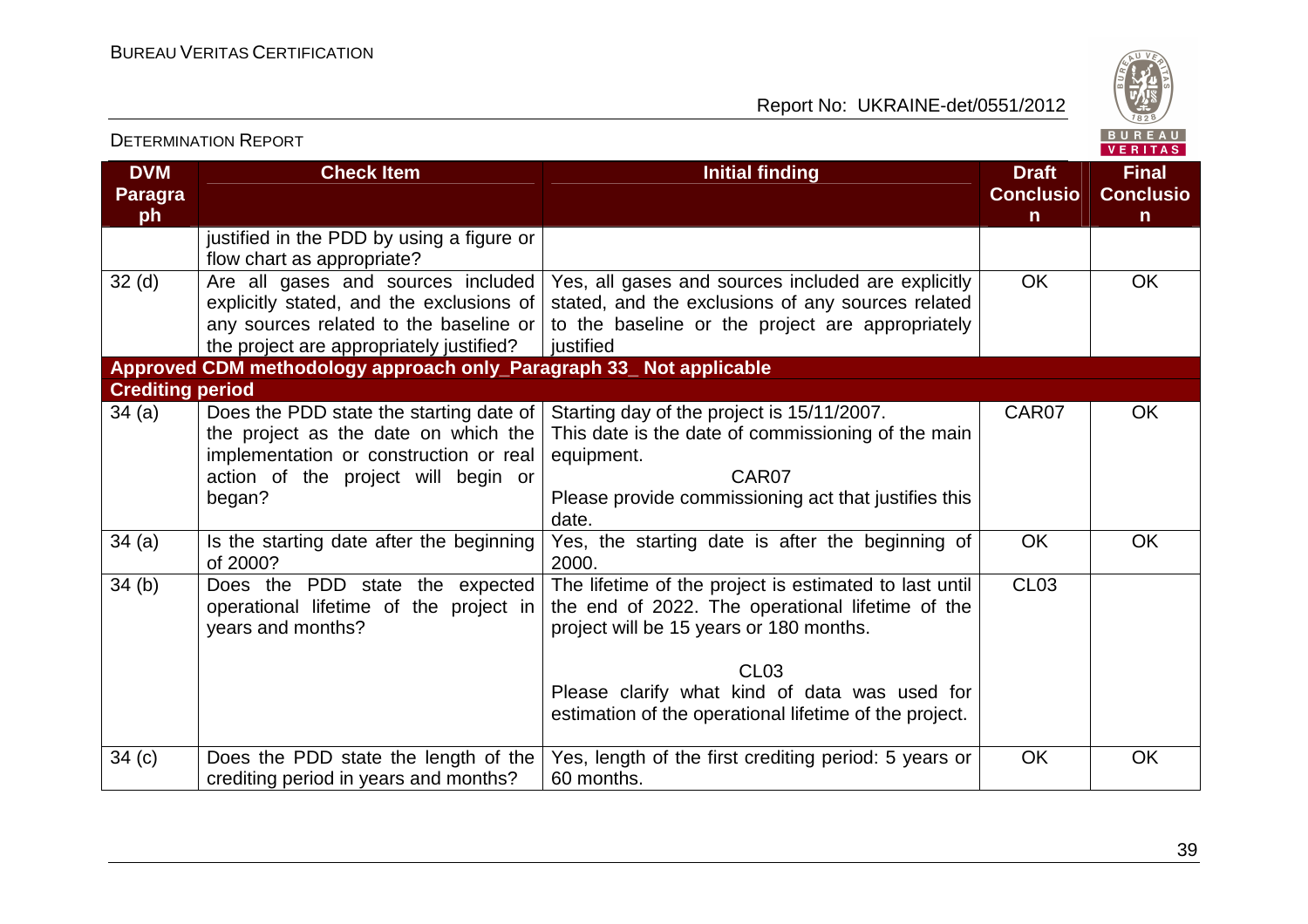DETERMINATION REPORT



| <b>DVM</b><br><b>Paragra</b> | <b>Check Item</b>                                                                                                                                                                                                                                                                                | <b>Initial finding</b>                                                                                                                                                                                                                      | <b>Draft</b><br><b>Conclusio</b> | <b>Final</b><br><b>Conclusio</b> |
|------------------------------|--------------------------------------------------------------------------------------------------------------------------------------------------------------------------------------------------------------------------------------------------------------------------------------------------|---------------------------------------------------------------------------------------------------------------------------------------------------------------------------------------------------------------------------------------------|----------------------------------|----------------------------------|
| ph                           |                                                                                                                                                                                                                                                                                                  |                                                                                                                                                                                                                                             | n.                               | $\mathsf{n}$                     |
| 34(c)                        | Is the starting date of the crediting<br>period on or after the date of the first<br>emission reductions or enhancements<br>of net removals generated by the<br>project?                                                                                                                         | The starting date of the crediting period is<br>$01/01/2008$ – the date when the first ERUs were<br>generated by the project.                                                                                                               | <b>OK</b>                        | <b>OK</b>                        |
| 34 <sub>(d)</sub>            | Does the PDD state that the crediting<br>period for issuance of ERUs starts only<br>after the beginning of 2008 and does<br>not extend beyond the operational<br>lifetime of the project?                                                                                                        | The PDD states that the crediting period for<br>issuance of ERUs starts only after the beginning of<br>2008 and does not extend beyond the operational<br>lifetime of the project.                                                          | <b>OK</b>                        | OK                               |
| $34$ (d)                     | If the crediting period extends beyond<br>2012, does the PDD state that the<br>extension is subject to the host Party<br>approval?<br>emission<br>Are the<br>estimates<br>0f<br>reductions or enhancements of net<br>removals presented separately for<br>those until 2012 and those after 2012? | Yes, the crediting period extends beyond 2012<br>and the PDD states that the extension is subject to<br>the host Party approval. The estimates of emission<br>reductions presented separately for those until<br>2012 and those after 2012. | <b>OK</b>                        | OK                               |
| <b>Monitoring plan</b>       |                                                                                                                                                                                                                                                                                                  |                                                                                                                                                                                                                                             |                                  |                                  |
| 35                           | Does the PDD explicitly indicate which<br>of the following approaches is used?<br>- JI specific approach<br>methodology<br>Approved CDM<br>approach                                                                                                                                              | The PDD explicitly<br>indicates that JI specific<br>approach is used.                                                                                                                                                                       | <b>OK</b>                        | <b>OK</b>                        |
|                              | <b>JI specific approach only</b>                                                                                                                                                                                                                                                                 |                                                                                                                                                                                                                                             |                                  |                                  |
| 36(a)                        | Does the monitoring plan describe:                                                                                                                                                                                                                                                               | Yes, the monitoring plan describes all relevant                                                                                                                                                                                             | OK                               | <b>OK</b>                        |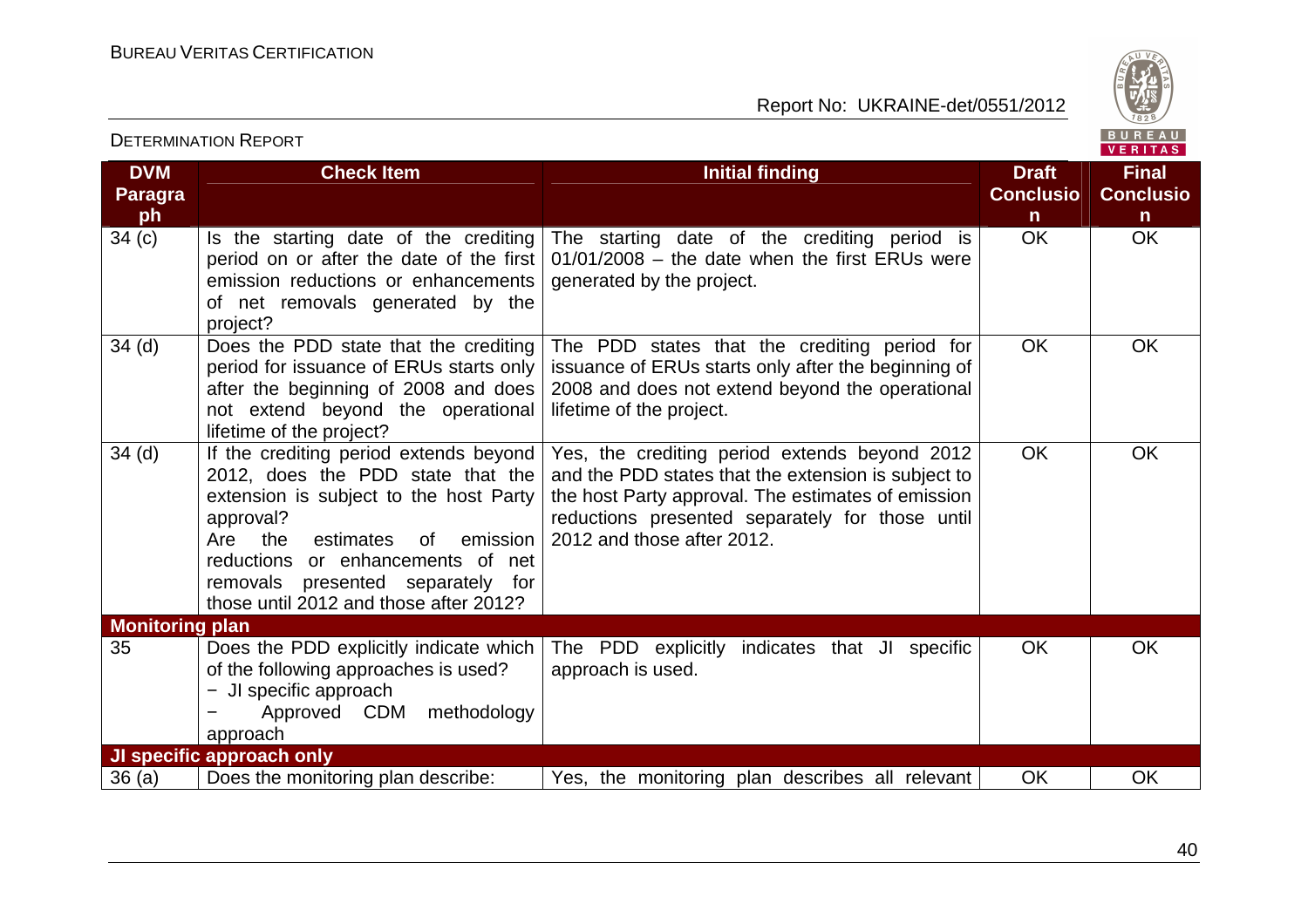

#### DETERMINATION REPORT**VERITAS DVM Check Item Initial finding Check Item Initial finding Check Item Initial finding Initial finding Initial finding Final Paragra Conclusio Conclusioph nn** − All relevant factors and key factors and key characteristics that will be characteristics that will be monitored? monitored, period in which they will be monitored. For details see table 7 in section D.1. of the PDD. − The period in which they will be monitored? − All decisive factors for the control and reporting of project performance? Yes, the monitoring plan specifies the indicators, CAR08 **OK**  36 (b) Does the monitoring plan specify the indicators, constants and variables constants and variables used that are reliable, CAR09 used that are reliable, valid and provide valid and provides transparent picture of the transparent picture of the emission emission reductions to be monitored. reductions or enhancements of net CAR08 removals to be monitored? Please add appropriate value of parameters taken from NIR 1990-2010 of Ukraine for 2010. Add those values through all section D.1. where it is needed, correct column of data source to National Inventory report of Ukraine 1990-2010. CAR09 Please correct data source as per CAR above in Annex 2 BASELINE INFORMATION. 36 (b) If default values are used:  $CI_04$  OK Yes, the default values are used: − Are accuracy and reasonableness - Accurately and reasonably; carefully balanced in their selection? - Values originate from recognized source; − Do the default values originate from - The default values are supported by recognized sources? statistical analyses providing reasonable confidence levels; − Are the default values supported by statistical analyses providing - The default values are presented in a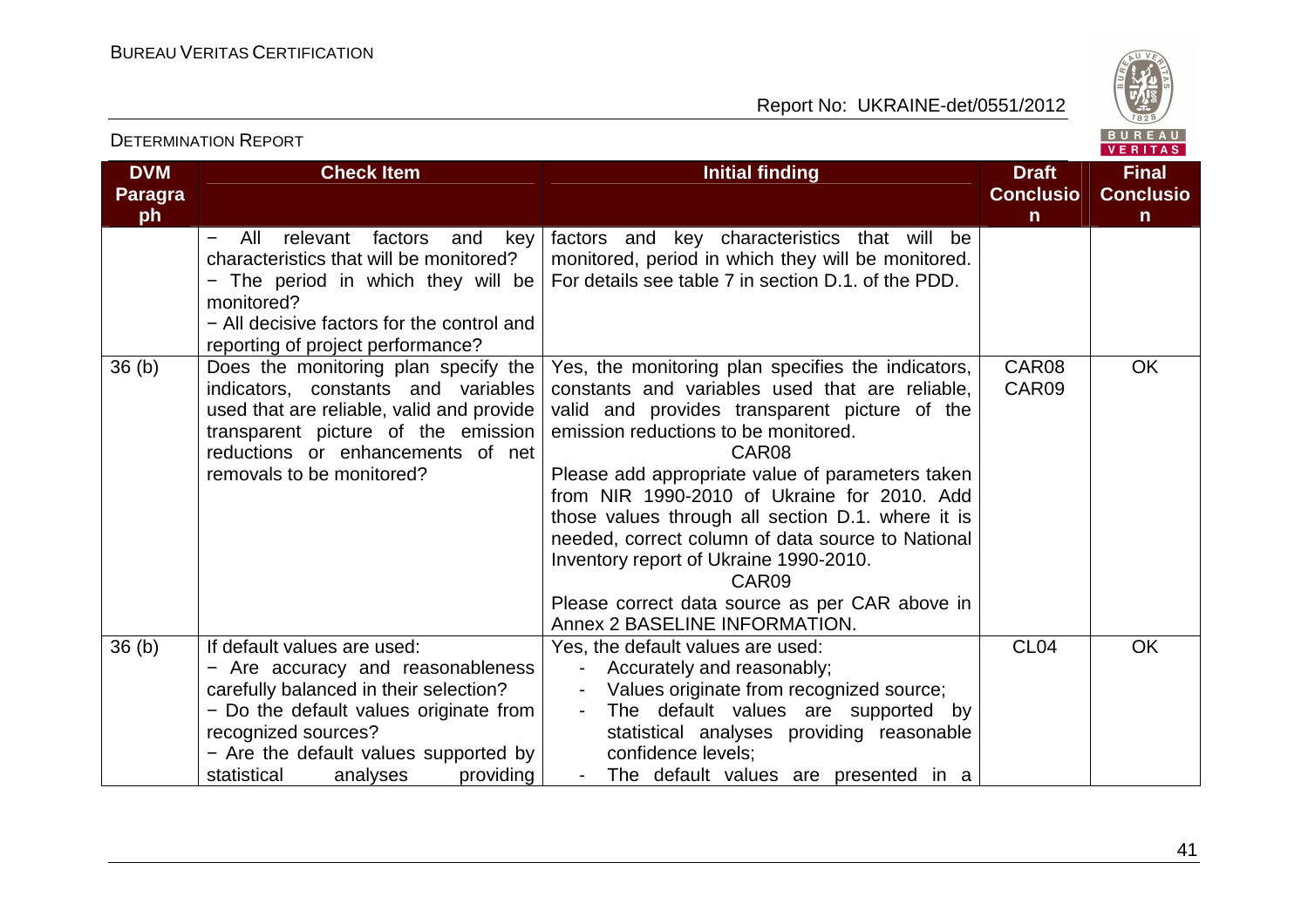

| <b>DVM</b><br><b>Paragra</b><br>ph | <b>Check Item</b>                                                                                                                                                                                  | <b>Initial finding</b>                                                                                                                                                                    | <b>Draft</b><br><b>Conclusio</b><br>$\mathsf{n}$ | <b>Final</b><br><b>Conclusio</b><br>$\mathsf{n}$ |
|------------------------------------|----------------------------------------------------------------------------------------------------------------------------------------------------------------------------------------------------|-------------------------------------------------------------------------------------------------------------------------------------------------------------------------------------------|--------------------------------------------------|--------------------------------------------------|
|                                    | reasonable confidence levels?<br>- Are the default values presented in a<br>transparent manner?                                                                                                    | transparent manner.<br>CL <sub>04</sub><br>Please clarify why the project is referred to the<br>second class of electricity consumption.                                                  |                                                  |                                                  |
| 36 <sub>(b)</sub> <sub>(i)</sub>   | For those values that are to<br>be<br>provided by the project participants,<br>does the monitoring plan clearly<br>indicate how the values are to be<br>selected and justified?                    | Yes, some values and parameters are determined<br>only once (thus remain fixed through the crediting<br>period), other data and parameters are monitored<br>through the crediting period. | <b>OK</b>                                        | <b>OK</b>                                        |
| 36 (b) (ii)                        | For other values,<br>- Does the monitoring plan clearly<br>indicate the precise references from<br>which these values are taken?<br>- Is the conservativeness of the values<br>provided justified? | Yes, it is clearly stated from which source these<br>values are taken. Moreover, the conservativeness<br>of the values is provided                                                        | <b>OK</b>                                        | OK                                               |
| 36 (b) (iii)                       | For all data sources,<br>does<br>the<br>monitoring plan specify the procedures<br>to be followed if expected data are<br>unavailable?                                                              | CAR10<br>Please add the description of the procedure to be<br>followed if expected data are unavailable.                                                                                  | CAR10                                            | <b>OK</b>                                        |
| 36<br>(b)<br>(iv)                  | Are International System Unit (SI units)<br>used?                                                                                                                                                  | Yes, the International System Unit (SI units) are<br>used.                                                                                                                                | <b>OK</b>                                        | <b>OK</b>                                        |
| $36$ (b) (v)                       | Does the monitoring plan note any<br>parameters, coefficients, variables, etc.<br>that are used to calculate baseline<br>emissions or net removals<br>but are<br>obtained through monitoring?      | The monitoring plan doesn't note any parameters<br>that are required for baseline calculations but<br>obtained through monitoring.                                                        | <b>OK</b>                                        | OK                                               |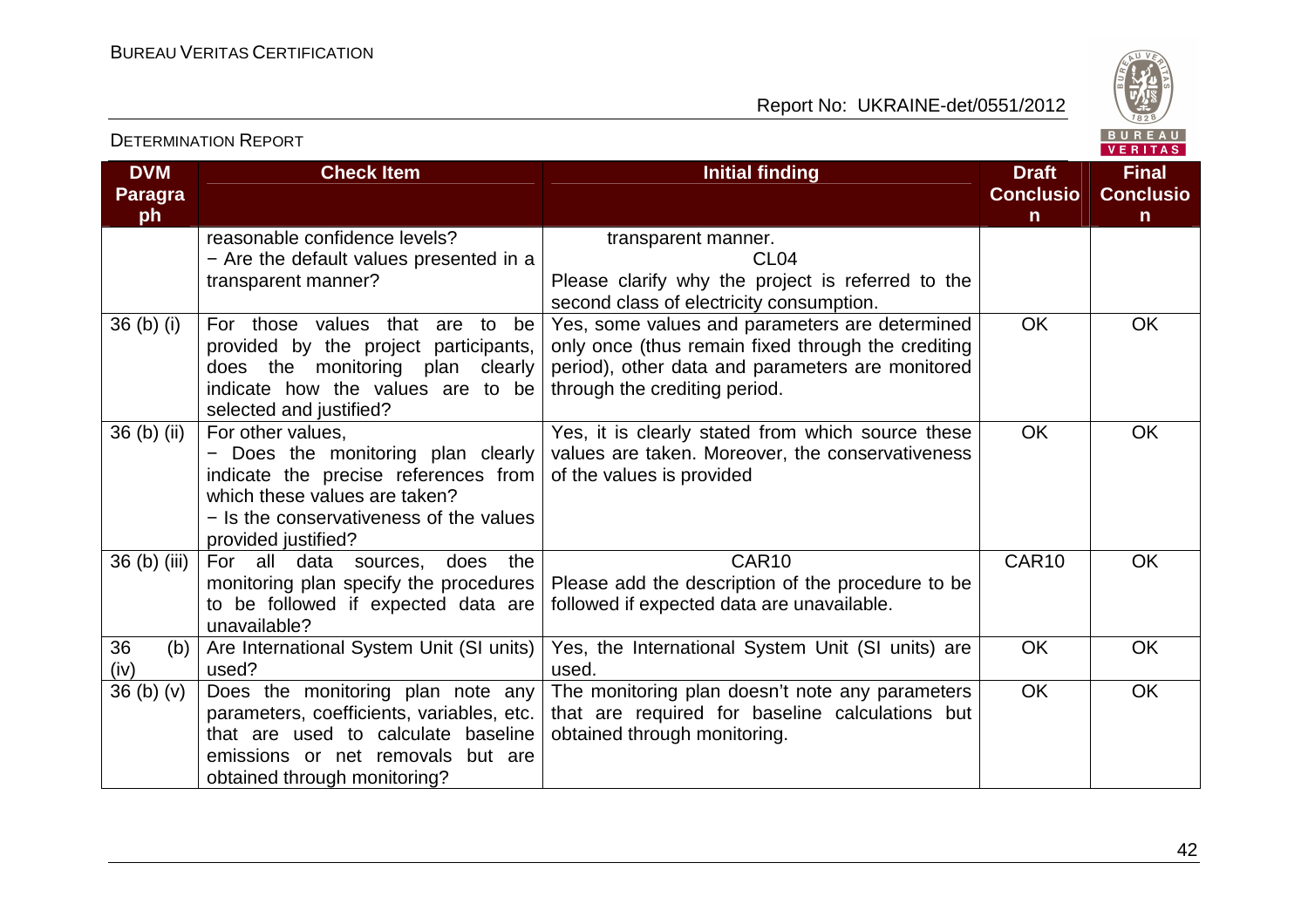

VERITAS

#### **DVM Paragraph**  $36(b)(v)$ **Check Item Initial finding Check Item Initial finding Check Item Initial finding Initial finding Initial finding Conclusion** $\overline{OK}$ **Final Conclusion** OK OK Is the use of parameters, coefficients, variables, etc. consistent between the baseline and monitoring plan? 36 (c) Does the monitoring plan draw on the Yes, the use of parameters, coefficients, variables, etc. is consistent between the baseline and monitoring plan. The monitoring plan draws on the list of standard list of standard variables contained in appendix B of "Guidance on criteria for baseline setting and monitoring"? 36 (d) Does the monitoring plan explicitly and variables contained in appendix B of "Guidance on criteria for baseline setting and monitoring". OK OK clearly distinguish: (i) Data and parameters that are not monitored throughout the crediting period, but are determined only once (and thus remain fixed throughout the crediting period), and that are available already at the stage of determination? (ii) Data and parameters that are not monitored throughout the crediting period, but are determined only once (and thus remain fixed throughout the crediting period), but that are not already available at the stage of determination? (iii) Data and parameters that are monitored throughout the crediting period? 36 (e)  $\vert$  Does the monitoring plan describe the Yes, the monitoring plan describes the methods  $\vert$  OK  $\vert$  OK The monitoring plan explicitly and clearly distinguishes: 1. Data and parameters that are not monitored throughout the crediting period, but are determined only once (and thus remain fixed throughout the crediting period); 2. Data and parameters that are not monitored throughout the crediting period, but are determined only once (and thus remain fixed throughout the crediting period), but that are not already available at the stage of determination; 3. Data and parameters that are monitored throughout the crediting period; For details see table 7 in section D.1. of the PDD.OK OK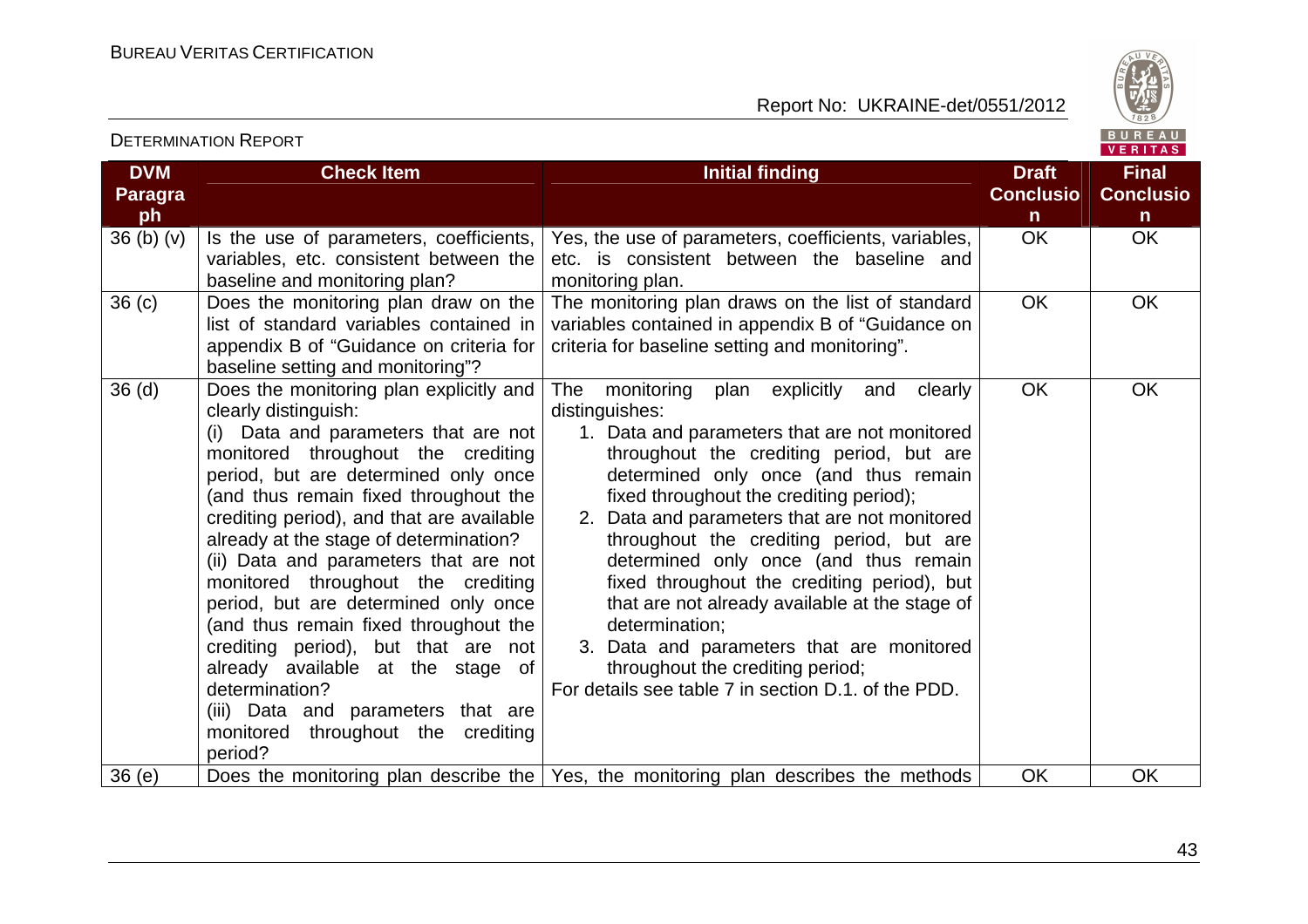

| <b>DVM</b><br><b>Paragra</b><br>ph | <b>Check Item</b>                                                                                                                                                                                                                                                                                 | <b>Initial finding</b>                                                                                                                                                   | <b>Draft</b><br><b>Conclusio</b><br>n. | <b>Final</b><br><b>Conclusio</b><br>$\mathsf{n}$ |
|------------------------------------|---------------------------------------------------------------------------------------------------------------------------------------------------------------------------------------------------------------------------------------------------------------------------------------------------|--------------------------------------------------------------------------------------------------------------------------------------------------------------------------|----------------------------------------|--------------------------------------------------|
|                                    | methods employed for data monitoring<br>(including its frequency) and recording?                                                                                                                                                                                                                  | employed for data monitoring (including<br>its<br>frequency) and recording.                                                                                              |                                        |                                                  |
| 36(f)                              | Does the monitoring plan elaborate all<br>algorithms and formulae used for the<br>estimation/calculation<br>0f<br>baseline<br>emissions/removals<br>and<br>project<br>emissions/removals<br>direct<br>$\alpha$<br>monitoring of emission reductions from<br>the project, leakage, as appropriate? | Yes, the monitoring plan elaborates all algorithms<br>and formulae used for the calculation of baseline<br>emissions and project emissions, leakages, as<br>appropriate. | <b>OK</b>                              | OK                                               |
| 36 (f) (i)                         | Is the underlying rationale for the<br>algorithms/formulae explained?                                                                                                                                                                                                                             | The underlying rationale for the formulae is<br>explained.                                                                                                               | <b>OK</b>                              | OK                                               |
| 36 (f) (ii)                        | Are consistent variables,<br>equation<br>formats, subscripts etc. used?                                                                                                                                                                                                                           | Variables, equation formats subscripts are used in<br>consistent way.                                                                                                    | <b>OK</b>                              | <b>OK</b>                                        |
| 36 (f) (iii)                       | Are all equations numbered?                                                                                                                                                                                                                                                                       | All equations are numbered.                                                                                                                                              | OK                                     | OK                                               |
| 36 (f) (iv)                        | Are all variables, with units indicated<br>defined?                                                                                                                                                                                                                                               | All variables with units indicated are defined.                                                                                                                          | OK                                     | OK                                               |
| 36 $(f)(v)$                        | conservativeness<br><b>of</b><br>the<br>the<br>ls.<br>algorithms/procedures justified?                                                                                                                                                                                                            | The conservativeness of the algorithms is justified.                                                                                                                     | OK                                     | OK                                               |
| 36 $(f)(v)$                        | To the extent possible, are methods to<br>quantitatively account for uncertainty in<br>key parameters included?                                                                                                                                                                                   | Yes, the level of uncertainty of parameters is<br>provided in table D.2 of the section D.1.5.                                                                            | <b>OK</b>                              | OK                                               |
| 36(f)(vi)                          | Is consistency between the elaboration<br>of the baseline scenario and the<br>procedure for calculating the emissions<br>net removals of the baseline<br>or<br>ensured?                                                                                                                           | There is consistency between the elaboration of<br>the baseline scenario and the procedure for<br>calculating the emissions of the baseline scenario.                    | OK                                     | OK                                               |

DETERMINATION REPORT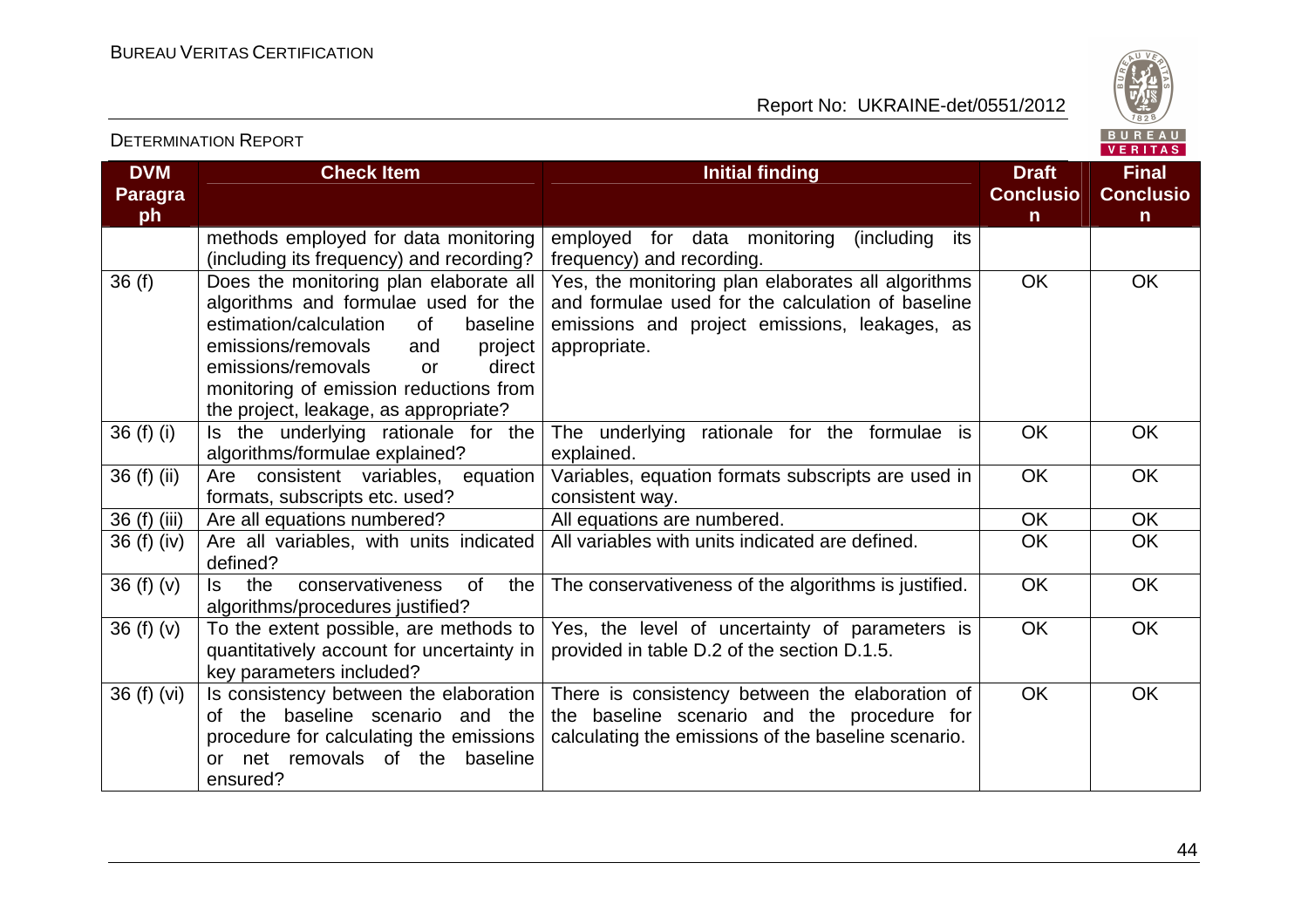

|                              |                                                                                                                                                                                                                                                          |                                                                                                                                                                                                     |                                  | <u>VENIJAJ</u>                   |
|------------------------------|----------------------------------------------------------------------------------------------------------------------------------------------------------------------------------------------------------------------------------------------------------|-----------------------------------------------------------------------------------------------------------------------------------------------------------------------------------------------------|----------------------------------|----------------------------------|
| <b>DVM</b><br><b>Paragra</b> | <b>Check Item</b>                                                                                                                                                                                                                                        | <b>Initial finding</b>                                                                                                                                                                              | <b>Draft</b><br><b>Conclusio</b> | <b>Final</b><br><b>Conclusio</b> |
| ph                           |                                                                                                                                                                                                                                                          |                                                                                                                                                                                                     | $\mathsf{n}$                     | $\mathsf{n}$                     |
| 36 (f) (vii)                 | Are any parts of the algorithms or<br>formulae that are not self-evident<br>explained?                                                                                                                                                                   | All the parts of used formulae are explained.                                                                                                                                                       | <b>OK</b>                        | <b>OK</b>                        |
| 36 (f) (vii)                 | Is it justified that the procedure is<br>consistent with standard technical<br>procedures in the relevant sector?                                                                                                                                        | Yes, that procedure is consistent with standard<br>technical procedure of waste heaps dismantling in<br>Ukraine.                                                                                    | <b>OK</b>                        | <b>OK</b>                        |
| 36 (f) (vii)                 | Are references provided as necessary?                                                                                                                                                                                                                    | Yes, the references are provided as necessary.                                                                                                                                                      | OK                               | OK                               |
| 36 (f) (vii)                 | implicit<br>explicit<br>Are<br>and<br>key<br>assumptions explained in a transparent<br>manner?                                                                                                                                                           | Implicit and explicit key assumptions are explained<br>in a transparent manner.                                                                                                                     | <b>OK</b>                        | <b>OK</b>                        |
| 36 (f) (vii)                 | Is it clearly stated which assumptions<br>significant<br>procedures<br>have<br>and<br>uncertainty associated with them, and<br>how such uncertainty is to<br>be<br>addressed?                                                                            | In the project design document there is no<br>information about significant uncertainty level of<br>assumptions and procedures.                                                                     | <b>OK</b>                        | <b>OK</b>                        |
| 36 (f) (vii)                 | Is the uncertainty of key parameters<br>described and, where possible, is an<br>uncertainty range at 95% confidence<br>level for key parameters for the<br>calculation of emission reductions or<br>enhancements<br>of l<br>net<br>removals<br>provided? | The uncertainty of key parameters is described<br>and, where possible, an uncertainty range at 95%<br>confidence level for key parameters for the<br>calculation of emission reductions is provided | <b>OK</b>                        | <b>OK</b>                        |
| 36 <sub>(g)</sub>            | Does the monitoring plan identify a<br>national or international<br>monitoring<br>standard if such standard has to be<br>and/or is applied to certain aspects of                                                                                         | Monitoring plan does not identify a national or<br>international monitoring standard                                                                                                                | <b>OK</b>                        | <b>OK</b>                        |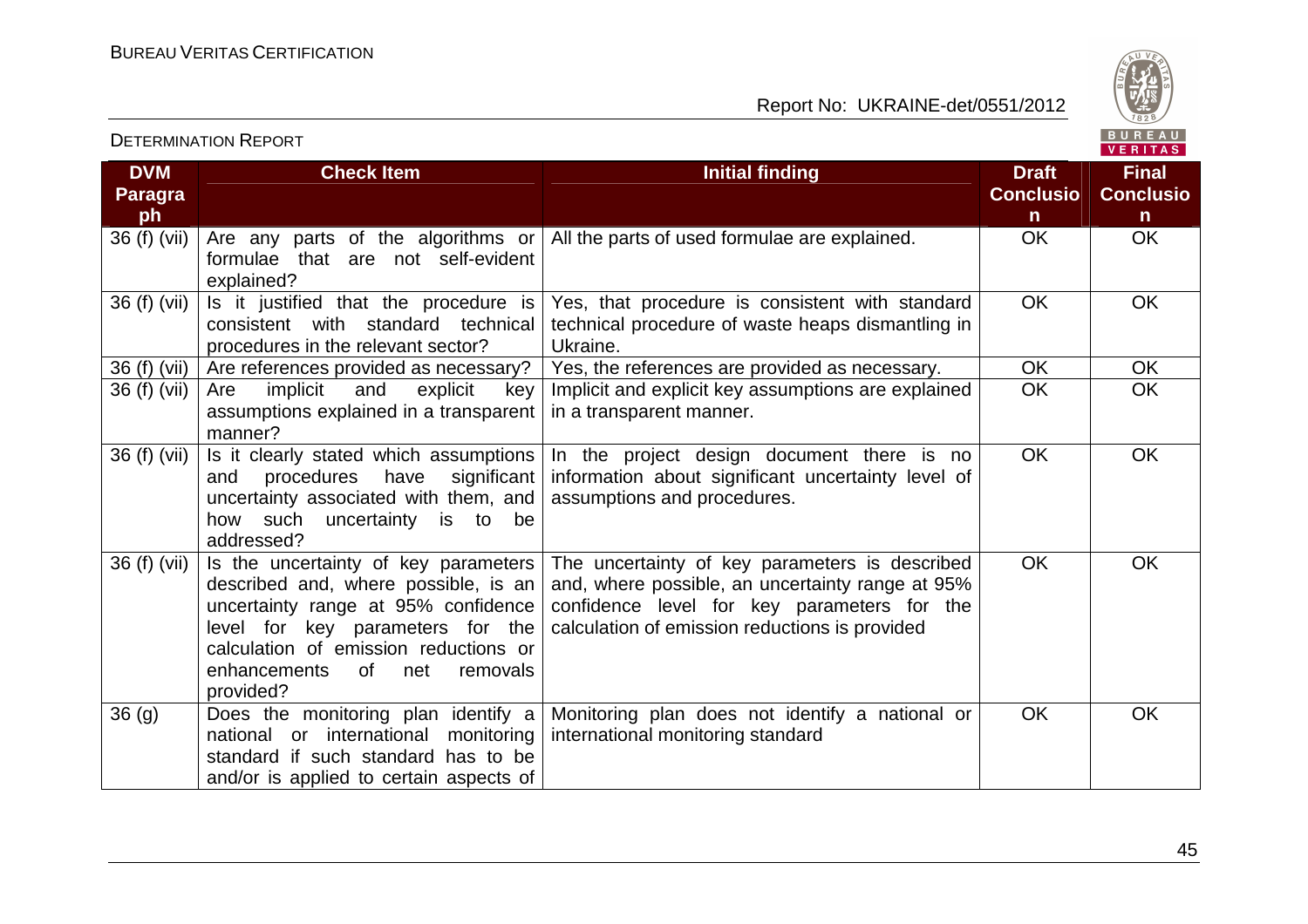

| <b>DETERMINATION REPORT</b>        |                                                                                                                                                                                                                                                                                                          |                                                                                                                                                                                                                      |                                                  |                                                  |
|------------------------------------|----------------------------------------------------------------------------------------------------------------------------------------------------------------------------------------------------------------------------------------------------------------------------------------------------------|----------------------------------------------------------------------------------------------------------------------------------------------------------------------------------------------------------------------|--------------------------------------------------|--------------------------------------------------|
| <b>DVM</b><br><b>Paragra</b><br>ph | <b>Check Item</b>                                                                                                                                                                                                                                                                                        | <b>Initial finding</b>                                                                                                                                                                                               | <b>Draft</b><br><b>Conclusio</b><br>$\mathsf{n}$ | <b>Final</b><br><b>Conclusio</b><br>$\mathsf{n}$ |
|                                    | the project?<br>Does the monitoring plan provide a<br>reference as to where a detailed<br>description of the standard can be<br>found?                                                                                                                                                                   |                                                                                                                                                                                                                      |                                                  |                                                  |
| 36(h)                              | Does the monitoring plan document<br>statistical techniques, if used for<br>monitoring, and that they are used in a<br>conservative manner?                                                                                                                                                              | Not applicable for given JI project.                                                                                                                                                                                 | <b>OK</b>                                        | <b>OK</b>                                        |
| 36(i)                              | Does the monitoring plan present the  <br>quality<br>assurance<br>and<br>control<br>procedures for the monitoring process,<br>including, as appropriate, information<br>on calibration and on how records on<br>data and/or method validity and<br>accuracy are kept and made available<br>upon request? | Yes, the comprehensive data are provided in table<br>D.2. of the PDD.<br>CAR11<br>It is stated in table D.2. that company uses data of<br>laboratory. Please provide the copy of contract on<br>laboratory services. | CAR11                                            | <b>OK</b>                                        |
| 36(j)                              | Does the monitoring plan clearly<br>identify the responsibilities and the<br>authority regarding the monitoring<br>activities?                                                                                                                                                                           | Yes, the monitoring plan clearly identifies the<br>responsibilities and the authority regarding the<br>monitoring activities.                                                                                        | <b>OK</b>                                        | <b>OK</b>                                        |
| 36(k)                              | Does the monitoring plan, on the<br>reflect<br>monitoring<br>whole,<br>good<br>practices appropriate to the project<br>type?<br>If it is a JI LULUCF project, is the good                                                                                                                                | Yes, there are a lot of projects that are similar to<br>this particular project.                                                                                                                                     | <b>OK</b>                                        | <b>OK</b>                                        |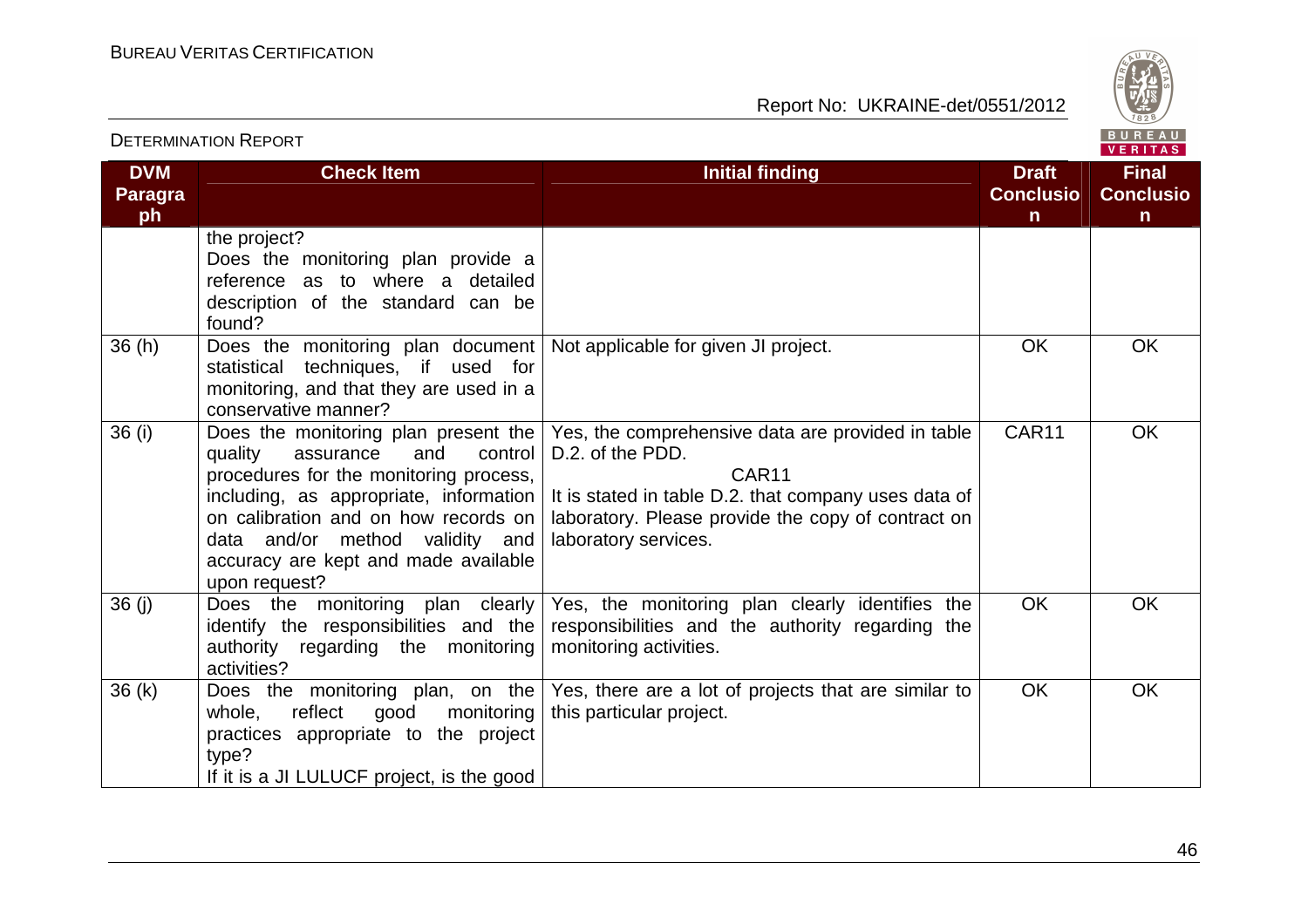DETERMINATION REPORT

Report No: UKRAINE-det/0551/2012



#### **VERITAS DVM Check Item Initial finding Check Item Initial finding Check Item Initial finding Initial finding Initial finding Final Paragra Conclusio Conclusioph nn** practice guidance developed by IPCC applied? Presented in the PDD monitoring plan provides a OK OK 36 (l) Does the monitoring plan provide, in tabular form, a complete compilation of complete compilation of the data that need to be the data that need to be collected for its collected for its application, including data that are application, including data that are measured or sampled and data that are collected measured or sampled and data that are from other sources. Data connected with baseline collected from other sources but not scenario and emission reduction calculation are including data that are calculated with stated in tabular format in section D of the PDD. equations? CAR12 36 (m) Does the monitoring plan indicate that CAR<sub>12</sub> the data monitored and required for Please indicate in the section D that the data verification are to be kept for two years monitored and required for ERUs calculation will after the last transfer of ERUs for the be kept during two years after the last ERUs project? transfer with reference on relevant order of company. 37 If selected elements or combinations of No selected elements or combinations of approved OK OK approved CDM methodologies or CDM methodologies were used for monitoring plan methodological tools are used for establishing. establishing the monitoring plan, are the selected elements or combination, together with elements supplementary developed by the project participants in line with 36 above? **Approved CDM methodology approach only\_Paragraphs 38(a) – 38(d)\_Not applicable Applicable to both JI specific approach and approved CDM methodology approach\_Paragraph 39\_Not applicable**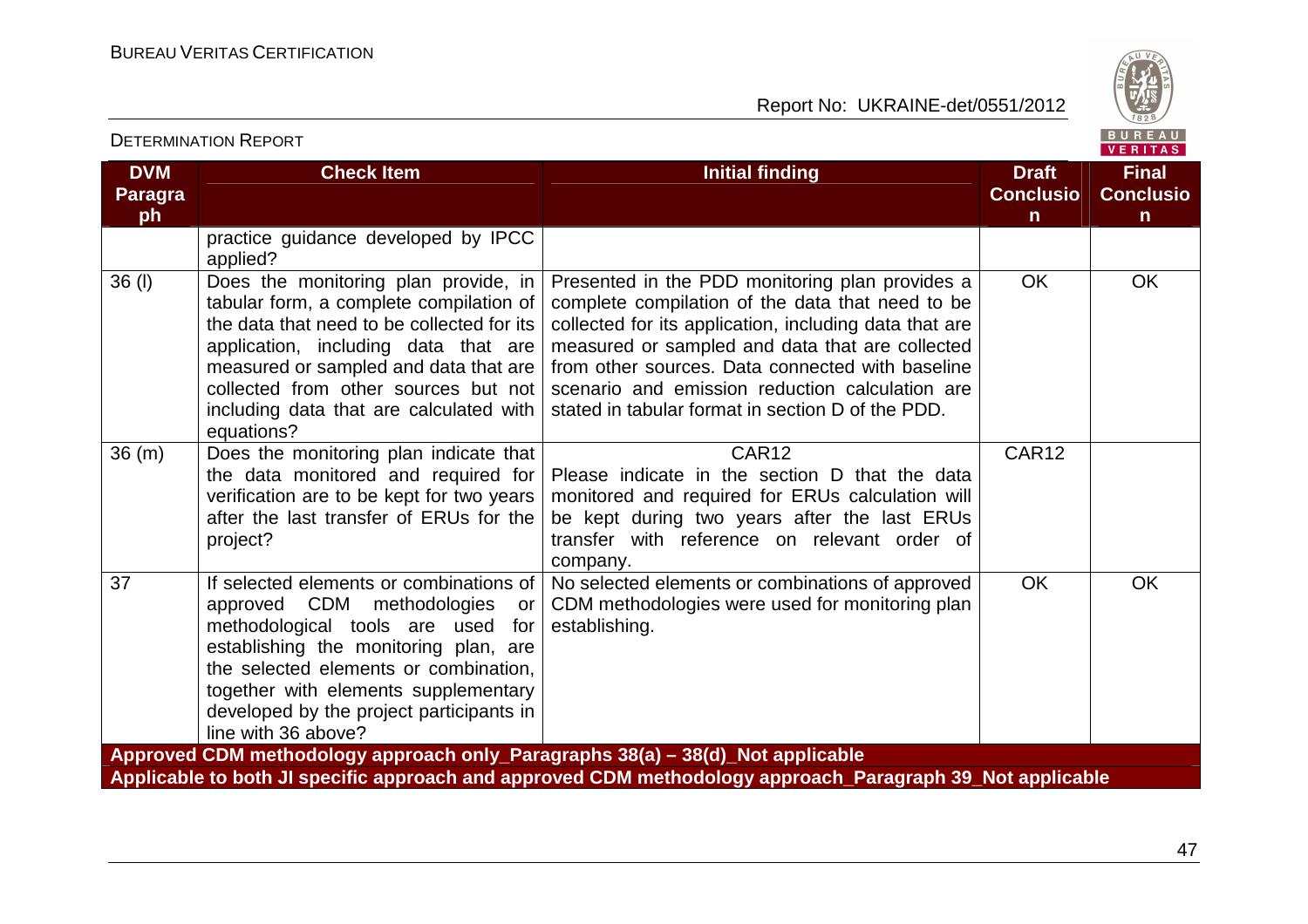

| <b>DETERMINATION REPORT</b>        |                                                                                                                                                                                                                          |                                                                                                                                                                                                                                                                                                                                                               |                                                  | BUREAU<br>VERITAS                                |
|------------------------------------|--------------------------------------------------------------------------------------------------------------------------------------------------------------------------------------------------------------------------|---------------------------------------------------------------------------------------------------------------------------------------------------------------------------------------------------------------------------------------------------------------------------------------------------------------------------------------------------------------|--------------------------------------------------|--------------------------------------------------|
| <b>DVM</b><br><b>Paragra</b><br>ph | <b>Check Item</b>                                                                                                                                                                                                        | <b>Initial finding</b>                                                                                                                                                                                                                                                                                                                                        | <b>Draft</b><br><b>Conclusio</b><br>$\mathsf{n}$ | <b>Final</b><br><b>Conclusio</b><br>$\mathsf{n}$ |
| Leakage                            |                                                                                                                                                                                                                          |                                                                                                                                                                                                                                                                                                                                                               |                                                  |                                                  |
|                                    | JI specific approach only                                                                                                                                                                                                |                                                                                                                                                                                                                                                                                                                                                               |                                                  |                                                  |
| 40(a)                              | Does the PDD appropriately describe<br>an assessment of the potential leakage<br>of the project and appropriately explain<br>which sources of leakage are to be<br>calculated<br>and<br>which<br>be<br>can<br>neglected? | The PDD appropriately describes an assessment<br>of the potential leakage of the project and<br>appropriately explains which sources of leakage<br>are to be calculated, and which can be neglected.<br>Source of the leakage is the fugitive methane<br>emissions due to coal mining.<br>Please, refer to section B.3 of the PDD for detailed<br>information | <b>OK</b>                                        | <b>OK</b>                                        |
| 40(b)                              | Does the PDD provide a procedure for                                                                                                                                                                                     | The PDD indicates that assessment of emission                                                                                                                                                                                                                                                                                                                 | <b>OK</b>                                        | OK                                               |
|                                    | an ex ante estimate of leakage?                                                                                                                                                                                          | reductions                                                                                                                                                                                                                                                                                                                                                    |                                                  |                                                  |
|                                    |                                                                                                                                                                                                                          | in baseline scenario and in the project scenario                                                                                                                                                                                                                                                                                                              |                                                  |                                                  |
|                                    |                                                                                                                                                                                                                          | was chosen.                                                                                                                                                                                                                                                                                                                                                   |                                                  |                                                  |
|                                    | Approved CDM methodology approach only_Paragraph 41_Not applicable                                                                                                                                                       |                                                                                                                                                                                                                                                                                                                                                               |                                                  |                                                  |
|                                    | Estimation of emission reductions or enhancements of net removals                                                                                                                                                        |                                                                                                                                                                                                                                                                                                                                                               |                                                  |                                                  |
| 42                                 | following approaches it chooses?<br>removals in the baseline scenario and<br>in the project scenario<br>(b) Direct assessment of emission<br>reductions                                                                  | Does the PDD indicate which of the The PDD indicates that assessment of emission<br>reductions<br>(a) Assessment of emissions or net $\vert$ in baseline scenario and in the project scenario<br>was chosen                                                                                                                                                   | <b>OK</b>                                        | OK                                               |
| 43                                 | If the approach (a) in 42 is chosen,<br>does the PDD<br>provide ex ante<br>estimates of:                                                                                                                                 | PDD provides ex ante estimates of:<br>(a) Emissions for the project scenario (within the<br>project boundary)                                                                                                                                                                                                                                                 | OK                                               | <b>OK</b>                                        |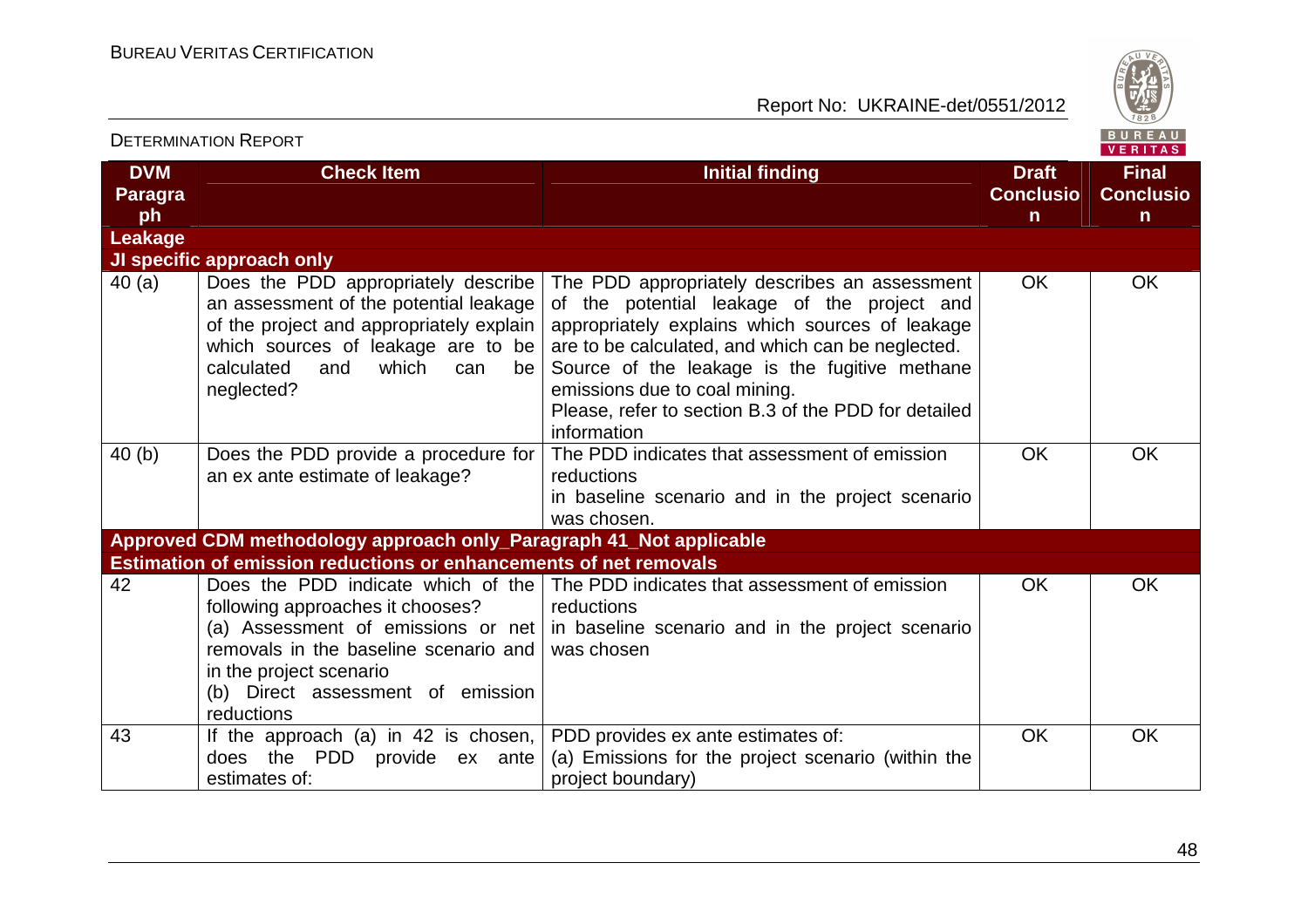

|                              |                                                                                                                                                                                                                                                                                                                                       |                                                                                                                                                                                                                                                                                      |                                  | VERIIAS.                         |
|------------------------------|---------------------------------------------------------------------------------------------------------------------------------------------------------------------------------------------------------------------------------------------------------------------------------------------------------------------------------------|--------------------------------------------------------------------------------------------------------------------------------------------------------------------------------------------------------------------------------------------------------------------------------------|----------------------------------|----------------------------------|
| <b>DVM</b><br><b>Paragra</b> | <b>Check Item</b>                                                                                                                                                                                                                                                                                                                     | <b>Initial finding</b>                                                                                                                                                                                                                                                               | <b>Draft</b><br><b>Conclusio</b> | <b>Final</b><br><b>Conclusio</b> |
| ph                           |                                                                                                                                                                                                                                                                                                                                       |                                                                                                                                                                                                                                                                                      | $\mathsf{n}$                     | $\mathsf{n}$                     |
|                              | (a) Emissions or net removals for the<br>project scenario (within the project<br>boundary)?<br>(b) Leakage, as applicable?<br>(c) Emissions or net removals for the<br>baseline scenario (within the project<br>boundary)?<br>(d)<br>Emission<br>reductions<br>or<br>enhancements<br>0f<br>net<br>removals                            | (b) Leakage<br>(c) Emissions for the baseline scenario (within the<br>project boundary)<br>(d) Emission reductions adjusted by leakage                                                                                                                                               |                                  |                                  |
|                              | adjusted by leakage?                                                                                                                                                                                                                                                                                                                  |                                                                                                                                                                                                                                                                                      |                                  |                                  |
| 44                           | If the approach (b) in 42 is chosen,<br>does the PDD provide ex ante<br>estimates of:<br>reductions<br>Emission<br>(a)<br>or<br>enhancements of net removals (within<br>the project boundary)?<br>(b) Leakage, as applicable?<br>Emission<br>reductions<br>(c)<br>or<br>enhancements<br>0f<br>net<br>removals<br>adjusted by leakage? | Not applicable                                                                                                                                                                                                                                                                       | <b>OK</b>                        | <b>OK</b>                        |
| 45                           | For both approaches in 42<br>(a) Are the estimates in 43 or 44 given:<br>(i) On a periodic basis?<br>(ii) At least from the beginning until<br>the end of the crediting period?<br>(iii) On a source-by-source/sink-by-                                                                                                               | The baseline emissions and project emissions are<br>given on a periodic basis from the beginning to the<br>end of the crediting period for each year.<br>Baseline and project emissions are carried out for<br>$CO2$ as GHG gas.<br>Formulae used for calculating the estimates that | OK                               | <b>OK</b>                        |

DETERMINATION REPORT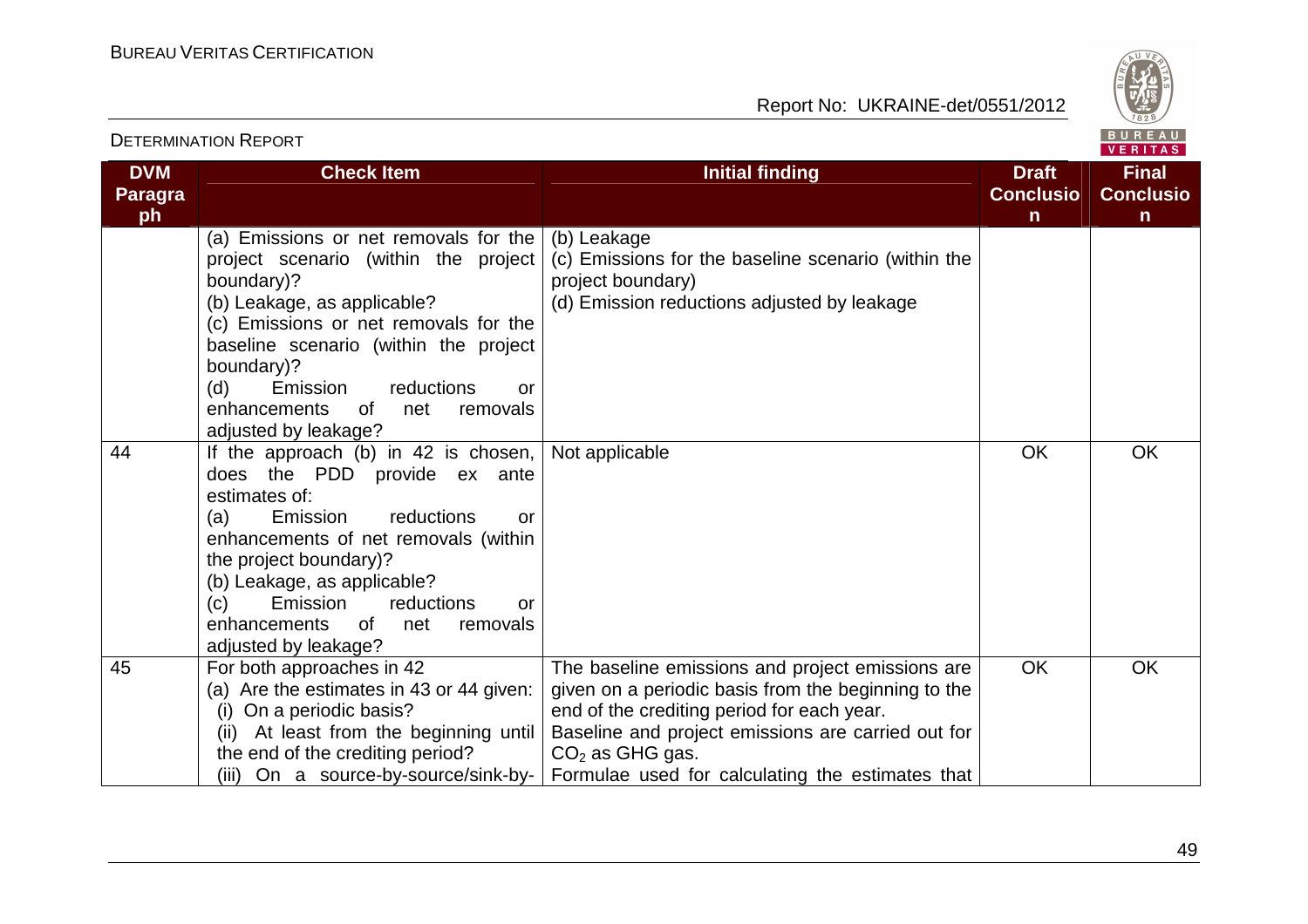

|                                    | <b>DETERMINATION REPORT</b>                                                                                                                                                                                                                                                                                                                                                                                                                                                                                                                                                                                                                                                                                                                                                                                                                                                                              |                                                                                                                                                                                                                                                                                                                                                                                                                                                                                                                                                                                                                                                                                                                                                                                                                                                                                                                                                                                                                                                                                                                                                             |                                       | BUREAU<br><b>VERITAS</b>                         |
|------------------------------------|----------------------------------------------------------------------------------------------------------------------------------------------------------------------------------------------------------------------------------------------------------------------------------------------------------------------------------------------------------------------------------------------------------------------------------------------------------------------------------------------------------------------------------------------------------------------------------------------------------------------------------------------------------------------------------------------------------------------------------------------------------------------------------------------------------------------------------------------------------------------------------------------------------|-------------------------------------------------------------------------------------------------------------------------------------------------------------------------------------------------------------------------------------------------------------------------------------------------------------------------------------------------------------------------------------------------------------------------------------------------------------------------------------------------------------------------------------------------------------------------------------------------------------------------------------------------------------------------------------------------------------------------------------------------------------------------------------------------------------------------------------------------------------------------------------------------------------------------------------------------------------------------------------------------------------------------------------------------------------------------------------------------------------------------------------------------------------|---------------------------------------|--------------------------------------------------|
| <b>DVM</b><br><b>Paragra</b><br>ph | <b>Check Item</b>                                                                                                                                                                                                                                                                                                                                                                                                                                                                                                                                                                                                                                                                                                                                                                                                                                                                                        | <b>Initial finding</b>                                                                                                                                                                                                                                                                                                                                                                                                                                                                                                                                                                                                                                                                                                                                                                                                                                                                                                                                                                                                                                                                                                                                      | <b>Draft</b><br><b>Conclusio</b><br>n | <b>Final</b><br><b>Conclusio</b><br>$\mathsf{n}$ |
|                                    | sink<br>basis?<br>(iv) For each GHG?<br>(v) In tones of CO2 equivalent, using<br>global warming potentials defined by<br>decision 2/CP.3 or as subsequently<br>revised in accordance with Article 5 of<br>the Kyoto Protocol?<br>(b) Are the formula used for calculating<br>the<br>estimates in 43 or 44 consistent<br>throughout the PDD?<br>(c) For calculating estimates in 43 or<br>44, are key factors influencing the<br>baseline emissions or removals and the<br>activity level of the project and the  <br>emissions or net removals as well as<br>risks associated with the project taken<br>into account, as appropriate?<br>Are data sources used for<br>(d)<br>calculating the estimates in 43 or 44<br>clearly<br>identified,<br>reliable<br>and<br>transparent?<br>(e) Are emission factors (including<br>default emission factors) if used for<br>calculating the estimates in 43 or 44 | are indicated in section D and section E are<br>consistent throughout the PDD and calculation<br>Excel spreadsheets.<br>As there was already mentioned above, data<br>sources used for calculating the estimates are<br>clearly identified.<br>Among key factors influencing the baseline<br>emissions or the activity level of the project as well<br>as risks associated with the project the Carbon<br>Emission Factor for electricity is taken into<br>account. The emission factor of Ukrainian grid<br>used for calculation the estimates in the JI project<br>is selected with appropriate accuracy. Choice of<br>emission factor is justified in the project design<br>documents.<br>Conservative assumptions are taken into account<br>while estimating emission reduction.<br>Tables with calculation results of $CO2$ emission<br>reductions are provided in the PDD. As a fact,<br>estimated total value of $CO2$ emission reductions<br>for the first crediting period is 5307677 tonnes $CO2$<br>equivalent; moreover, estimated total value of $CO2$<br>emission reductions for the period 2013-2022 is<br>16582690 tonnes $CO2$ equivalent. |                                       |                                                  |

50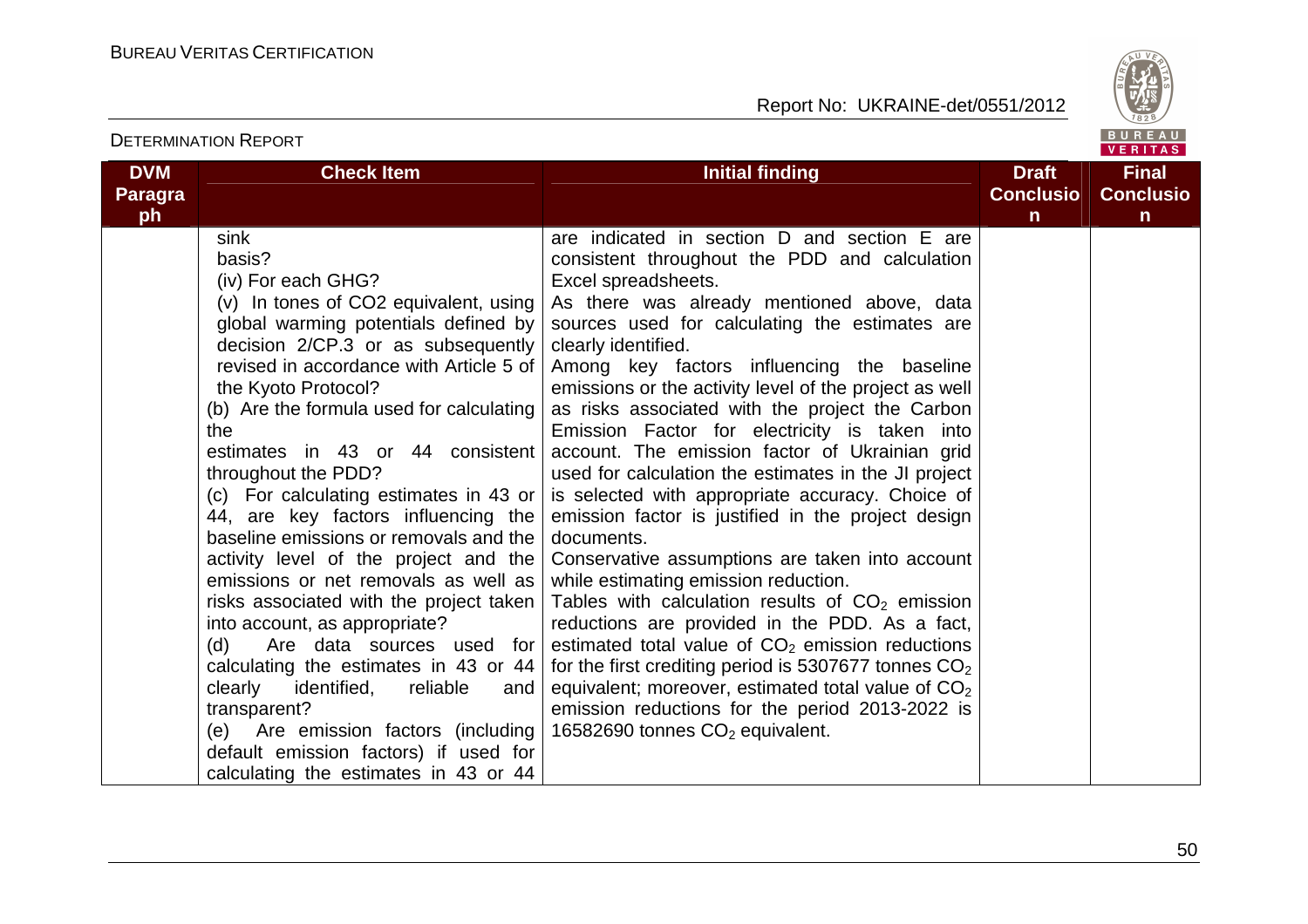

|                                    | <b>DETERMINATION REPORT</b>                                                                                                                                                                                                                                                                                                                                                                                                                                                                                                                                                                                                                                                       |                                                                                                                                                                                                                                                                                                                                          |                                                  | BUREAU<br><b>VERITAS</b>                         |
|------------------------------------|-----------------------------------------------------------------------------------------------------------------------------------------------------------------------------------------------------------------------------------------------------------------------------------------------------------------------------------------------------------------------------------------------------------------------------------------------------------------------------------------------------------------------------------------------------------------------------------------------------------------------------------------------------------------------------------|------------------------------------------------------------------------------------------------------------------------------------------------------------------------------------------------------------------------------------------------------------------------------------------------------------------------------------------|--------------------------------------------------|--------------------------------------------------|
| <b>DVM</b><br><b>Paragra</b><br>ph | <b>Check Item</b>                                                                                                                                                                                                                                                                                                                                                                                                                                                                                                                                                                                                                                                                 | <b>Initial finding</b>                                                                                                                                                                                                                                                                                                                   | <b>Draft</b><br><b>Conclusio</b><br>$\mathsf{n}$ | <b>Final</b><br><b>Conclusio</b><br>$\mathsf{n}$ |
|                                    | selected<br>carefully<br>balancing<br>by<br>accuracy and reasonableness, and<br>appropriately justified of the choice?<br>(f) Is the estimation in 43 or 44 based<br>on conservative assumptions and the<br>plausible<br>scenarios<br>most<br>in<br><sub>a</sub><br>transparent manner?<br>(g) Are the estimates in 43 or 44<br>consistent throughout the PDD?<br>(h) Is the annual average of estimated<br>emission reductions or enhancements<br>of net removals calculated by dividing<br>the total estimated emission reductions<br>or enhancements of net removals over<br>the crediting period by the total months<br>of the crediting period and multiplying<br>by twelve? |                                                                                                                                                                                                                                                                                                                                          |                                                  |                                                  |
| 46                                 | If the calculation of the baseline<br>emissions or<br>post, does the PDD include an<br>removals calculation?                                                                                                                                                                                                                                                                                                                                                                                                                                                                                                                                                                      | The calculations of the baseline emissions and<br>project emissions are to be performed ex post.<br>net removals is to be performed $ex$ Also, ex ante calculation of emissions is provided<br>in the PDD. All estimated values are presented in<br>illustrative $ex$ ante emissions or net section E of the PDD and Excel spreadsheets. | <b>OK</b>                                        | <b>OK</b>                                        |
|                                    | Approved CDM methodology approach only_Paragraphs 47(a) - 47(b)_Not applicable                                                                                                                                                                                                                                                                                                                                                                                                                                                                                                                                                                                                    |                                                                                                                                                                                                                                                                                                                                          |                                                  |                                                  |
|                                    | <b>Environmental impacts</b>                                                                                                                                                                                                                                                                                                                                                                                                                                                                                                                                                                                                                                                      |                                                                                                                                                                                                                                                                                                                                          |                                                  |                                                  |
| 48 (a)                             | Does<br><b>PDD</b><br>the<br>list<br>and                                                                                                                                                                                                                                                                                                                                                                                                                                                                                                                                                                                                                                          | attach The proposed project in general has a positive                                                                                                                                                                                                                                                                                    | <b>OK</b>                                        | <b>OK</b>                                        |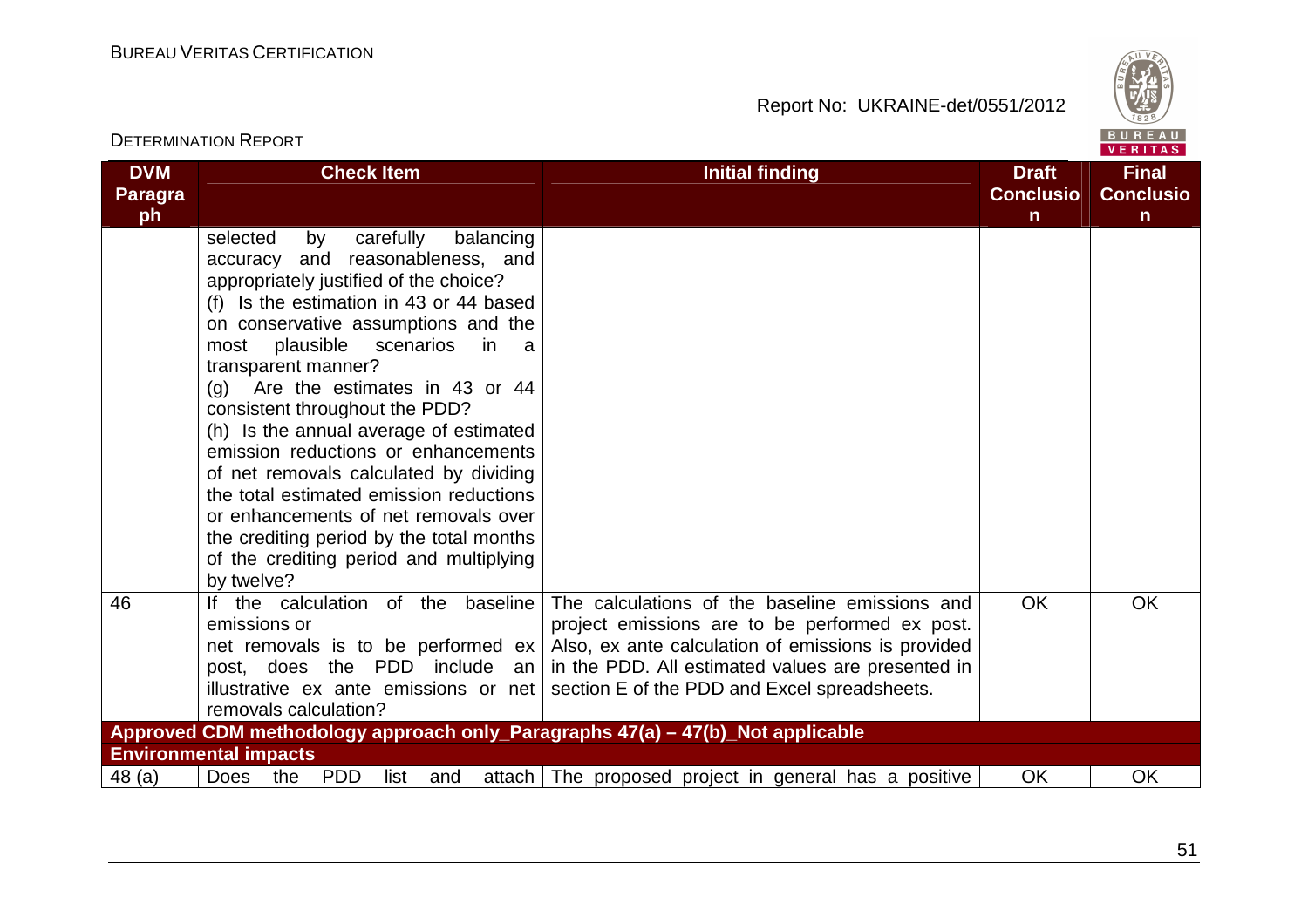

| <b>DETERMINATION REPORT</b>        |                                                                                                                                                                                                                                                                                                                                                                                               |                                                                                                                                                                                                                                                                              |                                                  |                                                  |
|------------------------------------|-----------------------------------------------------------------------------------------------------------------------------------------------------------------------------------------------------------------------------------------------------------------------------------------------------------------------------------------------------------------------------------------------|------------------------------------------------------------------------------------------------------------------------------------------------------------------------------------------------------------------------------------------------------------------------------|--------------------------------------------------|--------------------------------------------------|
| <b>DVM</b><br><b>Paragra</b><br>ph | <b>Check Item</b>                                                                                                                                                                                                                                                                                                                                                                             | <b>Initial finding</b>                                                                                                                                                                                                                                                       | <b>Draft</b><br><b>Conclusio</b><br>$\mathsf{n}$ | <b>Final</b><br><b>Conclusio</b><br>$\mathsf{n}$ |
|                                    | documentation on the analysis of the<br>environmental impacts of the project,<br>including transboundary impacts, in<br>accordance<br>with<br>procedures<br>as<br>determined by the host Party?                                                                                                                                                                                               | impact on environment so it is not subject to<br>special ecological examination.<br>See section F.1 for details                                                                                                                                                              |                                                  |                                                  |
| 48 (b)                             | If the analysis in 48 (a) indicates that<br>environmental<br>impacts<br>the<br>are<br>considered significant by the project<br>participants or the host Party, does the<br>PDD provide conclusion and all<br>references<br>supporting<br>di to<br>documentation of an environmental<br>impact assessment undertaken<br>in<br>accordance with the procedures as<br>required by the host Party? | See section 48(b).                                                                                                                                                                                                                                                           | <b>OK</b>                                        | <b>OK</b>                                        |
| 49                                 | <b>Stakeholder consultation</b><br> f <br>stakeholder<br>consultation<br>was<br>undertaken in<br>accordance with the procedure as<br>required by the host Party, does the<br>PDD provide:<br>(a) A list of stakeholders from whom<br>comments on the projects have been<br>received, if any?<br>(b) The nature of the comments?<br>(c) A description on whether and how                       | The Host Party doesn't require stakeholders'<br>consultation process for the JI project.<br>No stakeholders' comments connected with JI<br>project were obtained. Also,<br>stakeholders'<br>will<br>be<br>comments<br>collected<br>during<br>the<br>determination procedure. | <b>OK</b>                                        | <b>OK</b>                                        |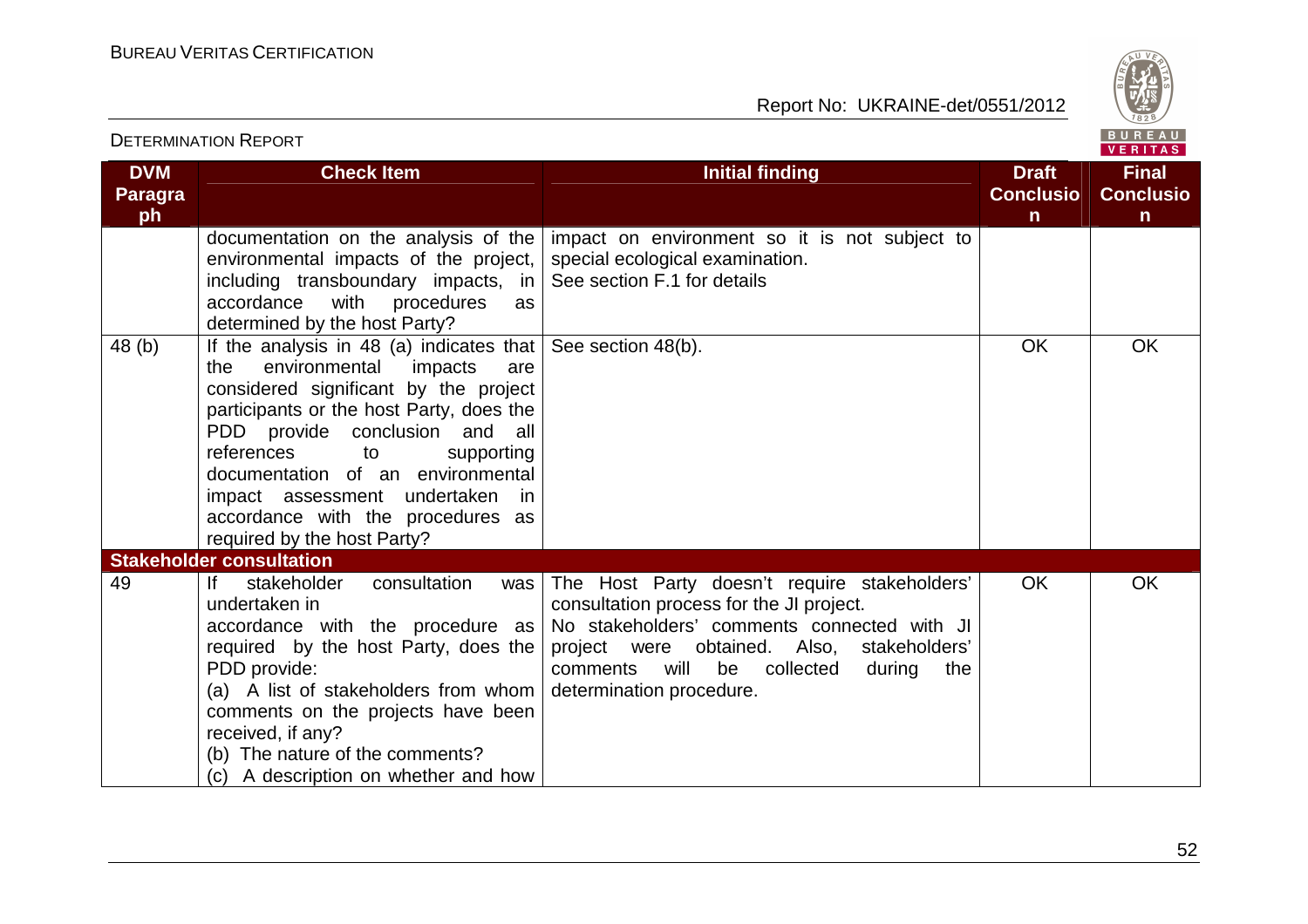

|                                                                                                                     | <b>DETERMINATION REPORT</b>       |                 |                                        | <b>BUREAU</b><br>VERITAS               |  |  |
|---------------------------------------------------------------------------------------------------------------------|-----------------------------------|-----------------|----------------------------------------|----------------------------------------|--|--|
| <b>DVM</b><br>Paragra<br>ph                                                                                         | <b>Check Item</b>                 | Initial finding | <b>Draft</b><br><b>Conclusio</b><br>m. | <b>Final</b><br><b>Conclusio</b><br>n. |  |  |
|                                                                                                                     | the comments have been addressed? |                 |                                        |                                        |  |  |
| Determination regarding small-scale projects (additional elements for assessment) Paragraphs 50 - 57 Not applicable |                                   |                 |                                        |                                        |  |  |
| Determination regarding land use, land-use change and forestry projects Paragraphs 58 – 64(d) Not applicable        |                                   |                 |                                        |                                        |  |  |
| Determination regarding programmes of activities_Paragraphs 66 - 73_Not applicable                                  |                                   |                 |                                        |                                        |  |  |

## **Table 2 Resolution of Corrective Action and Clarification Requests**

| Draft report clarifications and corrective<br>action requests by determination team                                                                                            | Ref. to<br>checklis<br>questio<br>$n$ in<br>table 1 | participant<br>project<br><b>Summary</b><br><b>of</b><br>response                                    | <b>Determination team</b><br>conclusion |
|--------------------------------------------------------------------------------------------------------------------------------------------------------------------------------|-----------------------------------------------------|------------------------------------------------------------------------------------------------------|-----------------------------------------|
| CAR01<br>Please add implementation schedule in<br>section A.4.2                                                                                                                |                                                     | Implementation schedule is add in<br>section A.4.2 PDD                                               | The issue is closed                     |
| CL <sub>01</sub><br>Please explain why the following equipment<br>is not included in beneficiation complex:<br>conveyor SR-70, conveyor belt LK 650,<br>dewatering roar GIL-32 |                                                     | The mentioned equipment is included<br>in beneficiation complex. Information<br>is corrected in PDD. | The issue is closed                     |
| CAR <sub>02</sub><br>Please correct units through the section<br>A.4.2, i.e. measurement units<br>of<br>the<br>equipment characteristics                                       |                                                     | Corrected.                                                                                           | The issue is closed                     |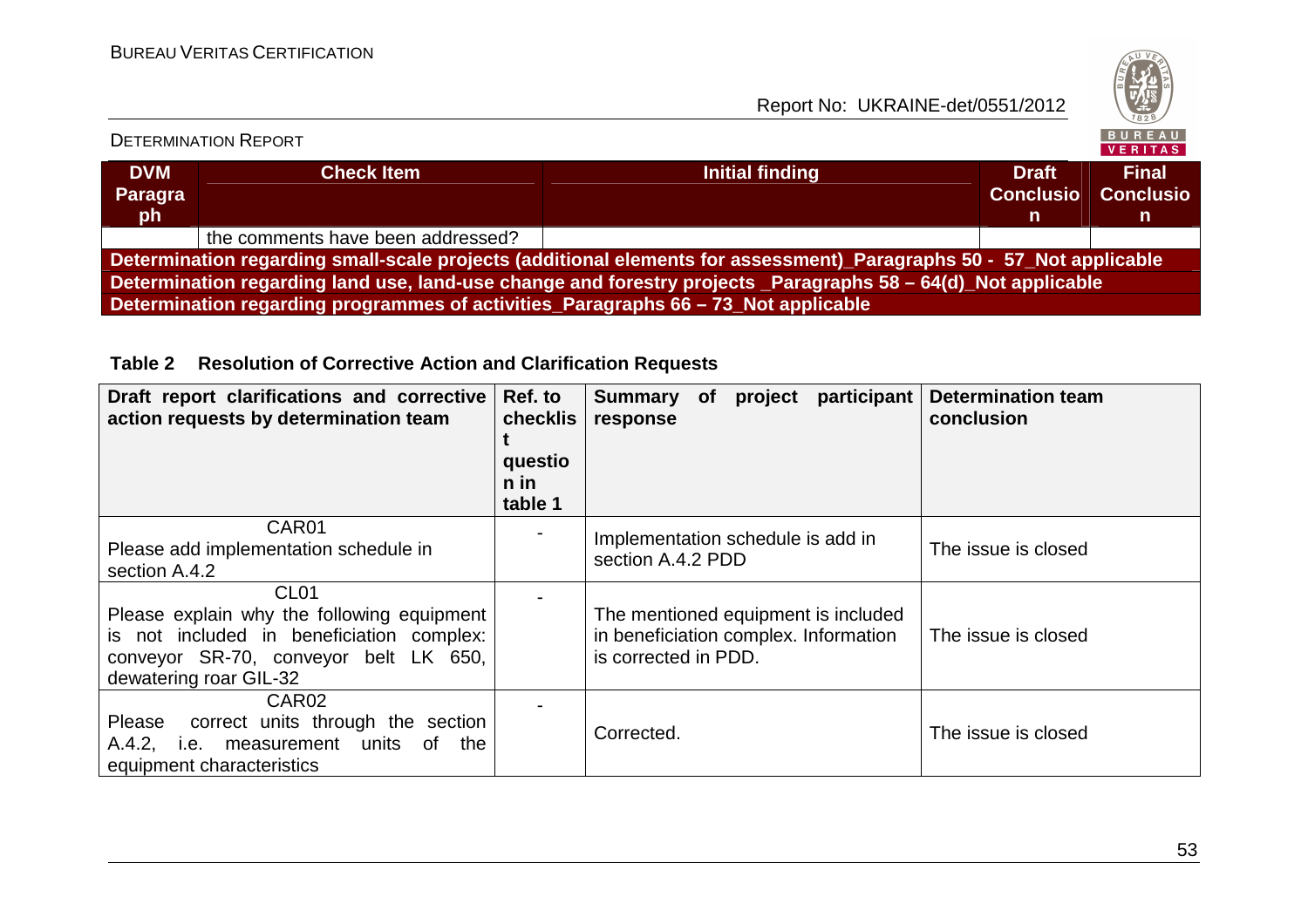

| BUREAU<br><b>DETERMINATION REPORT</b><br><b>VERITAS</b>                                                                                                                                                                                                                                                                                                                                                                                                                                                                                  |       |                                                                                           |                      |  |  |
|------------------------------------------------------------------------------------------------------------------------------------------------------------------------------------------------------------------------------------------------------------------------------------------------------------------------------------------------------------------------------------------------------------------------------------------------------------------------------------------------------------------------------------------|-------|-------------------------------------------------------------------------------------------|----------------------|--|--|
| CL <sub>02</sub><br>Please clarify for which<br>purposes<br>the<br>trenches are being used.                                                                                                                                                                                                                                                                                                                                                                                                                                              |       | Purposes for which the trenches are<br>being used are added.                              | The issue is closed  |  |  |
| CAR <sub>03</sub><br>Please provide passport on jigging machine<br>MO1 10U with elevator                                                                                                                                                                                                                                                                                                                                                                                                                                                 |       | Passport is provided.                                                                     | The issue is closed  |  |  |
| CAR04<br>Please note that new waste heaps and new<br>beneficiation complexes that can be put into<br>operation would definitely lead to changes of<br>project boundaries, but not some description<br>the monitoring reports. For detail<br>to<br>information<br><b>PROCEDURES</b><br>refer<br>to<br><b>DURING</b><br><b>REGARDING</b><br><b>CHANGES</b><br>PROJECT IMPLEMENTATION (Version 01).<br>Hence realization of actions mentioned in the<br>of section A.4.2.<br>will<br>result<br>end<br>in.<br>redetermination of the project |       | Thank you, we will take the note.                                                         | The issue is closed  |  |  |
| CAR05<br>Please provide LoA                                                                                                                                                                                                                                                                                                                                                                                                                                                                                                              | 19    | LoA of the host party will be provided<br>after determination report presented to<br>SEIA | The issue is pending |  |  |
| CAR06<br>Please update explanation below figure 6 in<br>the readable manner                                                                                                                                                                                                                                                                                                                                                                                                                                                              | 32(c) | Explanation below figure 6 is<br>renovated.                                               | The issue is closed  |  |  |
| CAR07<br>Please provide commissioning act that<br>justifies this date.                                                                                                                                                                                                                                                                                                                                                                                                                                                                   | 34(a) | Commissioning act is provided.                                                            | The issue is closed  |  |  |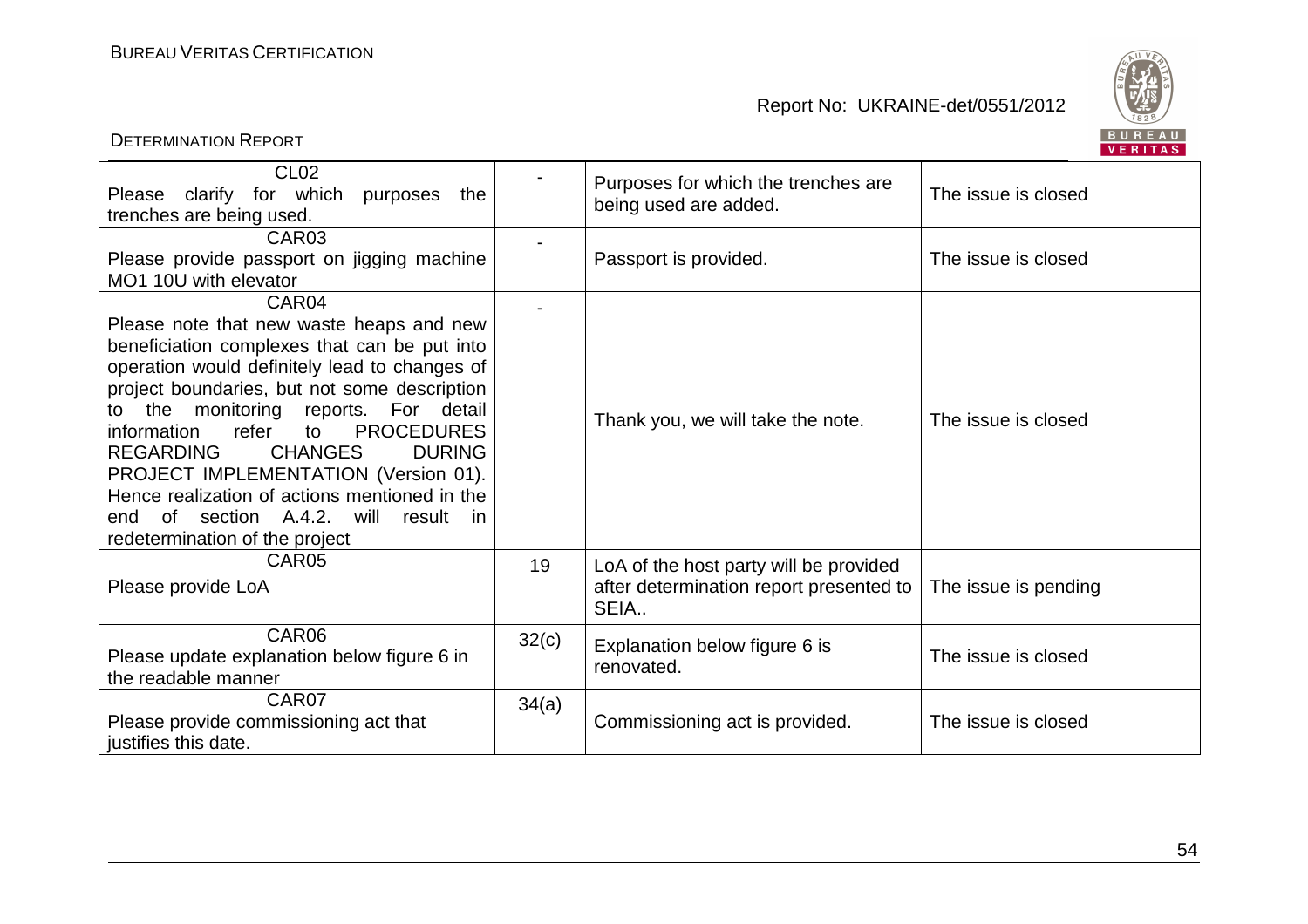

| BUREAU<br><b>DETERMINATION REPORT</b><br><b>VERITAS</b>                                                                                                                                                                                                                |       |                                                                                                                                                                                                                                                                                                                                                                                        |                     |  |  |
|------------------------------------------------------------------------------------------------------------------------------------------------------------------------------------------------------------------------------------------------------------------------|-------|----------------------------------------------------------------------------------------------------------------------------------------------------------------------------------------------------------------------------------------------------------------------------------------------------------------------------------------------------------------------------------------|---------------------|--|--|
| CL <sub>03</sub><br>Please clarify what kind of data was used for<br>estimation of the operational lifetime of the<br>project.                                                                                                                                         | 34(b) | The nominal lifetime of beneficiation<br>plant is 25 years. The real average<br>lifetime of the equipment is estimated<br>to be up to $30 - 40$ years. Thus the<br>expected operational lifetime of the<br>project may be about 30 years.<br>Expecting that the end of the $2^{nd}$<br>commitment<br>period<br>will<br>be<br>31/12/2012, data 31/12/2012<br>was<br>used for estimation | The issue is closed |  |  |
| CAR08<br>Please add appropriate value of parameters<br>taken from NIR 1990-20010 of Ukraine for<br>2010. Add those values through all section<br>D.1. where it is needed, correct column of<br>data source to National Inventory report of<br><b>Ukraine 1990-2010</b> | 34(b) | Appropriate value of parameters taken<br>from NIR 1990-2010 of Ukraine for<br>2010 was corrected.                                                                                                                                                                                                                                                                                      | The issue is closed |  |  |
| CAR <sub>09</sub><br>Please correct data source as per CAR<br>above in Annex 2 BASELINE INFORMATION                                                                                                                                                                    | 34(b) | Corrected.                                                                                                                                                                                                                                                                                                                                                                             | The issue is closed |  |  |